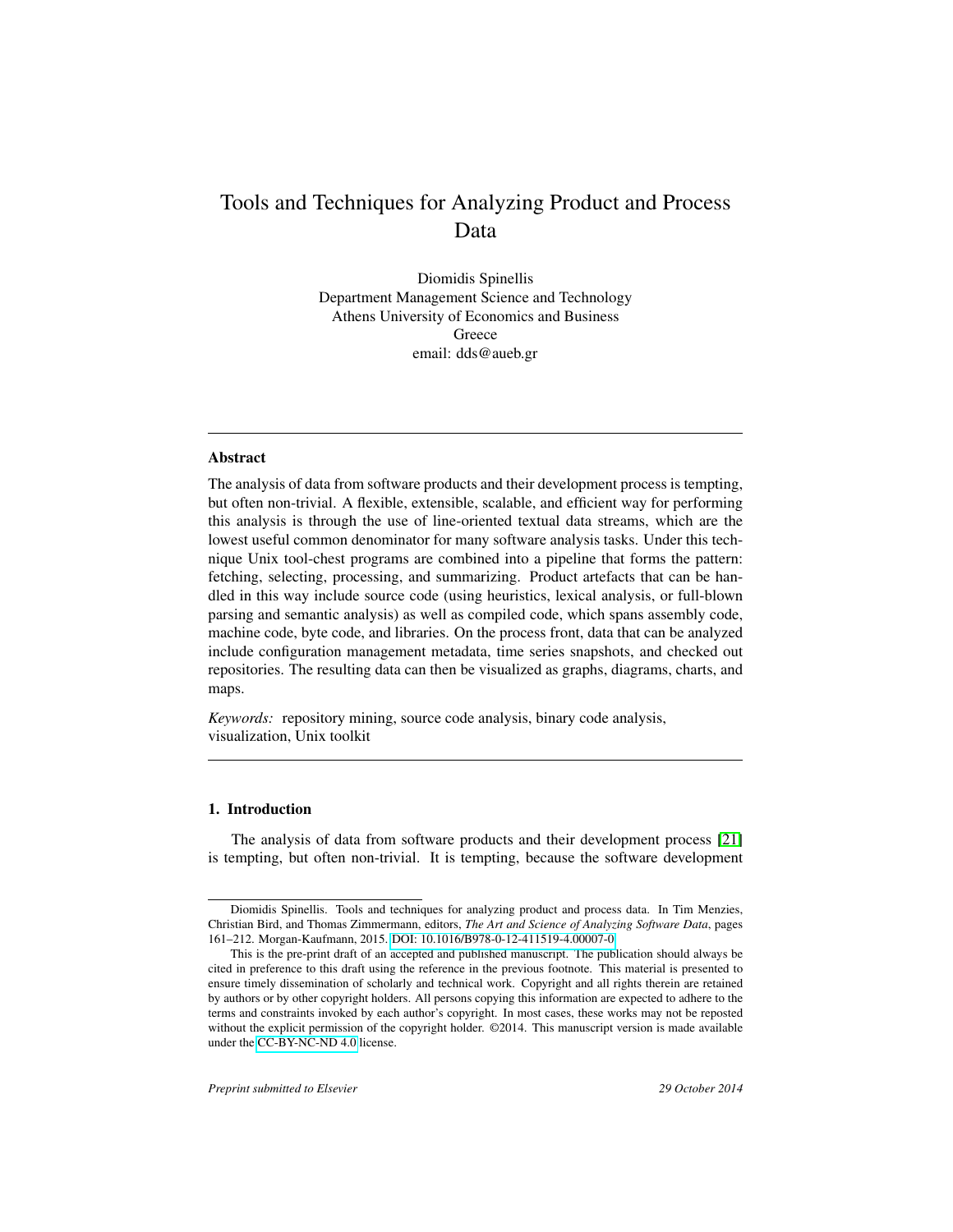process generates ample data that we should be able use in order to optimize it. Unfortunately, it is also difficult, because many tasks cannot be readily accomplished, despite the development of many platforms that collect software data and allow its analysis. Examples of such platforms and related tools include Hackystat [\[26\]](#page-52-1), Hipikat [\[7\]](#page-50-0), Kenyon [\[3\]](#page-50-1), Evolizer [\[12\]](#page-51-0), Sourcerer [\[35,](#page-53-0) [43\]](#page-53-1), Tesseract [\[50\]](#page-54-0), Moose [\[42\]](#page-53-2), Churrasco [\[8\]](#page-50-2), and Alitheia Core [\[16,](#page-51-1) [18\]](#page-51-2). The difficulty of using these platforms stems from a number of reasons. First, the software artifact or the type of analysis that is required may not be covered by an existing platform. Then, the disparate data sources, which are the norm when organizations build their development process in an organic way, may be difficult to combine using the analysis facilities provided by integrated development environments or platforms. Furthermore, the analysis to be performed may be highly specialized, involving an organization's domain-specific scenario or a novel research question. Finally, owing to the ease with which software process records data, the volume of the data to be examined can be enormous, making it difficult to scale some existing tools to handle real-world data.

Line-oriented textual data streams are the lowest useful common denominator for many software analysis tasks. Often, it is effective to combine Unix tool-chest programs [\[60\]](#page-55-0) into a pipeline that forms the following pattern: fetching, selecting, processing, and summarizing. We examine this approach in Section [2,](#page-2-0) which builds on a previously published column [\[56\]](#page-54-1).

In other cases scripting languages, such as Python, Ruby, and Perl, can also be remarkably effective. For research purposes, also worth looking at are platforms and projects that gather and analyze data from open source software repositories. These include FLOSSmole [\[24\]](#page-52-2), Flossmetrics [\[22\]](#page-52-3), Sourcerer, Alitheia Core, and GHTorrent [\[15\]](#page-51-3), with FLOSSmole seeing the widest adoption outside the research team that produced it [\[41\]](#page-53-3).

Many useful source code analysis tasks do not require implementing a full lexical analysis and parser, but can be performed using simple heuristics implemented through regular expressions [\[10\]](#page-51-4). In other cases, piggy-backing the analysis onto existing compiler front-ends can be just as effective (Section [3\)](#page-7-0). Another useful technique involves processing compiled code. Object file symbols and Java byte code are two particularly rich sources of accurate data—see Section [4.](#page-18-0)

The best viewpoint into the software development process comes through data obtained from its configuration management (version control) system. This provides information regarding developers, progress, productivity, working hours, teamwork, and many other attributes. Three powerful analysis methods involve the processing of snapshots in a time series, revision logs, and the so-called blame listings. We examine these and more in Section [5.](#page-27-0)

Numerous tools can aid the exploratory data analysis and visualization. Notable ones include the GraphViz graph drawing tools [\[13\]](#page-51-5), the GMT toolset for map drawing [\[68\]](#page-56-0), the *gnuplot* plotting program, the R Project for statistical computing [\[47\]](#page-54-2), and Python's diverse visualization libraries. Automating the publication of analyzed results can increase the researcher's productivity and aid the reproducibility of the results. We will see some examples of visualization tools in Section [6,](#page-39-0) which also loosely based on a previously published column [\[56\]](#page-54-1).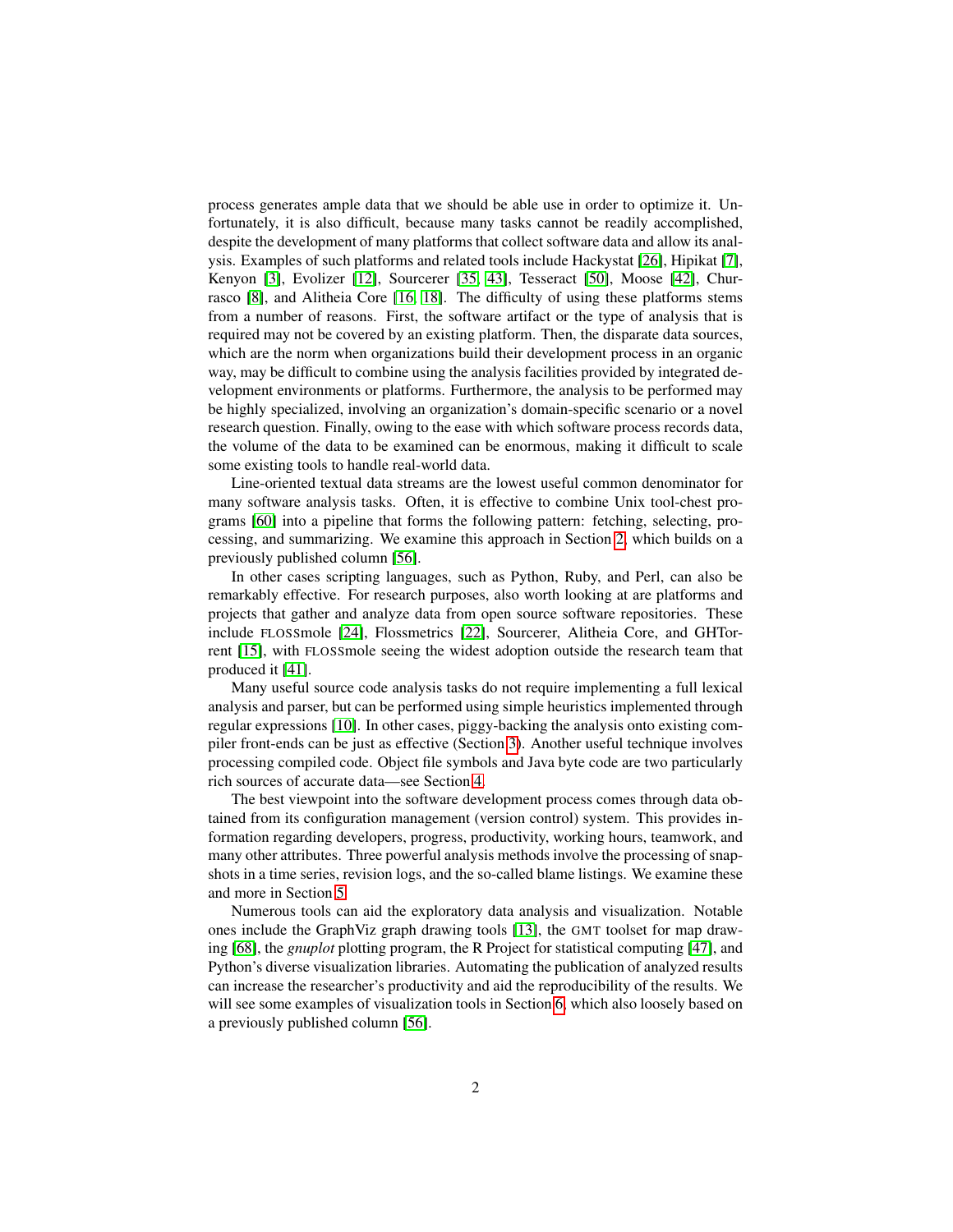#### <span id="page-2-0"></span>2. A rational analysis pipeline

Line-oriented textual data streams are the lowest useful common denominator for a lot of data that passes through our hands. Such streams can represent program source code, feature requests, version control history, file lists, symbol tables, archive contents, error messages, profiling data, and so on. For many routine, everyday tasks, we might be tempted to process the data using a Swiss army knife scripting language, such as Perl, Python, or Ruby. However, to do that we often need to write a small, selfcontained program and save it into a file. By that point we may have lost interest in the task, and end-up doing the work manually, if at all. Often, a more effective approach is to combine programs of the Unix toolchest into a short and sweet pipeline that we can run from our shell's command prompt. With the modern shell command-line editing facilities we can build our command bit by bit, until it molds into exactly the form that suits us. Nowadays, the original Unix tools are available on many different systems, such as GNU/Linux, Mac OS X, and Microsoft Windows (through Cygwin), $<sup>1</sup>$  $<sup>1</sup>$  $<sup>1</sup>$  so there</sup> is no reason why we should not add this approach to our arsenal. Documentation for these tools is always available, either through the *man* command, or, often, by invoking the command with the -help option.

Many analysis one-liners that we will build around the Unix tools follow a pattern whose parts we will examine in the following sections. It that goes roughly like this: fetching (Section [2.1\)](#page-2-2), selecting (Section [2.2\)](#page-3-0), processing (Section [2.3\)](#page-4-0), and summarizing (Section [2.4\)](#page-6-0). We will also need to apply some plumbing to join these parts into a whole (Section [2.5\)](#page-7-1).

#### <span id="page-2-2"></span>*2.1. Getting the data*

In many cases our data will be text (for instance source code) that we can directly feed to the standard input of a tool. If this is not the case, we need to adapt our data. If we are dealing with object files or executable programs, we will have to use a tool such as *nm* (Unix), *dumpbin* (Windows), or *javap* (Java) to dig into them. We examine these approaches in sections [4.2](#page-20-0) and [4.4.](#page-23-0) If we are working with files grouped into an archive, then a command such as *tar*, *jar*, or *ar* will list the archive's contents. In addition, the *ldd* command will print shared library dependencies associated with Unix executables, object files, and libraries. If our data comes from a (potentially large) collection of files stored on locally accessible storage *find* can locate those that interest us. Here is how we would use the *find* command to list the (header) files residing in the directory /usr/include.<sup>[2](#page-2-3)</sup>

#### find  $/$ usr $/$  include  $-$ type f

/usr/include/pty.h /usr/include/time.h /usr/include/printf.h /usr/include/arpa/nameser\_compat.h /usr/include/arpa/telnet.h

<span id="page-2-3"></span><span id="page-2-1"></span><sup>1</sup><http://www.cygwin.com/>

 $2$ The text in the Roman font denotes the commands we would write at the Unix shell command-line prompt, (often ending in \$), while the text in typewriter font is part of the command's output.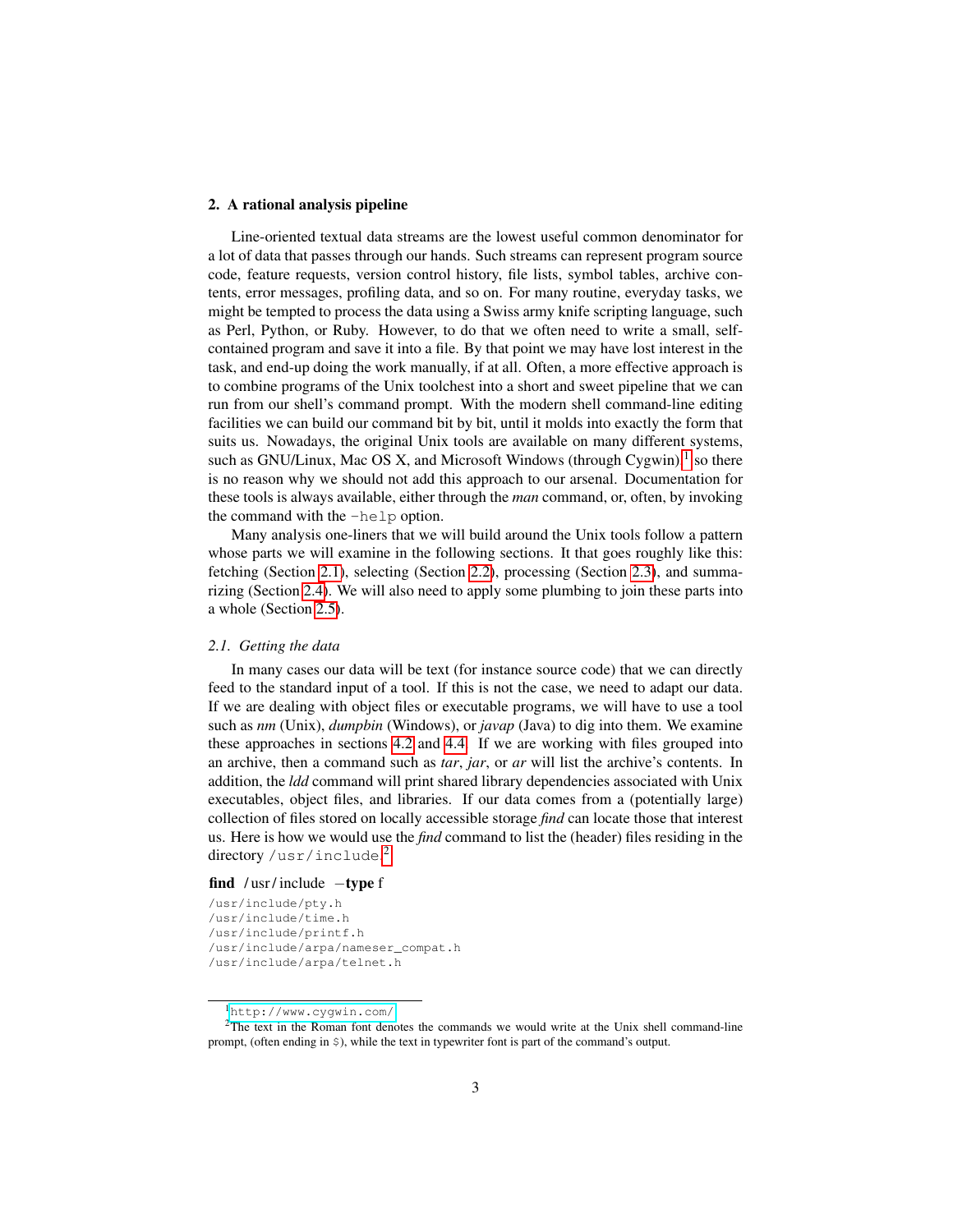#### /usr/include/arpa/inet.h [...]

On the other hand, to get our data over the web, we can use *wget* or *curl* (see Section [5.1\)](#page-28-0). We can also use *dd* (and the special file /dev/zero), *yes* or *jot* to generate artificial data, perhaps for running a quick test or a benchmark. Finally, if we want to process a compiler's list of error messages, we will want to redirect its standard error to its standard output; the incantation  $2 \times 1$  will do this trick.

There are many other cases we have not covered here: relational databases, version control systems (see Section [5\)](#page-27-0), mailing lists, issue management systems, telemetry data, and so on. A software system's issue management system (bugs) database can provide insights regarding a product's maturity and the adequacy of the resources devoted to it. Issues are often coupled with software changes allowing even more detailed analyses to be performed. A dynamic view of a system's operation can be obtained by analyzing software telemetry data. This can include precise user interaction metrics, crash dump reports [\[29\]](#page-52-4), and server logs. Always keep in mind that we are unlikely to be the first one who needs the application's data converted into a textual format; therefore someone has probably already written a tool for that job. For example, the *Outwit* tool suite  $[51]$ <sup>[3](#page-3-1)</sup> can convert into a text stream data coming from the Windows clipboard, an ODBC source, the event log, or the Windows registry.

#### <span id="page-3-0"></span>*2.2. Selection*

Given the generality of the textual data format, in most cases we will have on our hands more data than what we require. We might want to process only some parts of each row, or only a subset of the rows. To select a specific column from a line consisting of elements separated by white space or another field delimiter, we can use *awk* with a single print \$n command. If our fields are of fixed width, then we can separate them using *cut*. And, if our lines are not neatly separated into fields, we can often write a regular expression for a *sed* substitute command to isolate the element we want.

The workhorse for obtaining a subset of the rows is *grep*. We can specify a regular expression to get only the rows that match it, and add the  $-$ invert-match<sup>[4](#page-3-2)</sup> flag to filter out rows we do not want to process.

Here is how we could use *grep* to list lines in the FreeBSD kernel source code file vfs\_subr.c containing the XXX sequence, which is commonly used to flag questionable code. The first part of the fetch-selection pipeline uses *curl* to fetch the corresponding file from the FreeBSD repository. The backslash at the end of the line indicates that the line is continued on the one below, containing the URL where the file resides. The | (pipeline) symbol specifies that the output of *curl* (the vfs\_subr.c file's contents) will be sent for further processing to the command following it, which is *grep*.

curl −−silent \

<span id="page-3-1"></span><sup>3</sup><http://www.spinellis.gr/sw/outwit>

<span id="page-3-2"></span><sup>&</sup>lt;sup>4</sup>In the interest of readability, the example use the GNU non-standard long form of the command flags.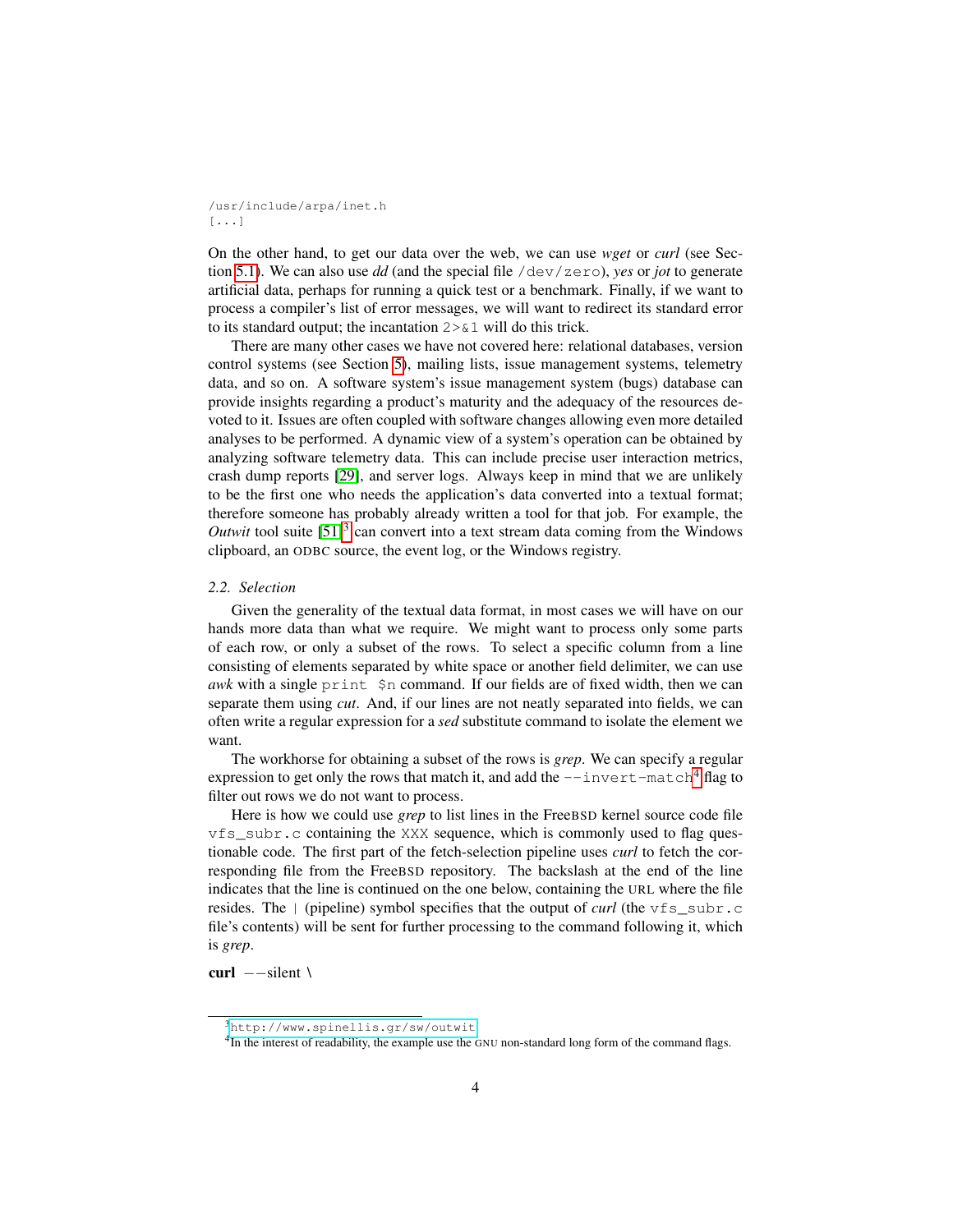https :// svnweb.freebsd.org/base/head/sys/kern/ vfs\_subr .c?view=co | grep XXX

```
* XXX desiredvnodes is historical cruft and should not exist.
      * XXX We could save a lock/unlock if this was only
   * Wait for I/O to complete. XXX needs cleaning up. The vnode can if (bp->b bufobj != bo) { /* XXX: necessary ? */
      if (bp->b bufobj != bo) {
    * XXX Since there are no node locks for NFS, I<br>
\rightarrow = bp->b_vp;<br>
/* XXX */
  vp = bp->b_vp;vp = (*bo) -> \_\_bo\_vnode; /* XXX */
                   /* XXX audit: privilege used */
/* XXX - correct order? */
[\ldots]
```
We can use the grep flags --files-with-matches and --files-without-match to obtain only the names of files that contain (or do not contain) a specific pattern. We can *fgrep* with the --file flag if the elements we are looking for are fixed strings stored in a file (perhaps generated in a previous processing step). If our selection criteria are more complex, we can often express them in an *awk* pattern expression. Many times we will find ourselves combining a number of these approaches to obtain the result that we want. For example, we might use *grep* to get the lines that interest us, grep -invert-match to filter-out some noise from our sample, and finally *awk* to select a specific field from each line.

Many examples in this chapter use *awk* for some of their processing steps. In general, *awk* works by applying a recipe we give it as an argument on each line of its input. This recipe consists of patterns and actions; actions without a pattern apply to all input lines, and a pattern without an action will print the corresponding line. A pattern can be a /-delimited regular expression or an arbitrary boolean expression. An action consists of commands enclosed in braces. Lines are automatically split into space-separated fields. (The -F option can be used to specify arbitrary field delimiters.) These fields are then available as variables named \$*n*. For example, the following shell command will print the names of header files included by the C files in the current directory.

awk '/#include / { print  $$2$ }' \*.c

#### <span id="page-4-0"></span>*2.3. Processing*

Data processing frequently involves sorting our lines on a specific field. The *sort* command supports tens of options for specifying the sort keys, their type, and the output order. Having our results sorted we then often want to count how many instances of each element we have. The *uniq* command with the -count option, will do the job here; often we will post-process the result with another instance of *sort*, this time with the --numeric flag specifying a numerical order, to find out which elements appear most frequently. In other cases we might want to compare results between different runs. We can use *diff* if the two runs generate results that should be the similar (perhaps we are comparing two versions of the file), or *comm* if we want to compare two sorted lists. Through *comm* we can perform set intersection and difference operations. To piece together results coming from unrelated processing steps based on a key, we can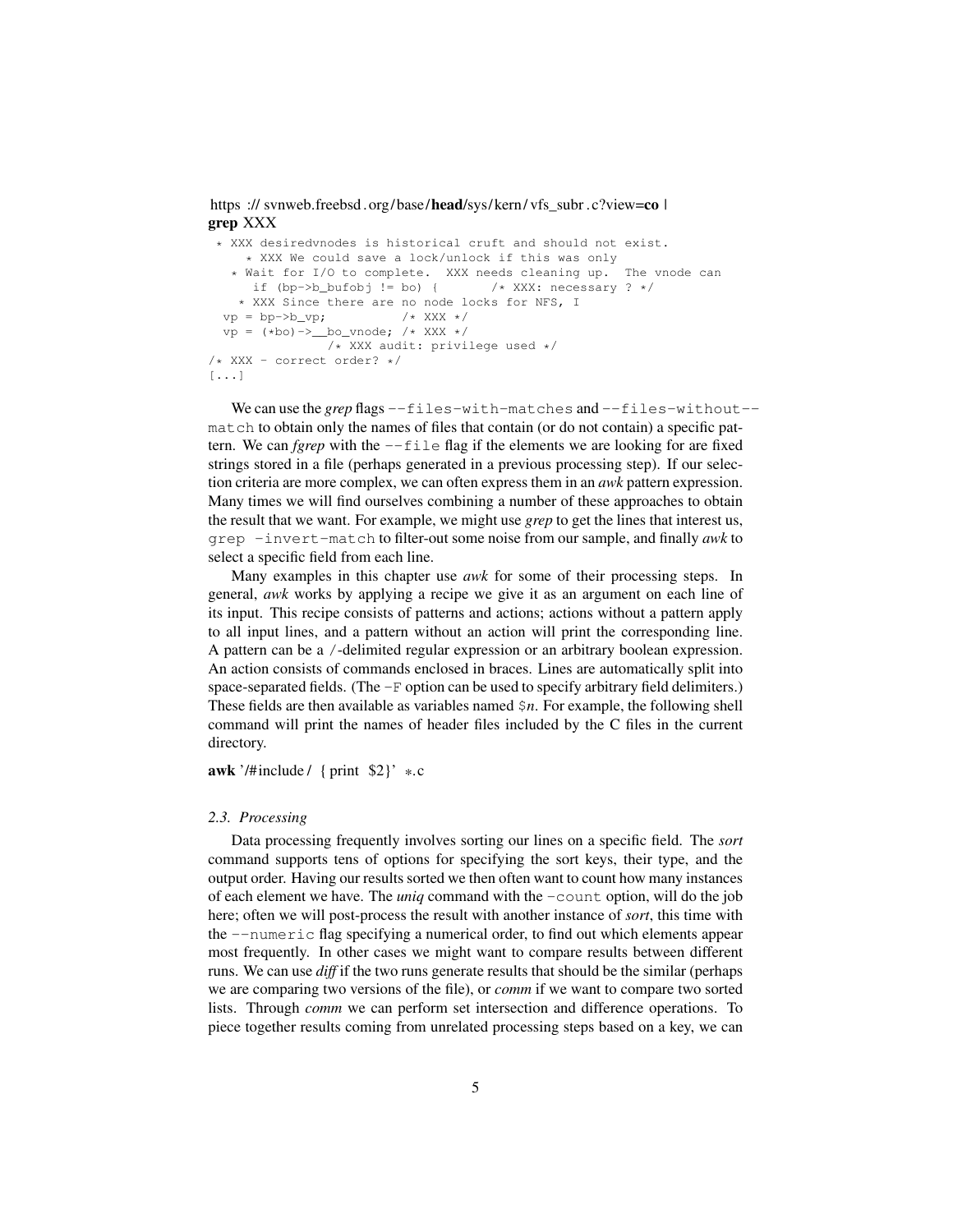first sort them and then apply the *join* command on the two lists. We can handle more complex tasks using, again *awk*.

Here are one-by-one the steps of how to build a pipeline that generates a list of header files ordered by the number of times they are included. First, use *grep* to obtain a list of include directives.

#### grep −−no−filename '^#include' \*.c

```
#include <sys/cdefs.h>
#include <sys/param.h>
#include <sys/exec.h>
#include <sys/imgact.h>
#include <sys/imgact_aout.h>
#include <sys/kernel.h>
#include <sys/lock.h>
[...]
```
Then, use *awk* to get from each line the included file name, which is the second field. While at it, we can replace the original *grep* with an *awk* selection pattern.

### awk  $\frac{\text{w}}{\text{t}}$  /^#include / { print \$2}' \*.c

```
<sys/cdefs.h>
<sys/param.h>
<sys/exec.h>
<sys/imgact.h>
<sys/imgact_aout.h>
<sys/kernel.h>
[...]
```
Our next step is to sort the file names, in order to bring the same ones together, so that the can be counted with *uniq*.

```
awk '/\land#include / { print $2}' *.c |
sort
"clock_if.h"
"cpufreq_if.h"
"linker_if.h"
"linker_if.h"
"linker_if.h"
"opt_adaptive_lockmgrs.h"
"opt_adaptive_mutexes.h"
"opt_alq.h"
[1, 1]
```
We then use *uniq* to count same consecutive lines (file names).

```
awk '/^#include / { print $2}' *.c |
sort |
uniq −−count
  1 "clock_if.h"
  1 "cpufreq_if.h"
  3 "linker_if.h"
  1 "opt_adaptive_lockmgrs.h"
  1 "opt_adaptive_mutexes.h"
   1 "opt_alq.h"
```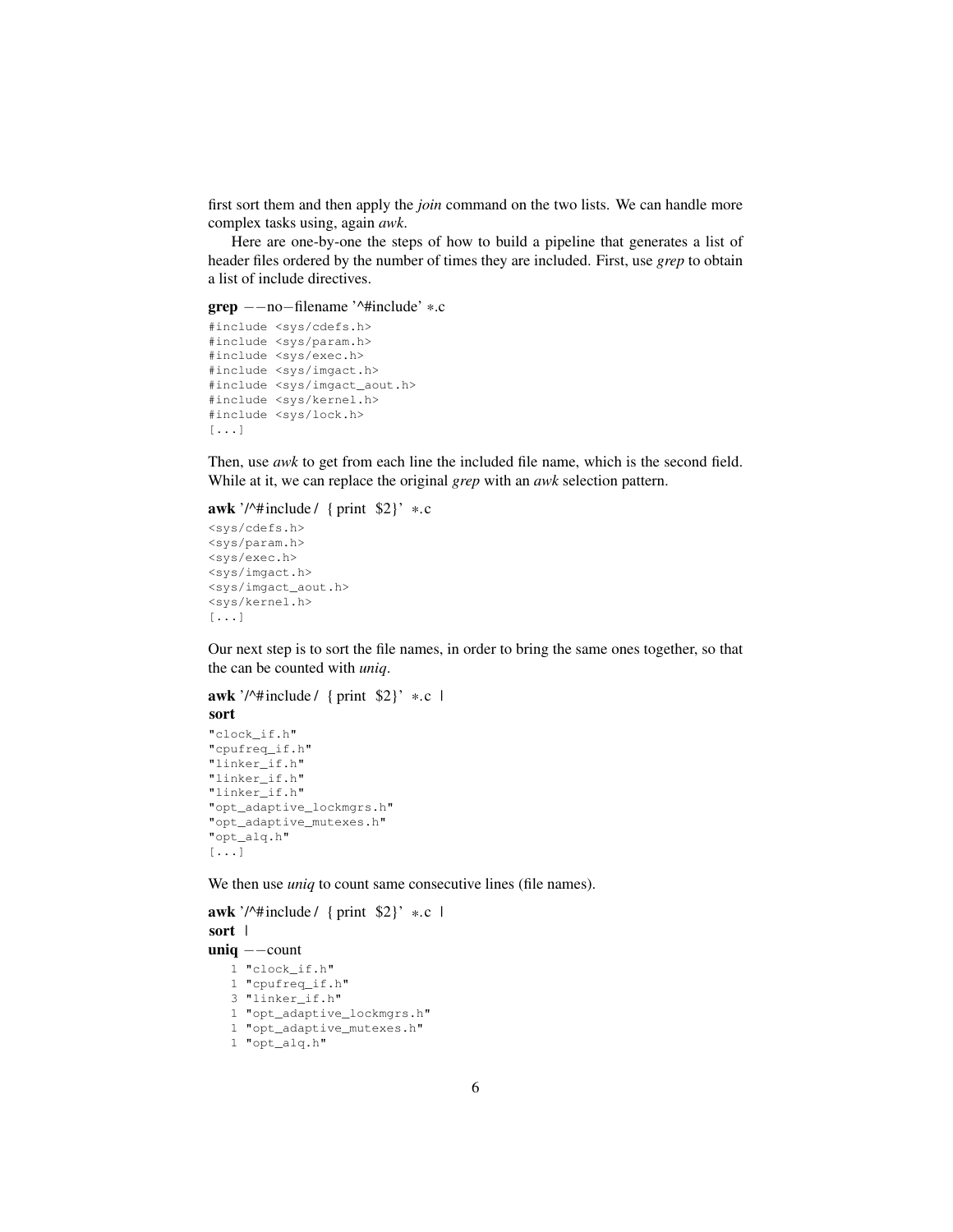```
1 "opt_bus.h"
 30 "opt_compat.h"
  1 "opt_config.h"
 34 "opt_ddb.h"
[...]
```
The final step involves sorting the output again, this time in reverse numerical order, in order to obtain a list of header file names in a descending order according to the number of times they occurred in the source code.

```
awk \frac{\text{w}}{\text{t}} /^#include / { print $2}' *.c |
sort |
uniq −−count |
sort −−reverse −−numeric
 162 <sys/cdefs.h>
 161 <sys/param.h>
 157 <sys/systm.h>
 137 <sys/kernel.h>
 116 <sys/proc.h>
 114 <sys/lock.h>
 106 <sys/mutex.h>
  94 <sys/sysctl.h>
[...]
```
## <span id="page-6-0"></span>*2.4. Summarizing*

In many cases the processed data is too voluminous to be of use. For example, we might not care which symbols are defined with the wrong visibility in a program, but we might want to know how many there are. Surprisingly, many problems involve simply counting the output of the processing step using the humble *wc* (word count) command and its  $-\frac{1}{\pi}$  ines flag. Here is again a preceding example, this time counting the number of lines containing the characters XXX.

```
curl −−silent \
https :// synweb.freebsd.org/base/head/sys/kern/ vfs_subr .c?view=co |
grep XXX |
wc -lines
   20
```
If we want to know the top or bottom 10 elements of our result list, then we can pass our list through *head* or *tail*. To format a long list of words into a more manageable block that we can then paste in a document, we can use *fmt* (perhaps run after a *sed* substitution command tacks a comma after each element). Also, for debugging purposes we might initially pipe the result of intermediate stages through *more* or *less*, to examine it in detail. As usual, we can use *awk* when these approaches do not suit us; a typical task involves summing-up a specific field with a command like sum  $+=$ \$3. In other cases, we might use *awk*'s associative arrays to sum diverse elements.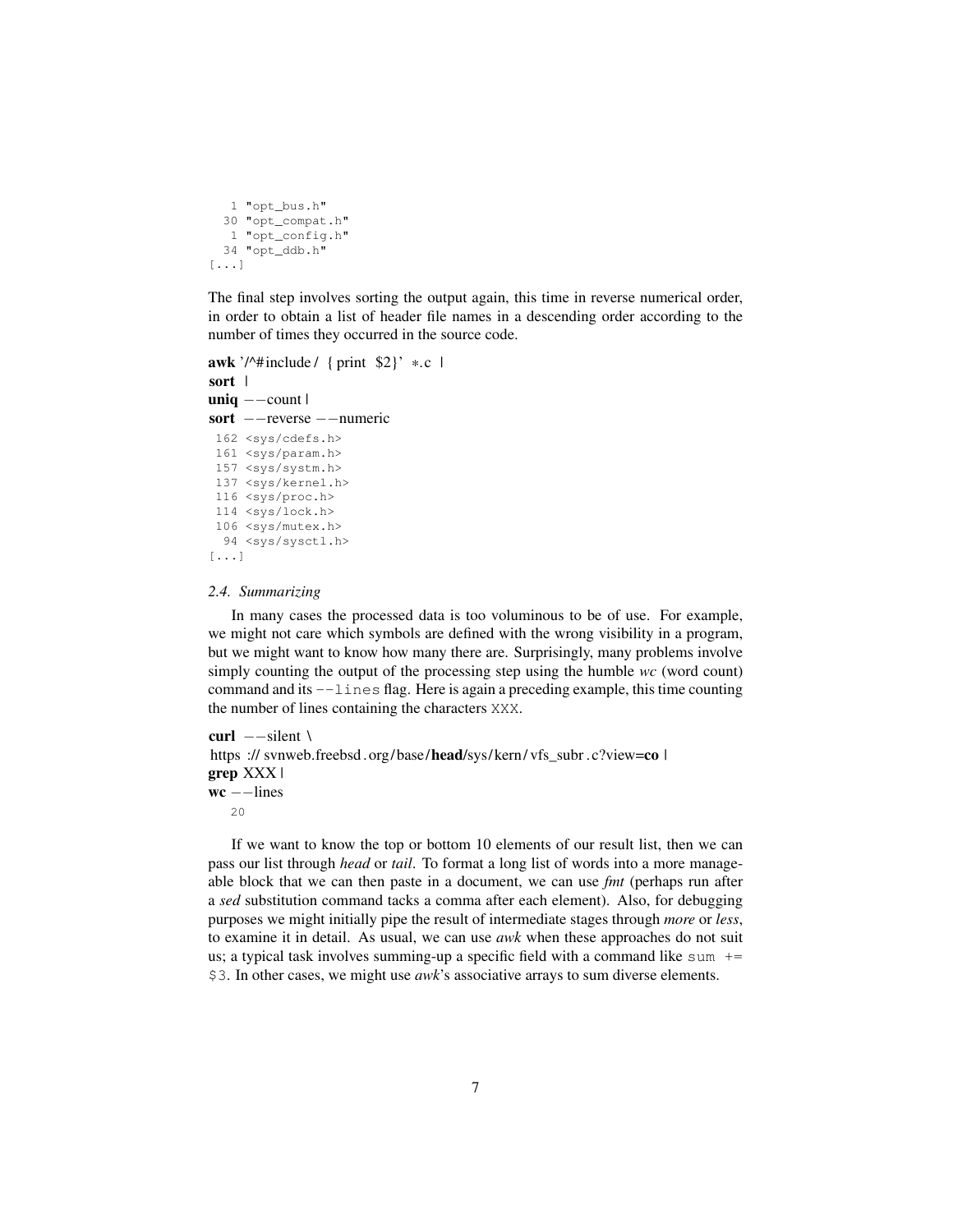## <span id="page-7-1"></span>*2.5. Plumbing*

All the wonderful building blocks we have described are useless without some way to glue them together. For this we will use the Bourne shell's facilities. First and foremost comes the pipeline  $( )$ , which allows us to send the output of one processing step as input to the next one, as we saw in the preceding examples. We can also redirect output into a file; this is done by ending our command with the >*file-name* construct. In other cases we might want to execute the same command with many different arguments. For this we will pass the arguments as input to *xargs*. A typical pattern involves obtaining a list of files using *find*, and processing them using *xargs*. Commands that can only handle a single argument can be run by *xargs* if we specify the  $-\text{max-args}=1$  flag. If our processing is more complex, we can always pipe the arguments into a while read loop. (Amazingly, the Bourne shell allows us to pipe data into and from all its control structures). When everything else fails, we can use a couple of intermediate files to juggle our data.

Note that by default the Unix shell will use spaces to separate command line arguments. This can cause problems when we process file names that contain spaces in them. Avoid this by enclosing variables that represent a file name in double quotes, as in the following (contrived) example that will count the number of lines in the Java files residing in the directories under org/eclipse.

```
find org/ eclipse -type f -name \*.java -print |
while read f
do<br>cat "$f"
                 # File name in quotes to protect spaces
done | wc −−lines
```
When using *find* with *xargs*, which is more efficient than the loop in the preceding example, we can avoid the problem of embedded spaces by using the respective arguments -print0 and --null. These direct the two commands to have file names separated with a null character, instead of a space. Thus, the preceding example would be written as

find org/ eclipse  $-$ type f  $-$ name \\*.java  $-p$ rint0 | xargs −−null cat |  $wc$   $-$ lines

## <span id="page-7-0"></span>3. Source code analysis

Source code can be analyzed with various levels of accuracy, precision, and detail. The analysis spectrum spans heuristics, lexical analysis, parsing, semantic analysis, and static analysis.

#### *3.1. Heuristics*

Heuristics allow us to easily obtain rough-and-ready metrics from the code. The main advantage of heuristics in source code analysis is that they are easy, often trivial, to implement. They can therefore often be used as a quick way to test a hypothesis. In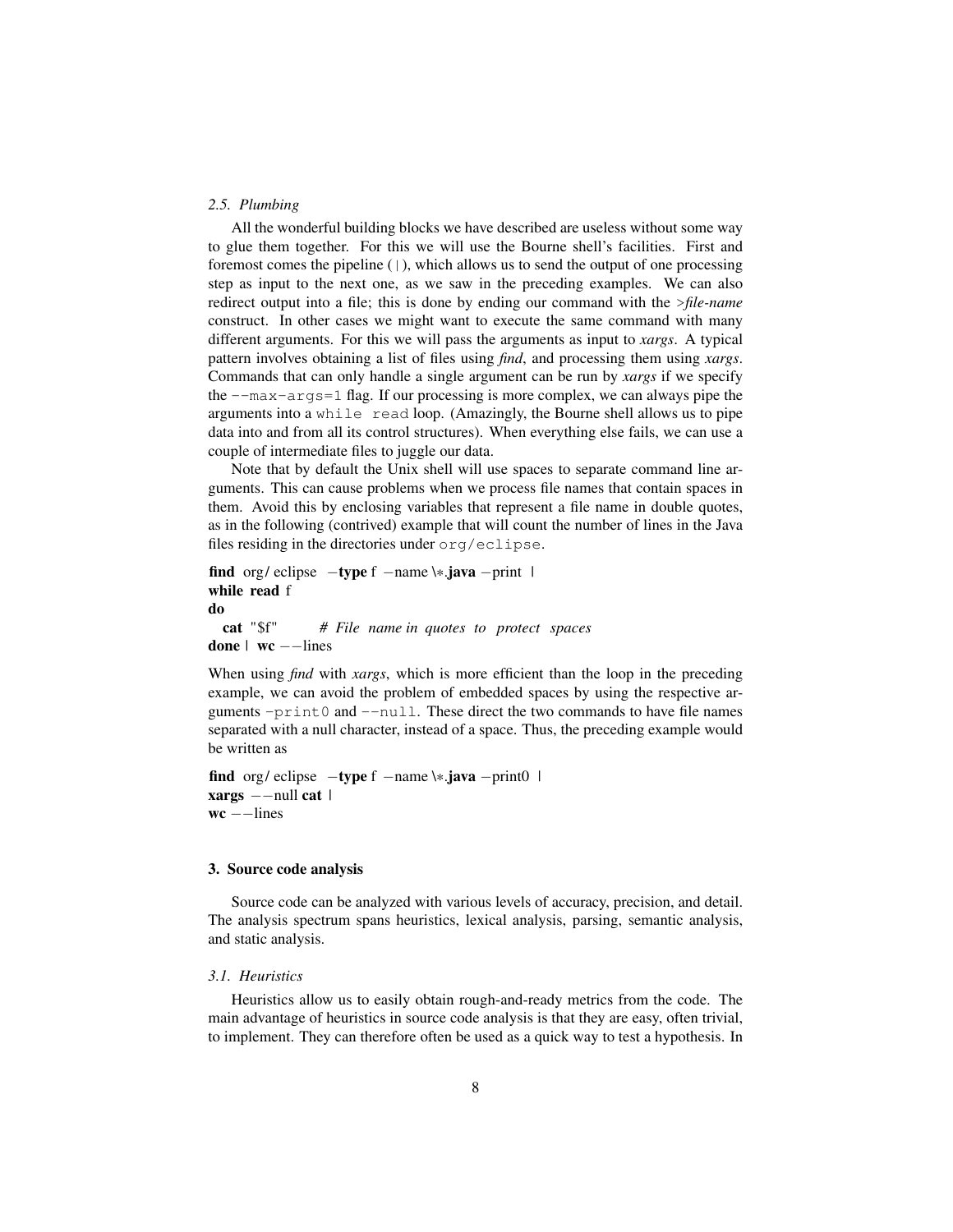most cases the use of heuristics entails the use of regular expressions and corresponding tools, such as the family of the Unix *grep* programs, to obtain measures that are useful, but not 100% accurate. For instance, the following command will display the number of top-level classes defined in a set of Java files.

## grep −−count ^class \*.java

The heuristic employed here is based on the assumption that the word  $\text{class}$  appears in the beginning of a line if and only if it is used to define a top-level class. Similarly, the number of subclasses defined in a set of files can be found through the following command.

## fgrep −−count −−word−regexp extends \*.java

Again, the preceding command assumes that the word extends is only used to refer to a subclass's base class. For example, the count can be set off by the word extends appearing in strings or comments. Finally, if the files were located in various folders in a directory tree, we could use the *grep*'s --recursive flag, instructing it to traverse the directory tree starting from the current directory (denoted by a dot). An invocation of *awk* can then be used to sum the counts (the second field of the colon-separated line.

```
\text{prep} --recursive --count ^class . |
awk −F: '{s + = $2} END {print s}'
```
The preceding command assumes that the keyword class always appears at the beginning of a line, and that no other files that might contain lines beginning with the word class are located within the directory hierarchy.

## *3.2. Lexical analysis*

When more accuracy is required than what a heuristic can provide, or when the analysis cannot be easily expressed through a heuristic, then flow-blown lexical analysis has to be performed. This allows us to identify reserved words, identifiers, constants, string literals, and rudimentary properties of the code structure. The options here include expressing the lexical analyzer as a state machine or creating code with a lexical analyzer generator.

## *3.2.1. State machines*

A hand-crafted state machine can be used for recognizing strings and comments, taking into account a language's escaping rules. As an example, the following states can be used for recognizing various elements of C++ source code.

# enum e\_cfile\_state {

| // After a / character                          |
|-------------------------------------------------|
| // After $a \setminus$ character in a string    |
| // After $a \setminus$ character in a character |
| $//$ Inside $C++$ comment                       |
| // Inside C block comment                       |
| // Found $a * in a block comment$               |
|                                                 |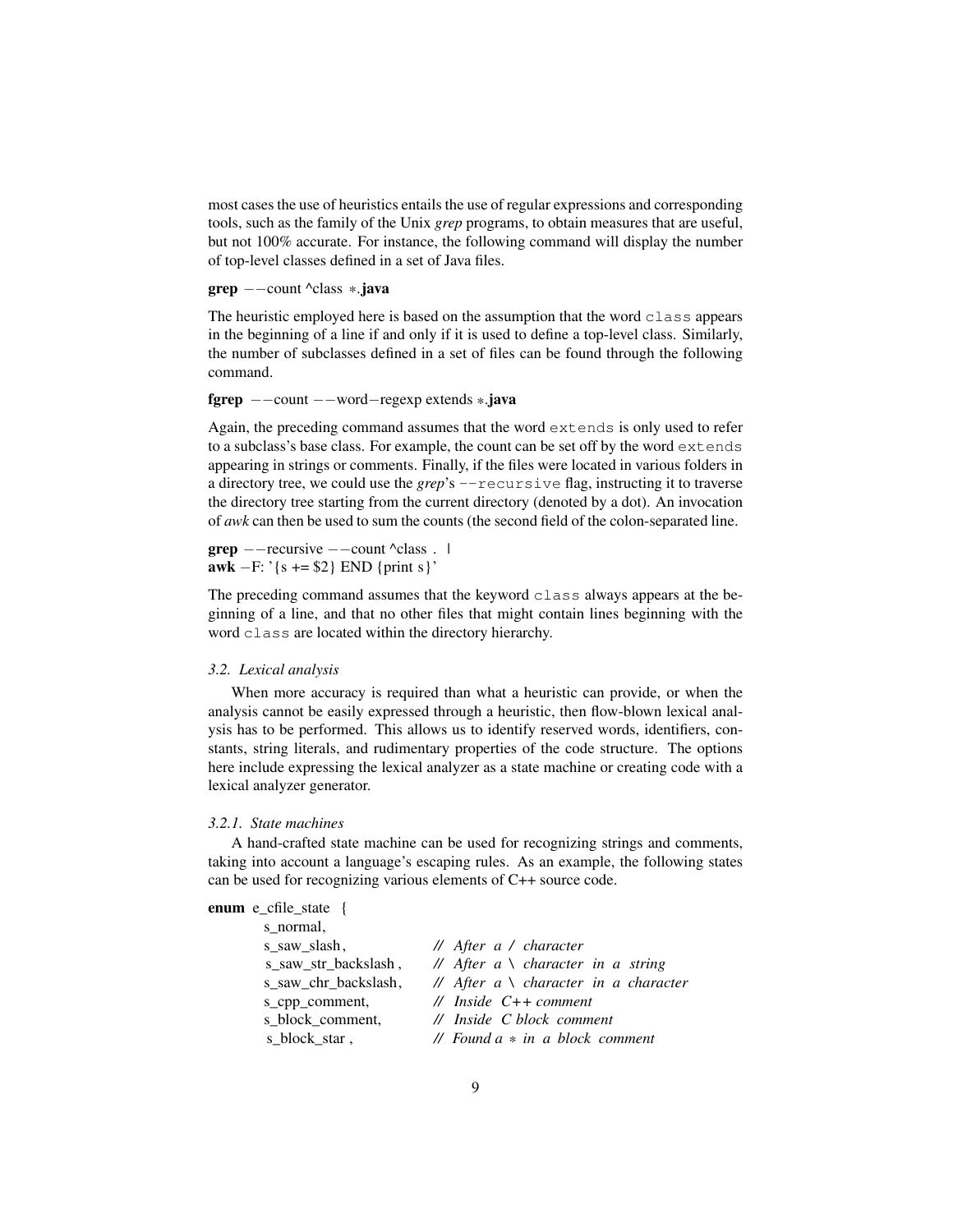| s_string, | // Inside a string |                       |
|-----------|--------------------|-----------------------|
| s char.   |                    | // Inside a character |

};

Given the preceding definition, a state machine that processes single characters counting the number of characters appearing within character strings can be expressed as follows.

```
static void
process (char c)
{
     static enum e_cfile_state cstate = s_normal;
    switch ( cstate ) {
    case s_normal:
          if (c == ' / ' )\text{cstate} = \text{s\_saw\_slash};else if (c == ' \vee')\text{cstate} = \text{s}\_\text{char};else if (c == '") {
               cstate = s_string ;
               n_string ++;
          }
         break;
    case s_char:
          if (c == ' \vee')\text{cstate} = \text{s}_normal;
          else if (c == ' \mathbb{N}')\text{cstate} = \text{s\_saw\_chr\_backslash};break;
    case s_string :
          if (c == '")cstate = s\_normal;else if (c == ' \mathbb{N} ')cstate = s_saw_str_backslash ;
         break;
    case s_saw_chr_backslash:
          \text{cstate} = \text{s}<sub>char</sub>;
         break;
    case s_saw_str_backslash :
          \text{cstate} = \text{s}_string ;
         break;
    case s_saw_slash: // After a / character
          if (c == ' / ' )\text{cstate} = \text{s} \text{\_} \text{cop} \text{\_} \text{comment};else if (c == '*)cstate = s_block_comment;
```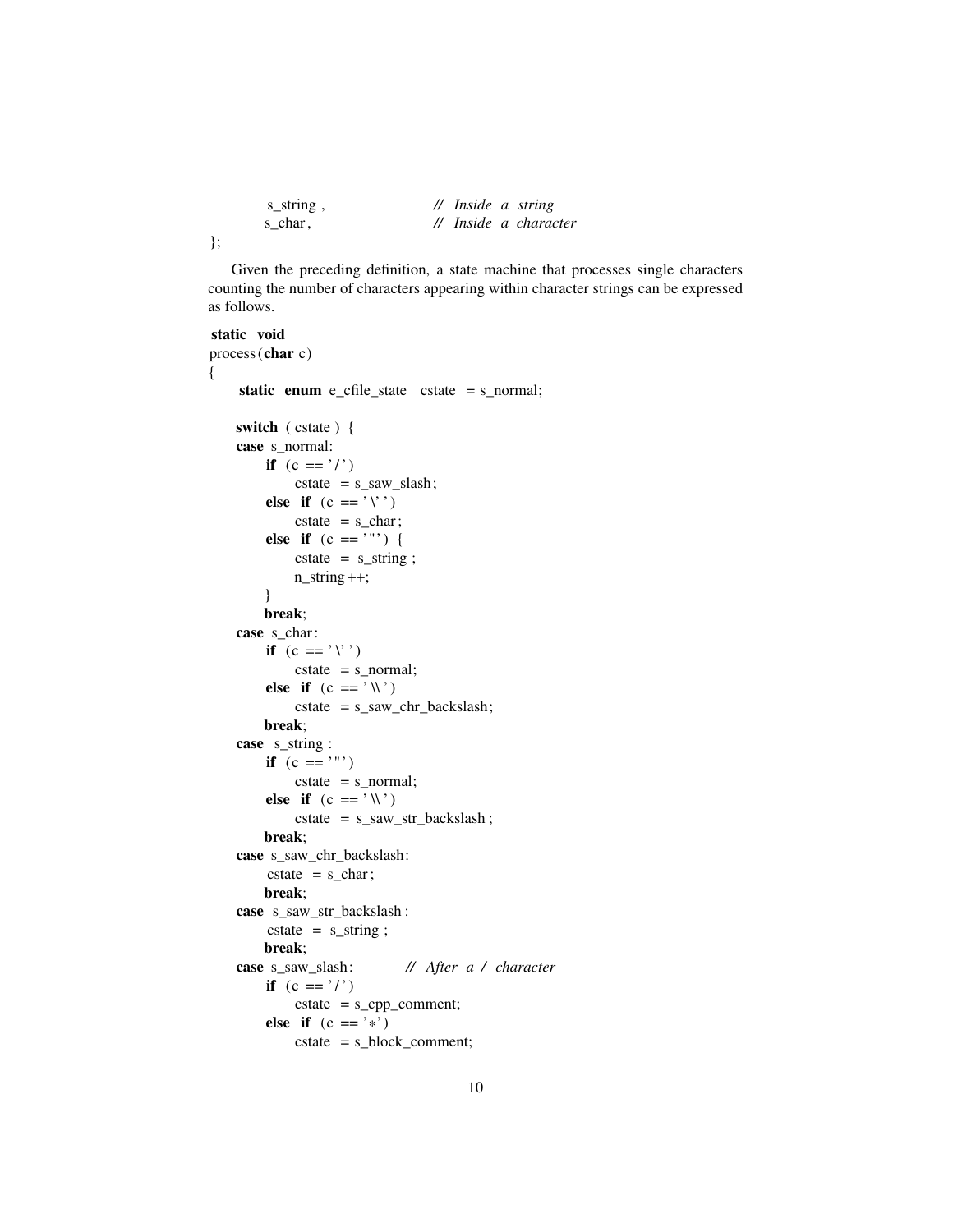```
else
             \text{cstate} = \text{s}_normal;
        break;
    case s_cpp_comment: // Inside a C++ comment
         if (c == ' \n\rangle n')\text{cstate} = \text{s} normal;
        break;
    case s_block_comment: // Inside a C block comment
         if (c == '*)cstate = s_block_star ;
        break;
    case s_block_star : // Found a * in a block comment
         if (c == ' / ' )\text{cstate} = \text{s} normal;
         else if (c != '*)\text{cstate} = \text{s\_block\_comment};break;
    }
}
```
Given that the preceding code has a precise picture of what type of lexical elements it processes, it can be easily extended to count more complex elements, such as the number or nesting level of blocks.

The driver for the process function could be a simple filter-style program that will report the number of strings contained in the code provided in its standard input.

## #include <stdio . h>

```
static int n_string ;
static void process (char c);
int
main(int argc, char *argv [])
{
    int c;
    while ((c = getchar()) != EOF)
        process (c );
    printf ("%d\n", n_string );
    return 0;
}
```
Running the driver with its source code as input, will report 1 (one string found) on its standard output.

count <count.c 1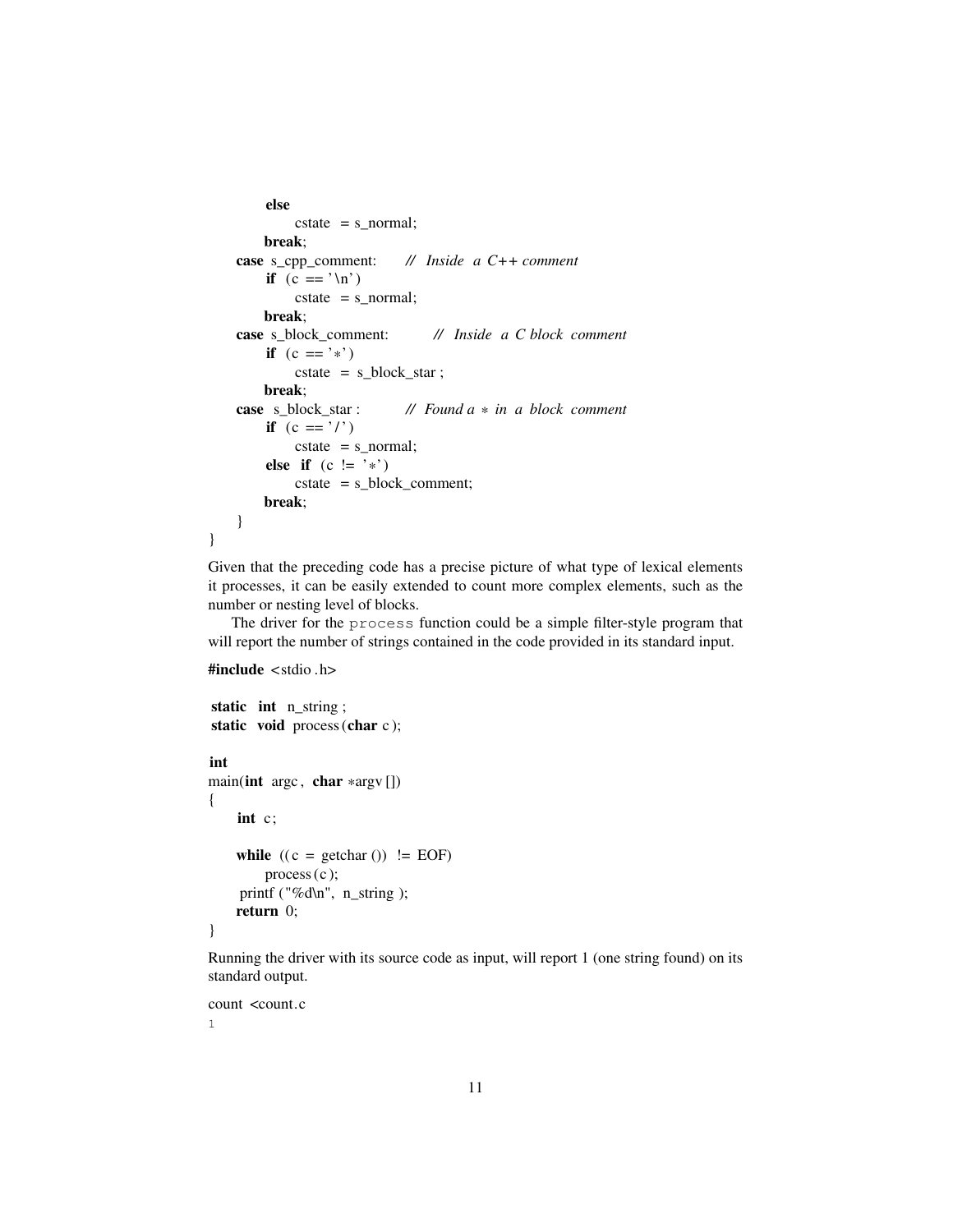#### *3.2.2. Lexical analyzer generator*

For heavy lifting a lexical analyzer generator [\[34\]](#page-53-4), such as *lex* or its modern opensource incarnation *flex*, can be used to identify efficiently and accurately all of a language's tokens. The following code excerpt can be fed to the *lex* generator to create a self-standing program that will count the number of times each C lexical token has appeared in its standard input.

LET [a−zA−Z\_] DIG [0−9]  $%$ int n\_auto, n\_break, n\_case, n\_char, n\_const; int n\_volatile , n\_while, n\_identifier ; *// [...]*  $\%$  $\%$ % "auto"  $\{ n\_auto++; \}$ "break"  $\{ n\_break++; \}$ "case"  $\{ n\_case++; \}$ "char"  $\{ n_{\text{c}} \text{ahar} + \frac{1}{2} \}$ "const" { n\_const++; } *// [...]* "while" {  $n$  while; }  ${LET}({LET}|\{ DIG\})*$  { n\_identifier ++; } " $>>="$ " { n\_right\_shift\_assign ++; } " $<<=$ " { n\_left\_shift\_assign ++; } *// [...]*  $\{$  n\_right\_shift ++;  $\}$ " $<<$ " { n\_left\_shift ++; } *// [...]* " $\le$  " $\le$  " $\le$  " $\le$  " $\le$  " $\le$  " $\le$  " $\le$  " $\le$  " $\le$  " $\le$  " $\le$  " $\le$  " $\le$  " $\le$  " $\le$  " $\le$  " $\le$  " $\le$  " $\le$  " $\le$  " $\le$  " $\le$  " $\le$  " $\le$  " $\le$  " $\le$  " $\le$  " $\le$  " $\le$  " $\le$  " $\le$  " $\le$  " $\le$  " $\le$  " $\le$  " $\le$ " $>=$ " { n\_greater\_than ++; }<br>" $==$ " { n compare ++: }  $\{ n\_compare++; \}$ *// [...]*  $\{ n\_assign++; \}$ . { */\* ignore other characters \*/* }

 $\%$ 

yywrap $() \{ return (1); \}$ 

main()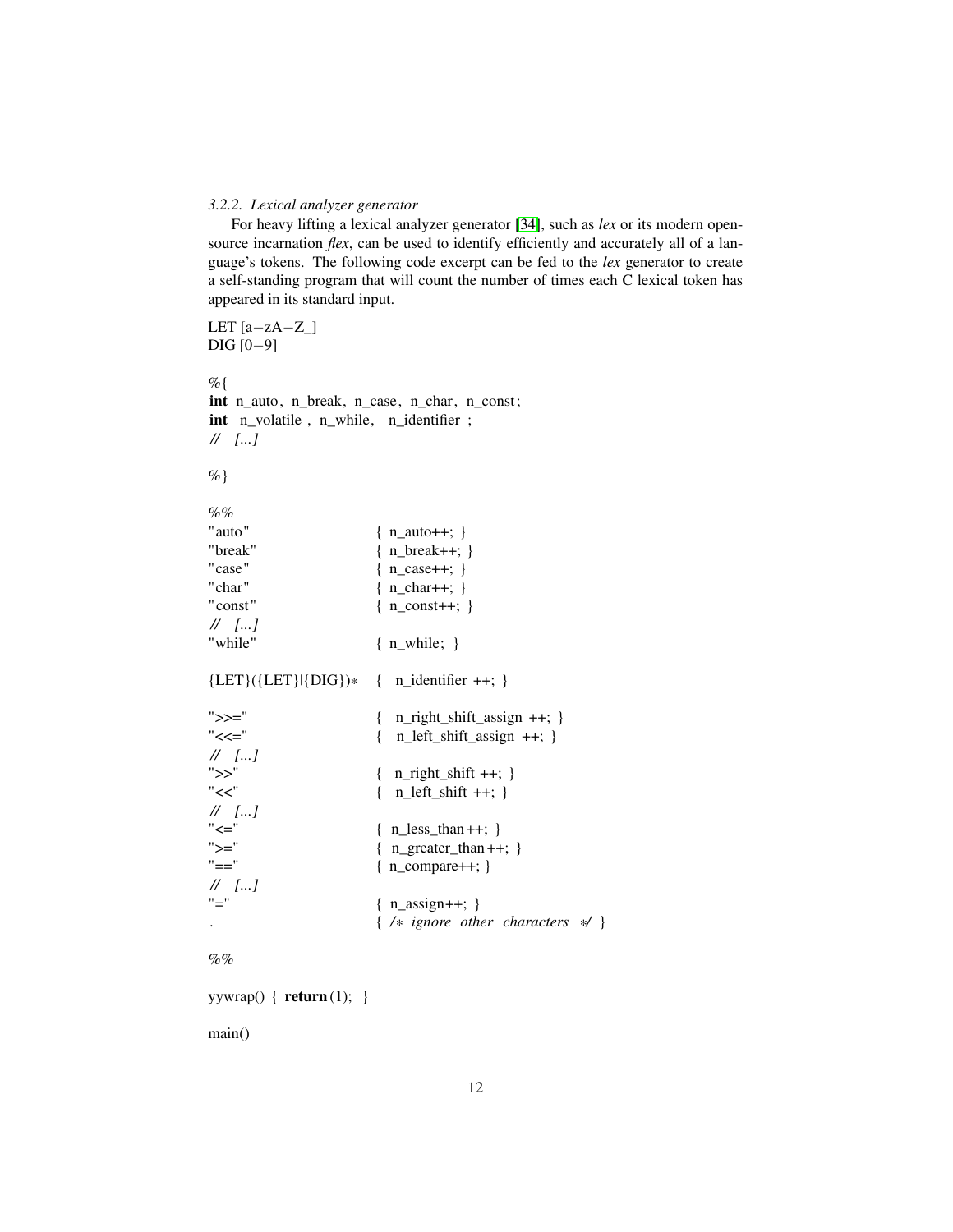```
while (yylex();
         printf ("auto %d\n", n_auto );
         printf ("break %d\n", n_break );
        // [...]
}
```
{

The lexical analyzer specification begins with the definition of regular expressions for C letters (LET) and digits (DIG). Then come the C definitions of the counter variables, which are enclosed in the  $\S$   $\{ \S$  block. The analyzer's main body, which starts after the %% line, consists of regular expressions on the left hand side, followed by C code in braces on the right hand side. The C code is executed when the program's input matches the corresponding regular expression. The lexical analysis specification can be easily modified to handle other languages and types of input. Note that because the specified regular expressions are matched in the order specified, longer elements and more specific elements must be specified before the corresponding shorter or more general ones. This can be clearly seen in the presented example in the handling of identifiers and operators.

The C code after the second  $\frac{1}{6}$  ine contains a loop to iterate over all input tokens, and statements to print the collected figures. This allows the generated code to be compiled and run as a single program. The program assumes that the code it reads has already been preprocessed to handle preprocessing commands and comments. This can be easily done by passing the source code through the C preprocessor, *cpp*.

#### *3.3. Parsing and semantic analysis*

Parsing and semantic analysis [\[1\]](#page-50-3) is required when we want to extract more sophisticated measures from the code, involving, for instance, the scoping of identifiers, the handling of exceptions, and class hierarchies. Most modern languages are large complex beasts, and therefore this form of processing is not for the faint-hearted. The effort involved can easily require writing tens of thousands lines of code. Therefore, if this level of analysis is required it is best to adapt the code of an existing compiler. Compilers for most languages are available as open source software, and can therefore can be modified to perform the requisite analysis.

An interesting case is the LLVM platform [\[33\]](#page-52-5) and in particular its Clang font-end, which can be used as a library to parse and analyze C-like languages, such as C, C++, and Objective C. For instance, we can build an analyzer that will print a C program's global variable declarations in about 100 lines of  $C++code; code.^5$  $C++code; code.^5$ 

#### *3.4. Third party tools*

A final option to analyze source code is to piggy-back third party tools that analyze code. Here are some tools and ideas on how to use them.

13

<span id="page-12-0"></span><sup>5</sup>[https://github.com/loarabia/Clang-tutorial/blob/master/CItutorial6.](https://github.com/loarabia/Clang-tutorial/blob/master/CItutorial6.cpp) [cpp](https://github.com/loarabia/Clang-tutorial/blob/master/CItutorial6.cpp)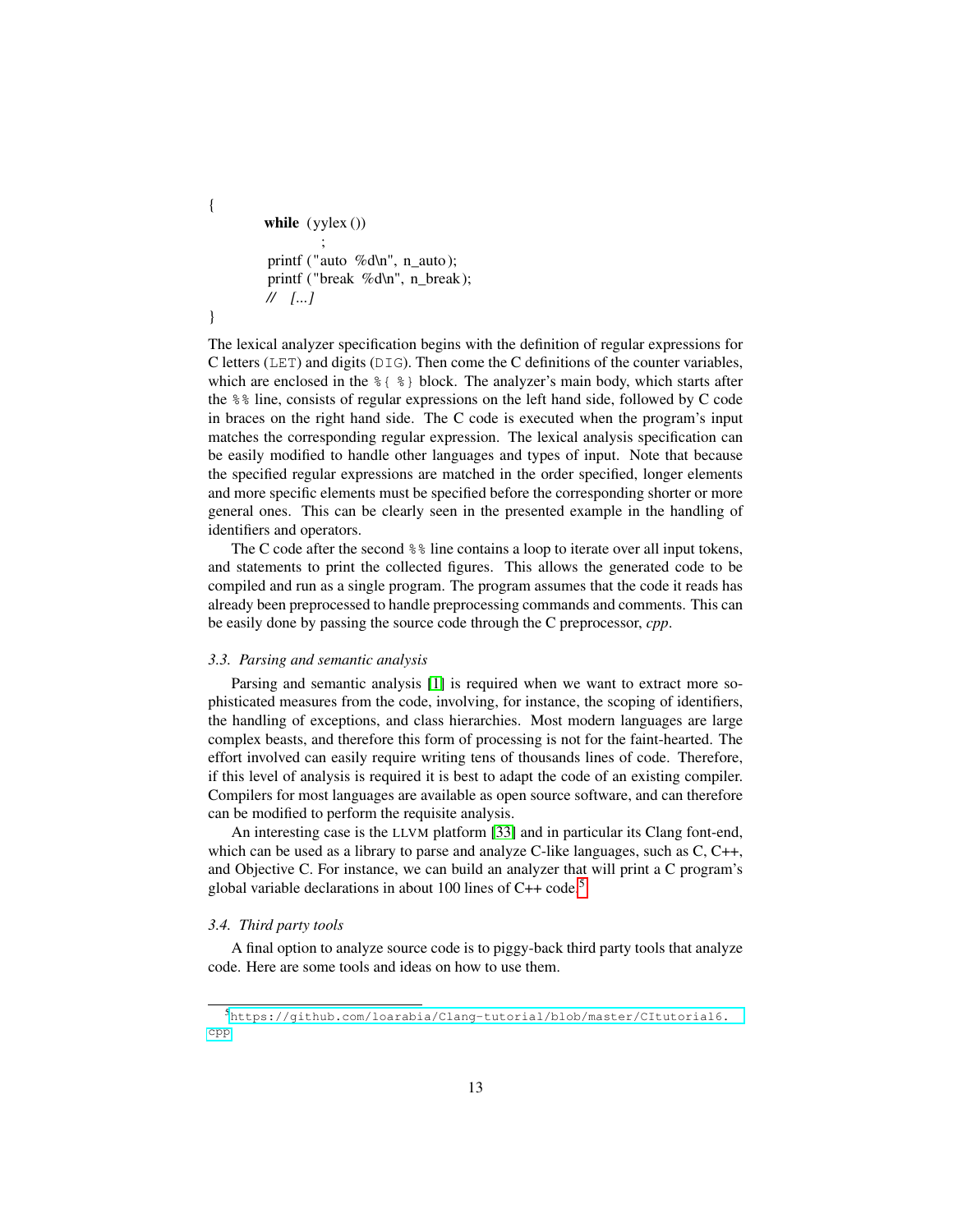# **Function Metrics**

| <b>Metric</b><br><b>Total</b><br><b>Min Max</b><br>Avg<br>Number of characters<br>92771<br>13<br>3686<br>405.114<br>Number of comment characters<br>7114<br>$\overline{0}$<br>482<br>31.0655<br>$\overline{2}$<br>Number of space characters<br>20762<br>1062<br>90.6638<br>$\overline{0}$<br>$\overline{0}$<br>$\overline{0}$<br>Number of line comments<br>$\overline{0}$<br>$\overline{0}$<br>14<br>Number of block comments<br>295<br>1.28821<br>Number of lines<br>4247<br>$\mathbf{1}$<br>185<br>18.5459<br>$\overline{9}$<br>107<br>Maximum number of characters in a line<br>10519<br>45.9345<br>$\overline{0}$<br>32<br>Number of character strings<br>344<br>1.50218<br>$\mathbf{0}$<br>$\boldsymbol{0}$<br>Number of unprocessed lines<br>$\boldsymbol{0}$<br>0<br>$\overline{0}$<br>$\overline{0}$<br>$\overline{0}$<br>Number of C preprocessor directives<br>$\overline{0}$<br>$\overline{0}$<br>$\overline{0}$<br>$\overline{0}$<br>Number of processed C preprocessor conditionals (ifdef, if, elif)<br>$\overline{0}$<br>$\overline{0}$<br>$\boldsymbol{0}$<br>$\overline{0}$<br>Number of defined C preprocessor function-like macros<br>$\mathbf{0}$<br>$\overline{0}$<br>$\overline{0}$<br>Number of defined C preprocessor object-like macros<br>$\Omega$<br>$\Omega$<br>$\overline{4}$<br>Number of preprocessed tokens<br>28102<br>1084<br>122.716<br>Number of compiled tokens<br>33064<br>$\overline{0}$<br>1930<br>144.384<br>$\overline{0}$<br>Number of statements or declarations<br>3214<br>153<br>14.0349<br>$\overline{0}$<br>Number of operators<br>4509<br>176<br>19.69<br>$\overline{0}$<br>Number of unique operators<br>1153<br>19<br>5.03493<br>$\overline{0}$<br>Number of numeric constants<br>64<br>988<br>4.31441<br>$\overline{0}$<br>Number of character literals<br>369<br>67<br>1.61135<br>$\overline{0}$<br>Number of if statements<br>32<br>599<br>2.61572<br>$\overline{0}$<br>21<br>Number of else clauses<br>179<br>0.781659<br>Number of switch statements<br>$\mathbf 0$<br>$\overline{2}$<br>25<br>0.10917<br>$\overline{0}$<br>28<br>Number of case labels<br>189<br>0.825328<br>$\overline{0}$<br>$\overline{2}$<br>Number of default labels<br>0.0917031<br>21<br>$\overline{0}$<br>16<br>Number of break statements<br>0.484716<br>111<br>Number of for statements<br>$\overline{0}$<br>9<br>0.458515<br>105<br>$\overline{0}$<br>$\overline{4}$<br>Number of while statements<br>28<br>0.122271<br>$\overline{0}$<br>$\overline{2}$<br>Number of do statements<br>8<br>0.0349345<br>3<br>Number of continue statements<br>$\overline{9}$<br>$\overline{0}$<br>0.0393013<br>$\overline{2}$<br>$\overline{0}$<br>Number of goto statements<br>9<br>0.0393013<br>$\overline{0}$<br>13<br>Number of return statements<br>263<br>1.14847<br>Number of project-scope identifiers<br>$\overline{0}$<br>98<br>1887<br>8.24017<br>Number of file-scope (static) identifiers<br>476<br>$\overline{0}$<br>47<br>2.0786<br>$\mathbf 0$<br>Number of macro identifiers<br>1081<br>102<br>4.72052<br>$\overline{0}$<br>270<br>Total number of object and object-like identifiers<br>7321<br>31.9694<br>Number of unique project-scope identifiers<br>938<br>$\overline{0}$<br>36<br>4.09607<br>$\overline{0}$<br>27<br>Number of unique file-scope (static) identifiers<br>318<br>1.38865<br>Number of unique macro identifiers<br>$\overline{0}$<br>34<br>676<br>2.95197<br>Number of unique object and object-like identifiers<br>2444<br>$\overline{0}$<br>68<br>10.6725<br>Number of global namespace occupants at function's top<br>166333<br>$\Omega$<br>1070<br>726.345<br>Number of parameters<br>330<br>$\mathbf 0$<br>6<br>1.44105<br>Maximum level of statement nesting<br>$\overline{0}$<br>$\overline{7}$<br>283<br>1.23581<br>$\overline{2}$<br>Number of goto labels<br>$\overline{0}$<br>0.0305677<br>$\overline{7}$<br>61<br>719<br>$\mathbf 0$<br>3.13974<br>Fan-in (number of calling functions)<br>Fan-out (number of called functions)<br>$\overline{0}$<br>34<br>881<br>3.84716<br>994<br>$\mathbf{1}$<br>36<br>4.34061<br>Cyclomatic complexity (control statements)<br>Extended cyclomatic complexity (includes branching operators)<br>1196<br>$\mathbf{1}$<br>42<br>5.22271<br>Maximum cyclomatic complexity (includes branching operators and all switch branches) 1360<br>$1\,$<br>69<br>5.93886<br>$\overline{0}$<br>Structure complexity (Henry and Kafura)<br>440199<br>238144<br>1922.27<br>Halstead complexity<br>72126.2<br>$\Omega$<br>3416.45<br>314.961<br>2.51256e+0060<br>1.5552e+006 10971.9 | Number of elements: 229                   |  |  |
|-----------------------------------------------------------------------------------------------------------------------------------------------------------------------------------------------------------------------------------------------------------------------------------------------------------------------------------------------------------------------------------------------------------------------------------------------------------------------------------------------------------------------------------------------------------------------------------------------------------------------------------------------------------------------------------------------------------------------------------------------------------------------------------------------------------------------------------------------------------------------------------------------------------------------------------------------------------------------------------------------------------------------------------------------------------------------------------------------------------------------------------------------------------------------------------------------------------------------------------------------------------------------------------------------------------------------------------------------------------------------------------------------------------------------------------------------------------------------------------------------------------------------------------------------------------------------------------------------------------------------------------------------------------------------------------------------------------------------------------------------------------------------------------------------------------------------------------------------------------------------------------------------------------------------------------------------------------------------------------------------------------------------------------------------------------------------------------------------------------------------------------------------------------------------------------------------------------------------------------------------------------------------------------------------------------------------------------------------------------------------------------------------------------------------------------------------------------------------------------------------------------------------------------------------------------------------------------------------------------------------------------------------------------------------------------------------------------------------------------------------------------------------------------------------------------------------------------------------------------------------------------------------------------------------------------------------------------------------------------------------------------------------------------------------------------------------------------------------------------------------------------------------------------------------------------------------------------------------------------------------------------------------------------------------------------------------------------------------------------------------------------------------------------------------------------------------------------------------------------------------------------------------------------------------------------------------------------------------------------------------------------------------------------------------------------------------------------------------------------------------------------------------------------------------------------------------------------------------------------------------------------------------------------------------------------------------------------------------------------------------------------------------------------------------------------------------------------------------------------------------------------------------------------------------------------------------------------------------------------------------------------------------------------------------------------------------------------------------------------------------------------------------------------------------------------------------------------------------------------------------------------------------------------------------------------------------------------|-------------------------------------------|--|--|
|                                                                                                                                                                                                                                                                                                                                                                                                                                                                                                                                                                                                                                                                                                                                                                                                                                                                                                                                                                                                                                                                                                                                                                                                                                                                                                                                                                                                                                                                                                                                                                                                                                                                                                                                                                                                                                                                                                                                                                                                                                                                                                                                                                                                                                                                                                                                                                                                                                                                                                                                                                                                                                                                                                                                                                                                                                                                                                                                                                                                                                                                                                                                                                                                                                                                                                                                                                                                                                                                                                                                                                                                                                                                                                                                                                                                                                                                                                                                                                                                                                                                                                                                                                                                                                                                                                                                                                                                                                                                                                                                                                                   |                                           |  |  |
|                                                                                                                                                                                                                                                                                                                                                                                                                                                                                                                                                                                                                                                                                                                                                                                                                                                                                                                                                                                                                                                                                                                                                                                                                                                                                                                                                                                                                                                                                                                                                                                                                                                                                                                                                                                                                                                                                                                                                                                                                                                                                                                                                                                                                                                                                                                                                                                                                                                                                                                                                                                                                                                                                                                                                                                                                                                                                                                                                                                                                                                                                                                                                                                                                                                                                                                                                                                                                                                                                                                                                                                                                                                                                                                                                                                                                                                                                                                                                                                                                                                                                                                                                                                                                                                                                                                                                                                                                                                                                                                                                                                   |                                           |  |  |
|                                                                                                                                                                                                                                                                                                                                                                                                                                                                                                                                                                                                                                                                                                                                                                                                                                                                                                                                                                                                                                                                                                                                                                                                                                                                                                                                                                                                                                                                                                                                                                                                                                                                                                                                                                                                                                                                                                                                                                                                                                                                                                                                                                                                                                                                                                                                                                                                                                                                                                                                                                                                                                                                                                                                                                                                                                                                                                                                                                                                                                                                                                                                                                                                                                                                                                                                                                                                                                                                                                                                                                                                                                                                                                                                                                                                                                                                                                                                                                                                                                                                                                                                                                                                                                                                                                                                                                                                                                                                                                                                                                                   |                                           |  |  |
|                                                                                                                                                                                                                                                                                                                                                                                                                                                                                                                                                                                                                                                                                                                                                                                                                                                                                                                                                                                                                                                                                                                                                                                                                                                                                                                                                                                                                                                                                                                                                                                                                                                                                                                                                                                                                                                                                                                                                                                                                                                                                                                                                                                                                                                                                                                                                                                                                                                                                                                                                                                                                                                                                                                                                                                                                                                                                                                                                                                                                                                                                                                                                                                                                                                                                                                                                                                                                                                                                                                                                                                                                                                                                                                                                                                                                                                                                                                                                                                                                                                                                                                                                                                                                                                                                                                                                                                                                                                                                                                                                                                   |                                           |  |  |
|                                                                                                                                                                                                                                                                                                                                                                                                                                                                                                                                                                                                                                                                                                                                                                                                                                                                                                                                                                                                                                                                                                                                                                                                                                                                                                                                                                                                                                                                                                                                                                                                                                                                                                                                                                                                                                                                                                                                                                                                                                                                                                                                                                                                                                                                                                                                                                                                                                                                                                                                                                                                                                                                                                                                                                                                                                                                                                                                                                                                                                                                                                                                                                                                                                                                                                                                                                                                                                                                                                                                                                                                                                                                                                                                                                                                                                                                                                                                                                                                                                                                                                                                                                                                                                                                                                                                                                                                                                                                                                                                                                                   |                                           |  |  |
|                                                                                                                                                                                                                                                                                                                                                                                                                                                                                                                                                                                                                                                                                                                                                                                                                                                                                                                                                                                                                                                                                                                                                                                                                                                                                                                                                                                                                                                                                                                                                                                                                                                                                                                                                                                                                                                                                                                                                                                                                                                                                                                                                                                                                                                                                                                                                                                                                                                                                                                                                                                                                                                                                                                                                                                                                                                                                                                                                                                                                                                                                                                                                                                                                                                                                                                                                                                                                                                                                                                                                                                                                                                                                                                                                                                                                                                                                                                                                                                                                                                                                                                                                                                                                                                                                                                                                                                                                                                                                                                                                                                   |                                           |  |  |
|                                                                                                                                                                                                                                                                                                                                                                                                                                                                                                                                                                                                                                                                                                                                                                                                                                                                                                                                                                                                                                                                                                                                                                                                                                                                                                                                                                                                                                                                                                                                                                                                                                                                                                                                                                                                                                                                                                                                                                                                                                                                                                                                                                                                                                                                                                                                                                                                                                                                                                                                                                                                                                                                                                                                                                                                                                                                                                                                                                                                                                                                                                                                                                                                                                                                                                                                                                                                                                                                                                                                                                                                                                                                                                                                                                                                                                                                                                                                                                                                                                                                                                                                                                                                                                                                                                                                                                                                                                                                                                                                                                                   |                                           |  |  |
|                                                                                                                                                                                                                                                                                                                                                                                                                                                                                                                                                                                                                                                                                                                                                                                                                                                                                                                                                                                                                                                                                                                                                                                                                                                                                                                                                                                                                                                                                                                                                                                                                                                                                                                                                                                                                                                                                                                                                                                                                                                                                                                                                                                                                                                                                                                                                                                                                                                                                                                                                                                                                                                                                                                                                                                                                                                                                                                                                                                                                                                                                                                                                                                                                                                                                                                                                                                                                                                                                                                                                                                                                                                                                                                                                                                                                                                                                                                                                                                                                                                                                                                                                                                                                                                                                                                                                                                                                                                                                                                                                                                   |                                           |  |  |
|                                                                                                                                                                                                                                                                                                                                                                                                                                                                                                                                                                                                                                                                                                                                                                                                                                                                                                                                                                                                                                                                                                                                                                                                                                                                                                                                                                                                                                                                                                                                                                                                                                                                                                                                                                                                                                                                                                                                                                                                                                                                                                                                                                                                                                                                                                                                                                                                                                                                                                                                                                                                                                                                                                                                                                                                                                                                                                                                                                                                                                                                                                                                                                                                                                                                                                                                                                                                                                                                                                                                                                                                                                                                                                                                                                                                                                                                                                                                                                                                                                                                                                                                                                                                                                                                                                                                                                                                                                                                                                                                                                                   |                                           |  |  |
|                                                                                                                                                                                                                                                                                                                                                                                                                                                                                                                                                                                                                                                                                                                                                                                                                                                                                                                                                                                                                                                                                                                                                                                                                                                                                                                                                                                                                                                                                                                                                                                                                                                                                                                                                                                                                                                                                                                                                                                                                                                                                                                                                                                                                                                                                                                                                                                                                                                                                                                                                                                                                                                                                                                                                                                                                                                                                                                                                                                                                                                                                                                                                                                                                                                                                                                                                                                                                                                                                                                                                                                                                                                                                                                                                                                                                                                                                                                                                                                                                                                                                                                                                                                                                                                                                                                                                                                                                                                                                                                                                                                   |                                           |  |  |
|                                                                                                                                                                                                                                                                                                                                                                                                                                                                                                                                                                                                                                                                                                                                                                                                                                                                                                                                                                                                                                                                                                                                                                                                                                                                                                                                                                                                                                                                                                                                                                                                                                                                                                                                                                                                                                                                                                                                                                                                                                                                                                                                                                                                                                                                                                                                                                                                                                                                                                                                                                                                                                                                                                                                                                                                                                                                                                                                                                                                                                                                                                                                                                                                                                                                                                                                                                                                                                                                                                                                                                                                                                                                                                                                                                                                                                                                                                                                                                                                                                                                                                                                                                                                                                                                                                                                                                                                                                                                                                                                                                                   |                                           |  |  |
|                                                                                                                                                                                                                                                                                                                                                                                                                                                                                                                                                                                                                                                                                                                                                                                                                                                                                                                                                                                                                                                                                                                                                                                                                                                                                                                                                                                                                                                                                                                                                                                                                                                                                                                                                                                                                                                                                                                                                                                                                                                                                                                                                                                                                                                                                                                                                                                                                                                                                                                                                                                                                                                                                                                                                                                                                                                                                                                                                                                                                                                                                                                                                                                                                                                                                                                                                                                                                                                                                                                                                                                                                                                                                                                                                                                                                                                                                                                                                                                                                                                                                                                                                                                                                                                                                                                                                                                                                                                                                                                                                                                   |                                           |  |  |
|                                                                                                                                                                                                                                                                                                                                                                                                                                                                                                                                                                                                                                                                                                                                                                                                                                                                                                                                                                                                                                                                                                                                                                                                                                                                                                                                                                                                                                                                                                                                                                                                                                                                                                                                                                                                                                                                                                                                                                                                                                                                                                                                                                                                                                                                                                                                                                                                                                                                                                                                                                                                                                                                                                                                                                                                                                                                                                                                                                                                                                                                                                                                                                                                                                                                                                                                                                                                                                                                                                                                                                                                                                                                                                                                                                                                                                                                                                                                                                                                                                                                                                                                                                                                                                                                                                                                                                                                                                                                                                                                                                                   |                                           |  |  |
|                                                                                                                                                                                                                                                                                                                                                                                                                                                                                                                                                                                                                                                                                                                                                                                                                                                                                                                                                                                                                                                                                                                                                                                                                                                                                                                                                                                                                                                                                                                                                                                                                                                                                                                                                                                                                                                                                                                                                                                                                                                                                                                                                                                                                                                                                                                                                                                                                                                                                                                                                                                                                                                                                                                                                                                                                                                                                                                                                                                                                                                                                                                                                                                                                                                                                                                                                                                                                                                                                                                                                                                                                                                                                                                                                                                                                                                                                                                                                                                                                                                                                                                                                                                                                                                                                                                                                                                                                                                                                                                                                                                   |                                           |  |  |
|                                                                                                                                                                                                                                                                                                                                                                                                                                                                                                                                                                                                                                                                                                                                                                                                                                                                                                                                                                                                                                                                                                                                                                                                                                                                                                                                                                                                                                                                                                                                                                                                                                                                                                                                                                                                                                                                                                                                                                                                                                                                                                                                                                                                                                                                                                                                                                                                                                                                                                                                                                                                                                                                                                                                                                                                                                                                                                                                                                                                                                                                                                                                                                                                                                                                                                                                                                                                                                                                                                                                                                                                                                                                                                                                                                                                                                                                                                                                                                                                                                                                                                                                                                                                                                                                                                                                                                                                                                                                                                                                                                                   |                                           |  |  |
|                                                                                                                                                                                                                                                                                                                                                                                                                                                                                                                                                                                                                                                                                                                                                                                                                                                                                                                                                                                                                                                                                                                                                                                                                                                                                                                                                                                                                                                                                                                                                                                                                                                                                                                                                                                                                                                                                                                                                                                                                                                                                                                                                                                                                                                                                                                                                                                                                                                                                                                                                                                                                                                                                                                                                                                                                                                                                                                                                                                                                                                                                                                                                                                                                                                                                                                                                                                                                                                                                                                                                                                                                                                                                                                                                                                                                                                                                                                                                                                                                                                                                                                                                                                                                                                                                                                                                                                                                                                                                                                                                                                   |                                           |  |  |
|                                                                                                                                                                                                                                                                                                                                                                                                                                                                                                                                                                                                                                                                                                                                                                                                                                                                                                                                                                                                                                                                                                                                                                                                                                                                                                                                                                                                                                                                                                                                                                                                                                                                                                                                                                                                                                                                                                                                                                                                                                                                                                                                                                                                                                                                                                                                                                                                                                                                                                                                                                                                                                                                                                                                                                                                                                                                                                                                                                                                                                                                                                                                                                                                                                                                                                                                                                                                                                                                                                                                                                                                                                                                                                                                                                                                                                                                                                                                                                                                                                                                                                                                                                                                                                                                                                                                                                                                                                                                                                                                                                                   |                                           |  |  |
|                                                                                                                                                                                                                                                                                                                                                                                                                                                                                                                                                                                                                                                                                                                                                                                                                                                                                                                                                                                                                                                                                                                                                                                                                                                                                                                                                                                                                                                                                                                                                                                                                                                                                                                                                                                                                                                                                                                                                                                                                                                                                                                                                                                                                                                                                                                                                                                                                                                                                                                                                                                                                                                                                                                                                                                                                                                                                                                                                                                                                                                                                                                                                                                                                                                                                                                                                                                                                                                                                                                                                                                                                                                                                                                                                                                                                                                                                                                                                                                                                                                                                                                                                                                                                                                                                                                                                                                                                                                                                                                                                                                   |                                           |  |  |
|                                                                                                                                                                                                                                                                                                                                                                                                                                                                                                                                                                                                                                                                                                                                                                                                                                                                                                                                                                                                                                                                                                                                                                                                                                                                                                                                                                                                                                                                                                                                                                                                                                                                                                                                                                                                                                                                                                                                                                                                                                                                                                                                                                                                                                                                                                                                                                                                                                                                                                                                                                                                                                                                                                                                                                                                                                                                                                                                                                                                                                                                                                                                                                                                                                                                                                                                                                                                                                                                                                                                                                                                                                                                                                                                                                                                                                                                                                                                                                                                                                                                                                                                                                                                                                                                                                                                                                                                                                                                                                                                                                                   |                                           |  |  |
|                                                                                                                                                                                                                                                                                                                                                                                                                                                                                                                                                                                                                                                                                                                                                                                                                                                                                                                                                                                                                                                                                                                                                                                                                                                                                                                                                                                                                                                                                                                                                                                                                                                                                                                                                                                                                                                                                                                                                                                                                                                                                                                                                                                                                                                                                                                                                                                                                                                                                                                                                                                                                                                                                                                                                                                                                                                                                                                                                                                                                                                                                                                                                                                                                                                                                                                                                                                                                                                                                                                                                                                                                                                                                                                                                                                                                                                                                                                                                                                                                                                                                                                                                                                                                                                                                                                                                                                                                                                                                                                                                                                   |                                           |  |  |
|                                                                                                                                                                                                                                                                                                                                                                                                                                                                                                                                                                                                                                                                                                                                                                                                                                                                                                                                                                                                                                                                                                                                                                                                                                                                                                                                                                                                                                                                                                                                                                                                                                                                                                                                                                                                                                                                                                                                                                                                                                                                                                                                                                                                                                                                                                                                                                                                                                                                                                                                                                                                                                                                                                                                                                                                                                                                                                                                                                                                                                                                                                                                                                                                                                                                                                                                                                                                                                                                                                                                                                                                                                                                                                                                                                                                                                                                                                                                                                                                                                                                                                                                                                                                                                                                                                                                                                                                                                                                                                                                                                                   |                                           |  |  |
|                                                                                                                                                                                                                                                                                                                                                                                                                                                                                                                                                                                                                                                                                                                                                                                                                                                                                                                                                                                                                                                                                                                                                                                                                                                                                                                                                                                                                                                                                                                                                                                                                                                                                                                                                                                                                                                                                                                                                                                                                                                                                                                                                                                                                                                                                                                                                                                                                                                                                                                                                                                                                                                                                                                                                                                                                                                                                                                                                                                                                                                                                                                                                                                                                                                                                                                                                                                                                                                                                                                                                                                                                                                                                                                                                                                                                                                                                                                                                                                                                                                                                                                                                                                                                                                                                                                                                                                                                                                                                                                                                                                   |                                           |  |  |
|                                                                                                                                                                                                                                                                                                                                                                                                                                                                                                                                                                                                                                                                                                                                                                                                                                                                                                                                                                                                                                                                                                                                                                                                                                                                                                                                                                                                                                                                                                                                                                                                                                                                                                                                                                                                                                                                                                                                                                                                                                                                                                                                                                                                                                                                                                                                                                                                                                                                                                                                                                                                                                                                                                                                                                                                                                                                                                                                                                                                                                                                                                                                                                                                                                                                                                                                                                                                                                                                                                                                                                                                                                                                                                                                                                                                                                                                                                                                                                                                                                                                                                                                                                                                                                                                                                                                                                                                                                                                                                                                                                                   |                                           |  |  |
|                                                                                                                                                                                                                                                                                                                                                                                                                                                                                                                                                                                                                                                                                                                                                                                                                                                                                                                                                                                                                                                                                                                                                                                                                                                                                                                                                                                                                                                                                                                                                                                                                                                                                                                                                                                                                                                                                                                                                                                                                                                                                                                                                                                                                                                                                                                                                                                                                                                                                                                                                                                                                                                                                                                                                                                                                                                                                                                                                                                                                                                                                                                                                                                                                                                                                                                                                                                                                                                                                                                                                                                                                                                                                                                                                                                                                                                                                                                                                                                                                                                                                                                                                                                                                                                                                                                                                                                                                                                                                                                                                                                   |                                           |  |  |
|                                                                                                                                                                                                                                                                                                                                                                                                                                                                                                                                                                                                                                                                                                                                                                                                                                                                                                                                                                                                                                                                                                                                                                                                                                                                                                                                                                                                                                                                                                                                                                                                                                                                                                                                                                                                                                                                                                                                                                                                                                                                                                                                                                                                                                                                                                                                                                                                                                                                                                                                                                                                                                                                                                                                                                                                                                                                                                                                                                                                                                                                                                                                                                                                                                                                                                                                                                                                                                                                                                                                                                                                                                                                                                                                                                                                                                                                                                                                                                                                                                                                                                                                                                                                                                                                                                                                                                                                                                                                                                                                                                                   |                                           |  |  |
|                                                                                                                                                                                                                                                                                                                                                                                                                                                                                                                                                                                                                                                                                                                                                                                                                                                                                                                                                                                                                                                                                                                                                                                                                                                                                                                                                                                                                                                                                                                                                                                                                                                                                                                                                                                                                                                                                                                                                                                                                                                                                                                                                                                                                                                                                                                                                                                                                                                                                                                                                                                                                                                                                                                                                                                                                                                                                                                                                                                                                                                                                                                                                                                                                                                                                                                                                                                                                                                                                                                                                                                                                                                                                                                                                                                                                                                                                                                                                                                                                                                                                                                                                                                                                                                                                                                                                                                                                                                                                                                                                                                   |                                           |  |  |
|                                                                                                                                                                                                                                                                                                                                                                                                                                                                                                                                                                                                                                                                                                                                                                                                                                                                                                                                                                                                                                                                                                                                                                                                                                                                                                                                                                                                                                                                                                                                                                                                                                                                                                                                                                                                                                                                                                                                                                                                                                                                                                                                                                                                                                                                                                                                                                                                                                                                                                                                                                                                                                                                                                                                                                                                                                                                                                                                                                                                                                                                                                                                                                                                                                                                                                                                                                                                                                                                                                                                                                                                                                                                                                                                                                                                                                                                                                                                                                                                                                                                                                                                                                                                                                                                                                                                                                                                                                                                                                                                                                                   |                                           |  |  |
|                                                                                                                                                                                                                                                                                                                                                                                                                                                                                                                                                                                                                                                                                                                                                                                                                                                                                                                                                                                                                                                                                                                                                                                                                                                                                                                                                                                                                                                                                                                                                                                                                                                                                                                                                                                                                                                                                                                                                                                                                                                                                                                                                                                                                                                                                                                                                                                                                                                                                                                                                                                                                                                                                                                                                                                                                                                                                                                                                                                                                                                                                                                                                                                                                                                                                                                                                                                                                                                                                                                                                                                                                                                                                                                                                                                                                                                                                                                                                                                                                                                                                                                                                                                                                                                                                                                                                                                                                                                                                                                                                                                   |                                           |  |  |
|                                                                                                                                                                                                                                                                                                                                                                                                                                                                                                                                                                                                                                                                                                                                                                                                                                                                                                                                                                                                                                                                                                                                                                                                                                                                                                                                                                                                                                                                                                                                                                                                                                                                                                                                                                                                                                                                                                                                                                                                                                                                                                                                                                                                                                                                                                                                                                                                                                                                                                                                                                                                                                                                                                                                                                                                                                                                                                                                                                                                                                                                                                                                                                                                                                                                                                                                                                                                                                                                                                                                                                                                                                                                                                                                                                                                                                                                                                                                                                                                                                                                                                                                                                                                                                                                                                                                                                                                                                                                                                                                                                                   |                                           |  |  |
|                                                                                                                                                                                                                                                                                                                                                                                                                                                                                                                                                                                                                                                                                                                                                                                                                                                                                                                                                                                                                                                                                                                                                                                                                                                                                                                                                                                                                                                                                                                                                                                                                                                                                                                                                                                                                                                                                                                                                                                                                                                                                                                                                                                                                                                                                                                                                                                                                                                                                                                                                                                                                                                                                                                                                                                                                                                                                                                                                                                                                                                                                                                                                                                                                                                                                                                                                                                                                                                                                                                                                                                                                                                                                                                                                                                                                                                                                                                                                                                                                                                                                                                                                                                                                                                                                                                                                                                                                                                                                                                                                                                   |                                           |  |  |
|                                                                                                                                                                                                                                                                                                                                                                                                                                                                                                                                                                                                                                                                                                                                                                                                                                                                                                                                                                                                                                                                                                                                                                                                                                                                                                                                                                                                                                                                                                                                                                                                                                                                                                                                                                                                                                                                                                                                                                                                                                                                                                                                                                                                                                                                                                                                                                                                                                                                                                                                                                                                                                                                                                                                                                                                                                                                                                                                                                                                                                                                                                                                                                                                                                                                                                                                                                                                                                                                                                                                                                                                                                                                                                                                                                                                                                                                                                                                                                                                                                                                                                                                                                                                                                                                                                                                                                                                                                                                                                                                                                                   |                                           |  |  |
|                                                                                                                                                                                                                                                                                                                                                                                                                                                                                                                                                                                                                                                                                                                                                                                                                                                                                                                                                                                                                                                                                                                                                                                                                                                                                                                                                                                                                                                                                                                                                                                                                                                                                                                                                                                                                                                                                                                                                                                                                                                                                                                                                                                                                                                                                                                                                                                                                                                                                                                                                                                                                                                                                                                                                                                                                                                                                                                                                                                                                                                                                                                                                                                                                                                                                                                                                                                                                                                                                                                                                                                                                                                                                                                                                                                                                                                                                                                                                                                                                                                                                                                                                                                                                                                                                                                                                                                                                                                                                                                                                                                   |                                           |  |  |
|                                                                                                                                                                                                                                                                                                                                                                                                                                                                                                                                                                                                                                                                                                                                                                                                                                                                                                                                                                                                                                                                                                                                                                                                                                                                                                                                                                                                                                                                                                                                                                                                                                                                                                                                                                                                                                                                                                                                                                                                                                                                                                                                                                                                                                                                                                                                                                                                                                                                                                                                                                                                                                                                                                                                                                                                                                                                                                                                                                                                                                                                                                                                                                                                                                                                                                                                                                                                                                                                                                                                                                                                                                                                                                                                                                                                                                                                                                                                                                                                                                                                                                                                                                                                                                                                                                                                                                                                                                                                                                                                                                                   |                                           |  |  |
|                                                                                                                                                                                                                                                                                                                                                                                                                                                                                                                                                                                                                                                                                                                                                                                                                                                                                                                                                                                                                                                                                                                                                                                                                                                                                                                                                                                                                                                                                                                                                                                                                                                                                                                                                                                                                                                                                                                                                                                                                                                                                                                                                                                                                                                                                                                                                                                                                                                                                                                                                                                                                                                                                                                                                                                                                                                                                                                                                                                                                                                                                                                                                                                                                                                                                                                                                                                                                                                                                                                                                                                                                                                                                                                                                                                                                                                                                                                                                                                                                                                                                                                                                                                                                                                                                                                                                                                                                                                                                                                                                                                   |                                           |  |  |
|                                                                                                                                                                                                                                                                                                                                                                                                                                                                                                                                                                                                                                                                                                                                                                                                                                                                                                                                                                                                                                                                                                                                                                                                                                                                                                                                                                                                                                                                                                                                                                                                                                                                                                                                                                                                                                                                                                                                                                                                                                                                                                                                                                                                                                                                                                                                                                                                                                                                                                                                                                                                                                                                                                                                                                                                                                                                                                                                                                                                                                                                                                                                                                                                                                                                                                                                                                                                                                                                                                                                                                                                                                                                                                                                                                                                                                                                                                                                                                                                                                                                                                                                                                                                                                                                                                                                                                                                                                                                                                                                                                                   |                                           |  |  |
|                                                                                                                                                                                                                                                                                                                                                                                                                                                                                                                                                                                                                                                                                                                                                                                                                                                                                                                                                                                                                                                                                                                                                                                                                                                                                                                                                                                                                                                                                                                                                                                                                                                                                                                                                                                                                                                                                                                                                                                                                                                                                                                                                                                                                                                                                                                                                                                                                                                                                                                                                                                                                                                                                                                                                                                                                                                                                                                                                                                                                                                                                                                                                                                                                                                                                                                                                                                                                                                                                                                                                                                                                                                                                                                                                                                                                                                                                                                                                                                                                                                                                                                                                                                                                                                                                                                                                                                                                                                                                                                                                                                   |                                           |  |  |
|                                                                                                                                                                                                                                                                                                                                                                                                                                                                                                                                                                                                                                                                                                                                                                                                                                                                                                                                                                                                                                                                                                                                                                                                                                                                                                                                                                                                                                                                                                                                                                                                                                                                                                                                                                                                                                                                                                                                                                                                                                                                                                                                                                                                                                                                                                                                                                                                                                                                                                                                                                                                                                                                                                                                                                                                                                                                                                                                                                                                                                                                                                                                                                                                                                                                                                                                                                                                                                                                                                                                                                                                                                                                                                                                                                                                                                                                                                                                                                                                                                                                                                                                                                                                                                                                                                                                                                                                                                                                                                                                                                                   |                                           |  |  |
|                                                                                                                                                                                                                                                                                                                                                                                                                                                                                                                                                                                                                                                                                                                                                                                                                                                                                                                                                                                                                                                                                                                                                                                                                                                                                                                                                                                                                                                                                                                                                                                                                                                                                                                                                                                                                                                                                                                                                                                                                                                                                                                                                                                                                                                                                                                                                                                                                                                                                                                                                                                                                                                                                                                                                                                                                                                                                                                                                                                                                                                                                                                                                                                                                                                                                                                                                                                                                                                                                                                                                                                                                                                                                                                                                                                                                                                                                                                                                                                                                                                                                                                                                                                                                                                                                                                                                                                                                                                                                                                                                                                   |                                           |  |  |
|                                                                                                                                                                                                                                                                                                                                                                                                                                                                                                                                                                                                                                                                                                                                                                                                                                                                                                                                                                                                                                                                                                                                                                                                                                                                                                                                                                                                                                                                                                                                                                                                                                                                                                                                                                                                                                                                                                                                                                                                                                                                                                                                                                                                                                                                                                                                                                                                                                                                                                                                                                                                                                                                                                                                                                                                                                                                                                                                                                                                                                                                                                                                                                                                                                                                                                                                                                                                                                                                                                                                                                                                                                                                                                                                                                                                                                                                                                                                                                                                                                                                                                                                                                                                                                                                                                                                                                                                                                                                                                                                                                                   |                                           |  |  |
|                                                                                                                                                                                                                                                                                                                                                                                                                                                                                                                                                                                                                                                                                                                                                                                                                                                                                                                                                                                                                                                                                                                                                                                                                                                                                                                                                                                                                                                                                                                                                                                                                                                                                                                                                                                                                                                                                                                                                                                                                                                                                                                                                                                                                                                                                                                                                                                                                                                                                                                                                                                                                                                                                                                                                                                                                                                                                                                                                                                                                                                                                                                                                                                                                                                                                                                                                                                                                                                                                                                                                                                                                                                                                                                                                                                                                                                                                                                                                                                                                                                                                                                                                                                                                                                                                                                                                                                                                                                                                                                                                                                   |                                           |  |  |
|                                                                                                                                                                                                                                                                                                                                                                                                                                                                                                                                                                                                                                                                                                                                                                                                                                                                                                                                                                                                                                                                                                                                                                                                                                                                                                                                                                                                                                                                                                                                                                                                                                                                                                                                                                                                                                                                                                                                                                                                                                                                                                                                                                                                                                                                                                                                                                                                                                                                                                                                                                                                                                                                                                                                                                                                                                                                                                                                                                                                                                                                                                                                                                                                                                                                                                                                                                                                                                                                                                                                                                                                                                                                                                                                                                                                                                                                                                                                                                                                                                                                                                                                                                                                                                                                                                                                                                                                                                                                                                                                                                                   |                                           |  |  |
|                                                                                                                                                                                                                                                                                                                                                                                                                                                                                                                                                                                                                                                                                                                                                                                                                                                                                                                                                                                                                                                                                                                                                                                                                                                                                                                                                                                                                                                                                                                                                                                                                                                                                                                                                                                                                                                                                                                                                                                                                                                                                                                                                                                                                                                                                                                                                                                                                                                                                                                                                                                                                                                                                                                                                                                                                                                                                                                                                                                                                                                                                                                                                                                                                                                                                                                                                                                                                                                                                                                                                                                                                                                                                                                                                                                                                                                                                                                                                                                                                                                                                                                                                                                                                                                                                                                                                                                                                                                                                                                                                                                   |                                           |  |  |
|                                                                                                                                                                                                                                                                                                                                                                                                                                                                                                                                                                                                                                                                                                                                                                                                                                                                                                                                                                                                                                                                                                                                                                                                                                                                                                                                                                                                                                                                                                                                                                                                                                                                                                                                                                                                                                                                                                                                                                                                                                                                                                                                                                                                                                                                                                                                                                                                                                                                                                                                                                                                                                                                                                                                                                                                                                                                                                                                                                                                                                                                                                                                                                                                                                                                                                                                                                                                                                                                                                                                                                                                                                                                                                                                                                                                                                                                                                                                                                                                                                                                                                                                                                                                                                                                                                                                                                                                                                                                                                                                                                                   |                                           |  |  |
|                                                                                                                                                                                                                                                                                                                                                                                                                                                                                                                                                                                                                                                                                                                                                                                                                                                                                                                                                                                                                                                                                                                                                                                                                                                                                                                                                                                                                                                                                                                                                                                                                                                                                                                                                                                                                                                                                                                                                                                                                                                                                                                                                                                                                                                                                                                                                                                                                                                                                                                                                                                                                                                                                                                                                                                                                                                                                                                                                                                                                                                                                                                                                                                                                                                                                                                                                                                                                                                                                                                                                                                                                                                                                                                                                                                                                                                                                                                                                                                                                                                                                                                                                                                                                                                                                                                                                                                                                                                                                                                                                                                   |                                           |  |  |
|                                                                                                                                                                                                                                                                                                                                                                                                                                                                                                                                                                                                                                                                                                                                                                                                                                                                                                                                                                                                                                                                                                                                                                                                                                                                                                                                                                                                                                                                                                                                                                                                                                                                                                                                                                                                                                                                                                                                                                                                                                                                                                                                                                                                                                                                                                                                                                                                                                                                                                                                                                                                                                                                                                                                                                                                                                                                                                                                                                                                                                                                                                                                                                                                                                                                                                                                                                                                                                                                                                                                                                                                                                                                                                                                                                                                                                                                                                                                                                                                                                                                                                                                                                                                                                                                                                                                                                                                                                                                                                                                                                                   |                                           |  |  |
|                                                                                                                                                                                                                                                                                                                                                                                                                                                                                                                                                                                                                                                                                                                                                                                                                                                                                                                                                                                                                                                                                                                                                                                                                                                                                                                                                                                                                                                                                                                                                                                                                                                                                                                                                                                                                                                                                                                                                                                                                                                                                                                                                                                                                                                                                                                                                                                                                                                                                                                                                                                                                                                                                                                                                                                                                                                                                                                                                                                                                                                                                                                                                                                                                                                                                                                                                                                                                                                                                                                                                                                                                                                                                                                                                                                                                                                                                                                                                                                                                                                                                                                                                                                                                                                                                                                                                                                                                                                                                                                                                                                   |                                           |  |  |
|                                                                                                                                                                                                                                                                                                                                                                                                                                                                                                                                                                                                                                                                                                                                                                                                                                                                                                                                                                                                                                                                                                                                                                                                                                                                                                                                                                                                                                                                                                                                                                                                                                                                                                                                                                                                                                                                                                                                                                                                                                                                                                                                                                                                                                                                                                                                                                                                                                                                                                                                                                                                                                                                                                                                                                                                                                                                                                                                                                                                                                                                                                                                                                                                                                                                                                                                                                                                                                                                                                                                                                                                                                                                                                                                                                                                                                                                                                                                                                                                                                                                                                                                                                                                                                                                                                                                                                                                                                                                                                                                                                                   |                                           |  |  |
|                                                                                                                                                                                                                                                                                                                                                                                                                                                                                                                                                                                                                                                                                                                                                                                                                                                                                                                                                                                                                                                                                                                                                                                                                                                                                                                                                                                                                                                                                                                                                                                                                                                                                                                                                                                                                                                                                                                                                                                                                                                                                                                                                                                                                                                                                                                                                                                                                                                                                                                                                                                                                                                                                                                                                                                                                                                                                                                                                                                                                                                                                                                                                                                                                                                                                                                                                                                                                                                                                                                                                                                                                                                                                                                                                                                                                                                                                                                                                                                                                                                                                                                                                                                                                                                                                                                                                                                                                                                                                                                                                                                   |                                           |  |  |
|                                                                                                                                                                                                                                                                                                                                                                                                                                                                                                                                                                                                                                                                                                                                                                                                                                                                                                                                                                                                                                                                                                                                                                                                                                                                                                                                                                                                                                                                                                                                                                                                                                                                                                                                                                                                                                                                                                                                                                                                                                                                                                                                                                                                                                                                                                                                                                                                                                                                                                                                                                                                                                                                                                                                                                                                                                                                                                                                                                                                                                                                                                                                                                                                                                                                                                                                                                                                                                                                                                                                                                                                                                                                                                                                                                                                                                                                                                                                                                                                                                                                                                                                                                                                                                                                                                                                                                                                                                                                                                                                                                                   |                                           |  |  |
|                                                                                                                                                                                                                                                                                                                                                                                                                                                                                                                                                                                                                                                                                                                                                                                                                                                                                                                                                                                                                                                                                                                                                                                                                                                                                                                                                                                                                                                                                                                                                                                                                                                                                                                                                                                                                                                                                                                                                                                                                                                                                                                                                                                                                                                                                                                                                                                                                                                                                                                                                                                                                                                                                                                                                                                                                                                                                                                                                                                                                                                                                                                                                                                                                                                                                                                                                                                                                                                                                                                                                                                                                                                                                                                                                                                                                                                                                                                                                                                                                                                                                                                                                                                                                                                                                                                                                                                                                                                                                                                                                                                   |                                           |  |  |
|                                                                                                                                                                                                                                                                                                                                                                                                                                                                                                                                                                                                                                                                                                                                                                                                                                                                                                                                                                                                                                                                                                                                                                                                                                                                                                                                                                                                                                                                                                                                                                                                                                                                                                                                                                                                                                                                                                                                                                                                                                                                                                                                                                                                                                                                                                                                                                                                                                                                                                                                                                                                                                                                                                                                                                                                                                                                                                                                                                                                                                                                                                                                                                                                                                                                                                                                                                                                                                                                                                                                                                                                                                                                                                                                                                                                                                                                                                                                                                                                                                                                                                                                                                                                                                                                                                                                                                                                                                                                                                                                                                                   |                                           |  |  |
|                                                                                                                                                                                                                                                                                                                                                                                                                                                                                                                                                                                                                                                                                                                                                                                                                                                                                                                                                                                                                                                                                                                                                                                                                                                                                                                                                                                                                                                                                                                                                                                                                                                                                                                                                                                                                                                                                                                                                                                                                                                                                                                                                                                                                                                                                                                                                                                                                                                                                                                                                                                                                                                                                                                                                                                                                                                                                                                                                                                                                                                                                                                                                                                                                                                                                                                                                                                                                                                                                                                                                                                                                                                                                                                                                                                                                                                                                                                                                                                                                                                                                                                                                                                                                                                                                                                                                                                                                                                                                                                                                                                   |                                           |  |  |
|                                                                                                                                                                                                                                                                                                                                                                                                                                                                                                                                                                                                                                                                                                                                                                                                                                                                                                                                                                                                                                                                                                                                                                                                                                                                                                                                                                                                                                                                                                                                                                                                                                                                                                                                                                                                                                                                                                                                                                                                                                                                                                                                                                                                                                                                                                                                                                                                                                                                                                                                                                                                                                                                                                                                                                                                                                                                                                                                                                                                                                                                                                                                                                                                                                                                                                                                                                                                                                                                                                                                                                                                                                                                                                                                                                                                                                                                                                                                                                                                                                                                                                                                                                                                                                                                                                                                                                                                                                                                                                                                                                                   | Information flow metric (Henry and Selig) |  |  |

<span id="page-13-0"></span>Figure 1: CScout-derived function metrics for the *awk* source code.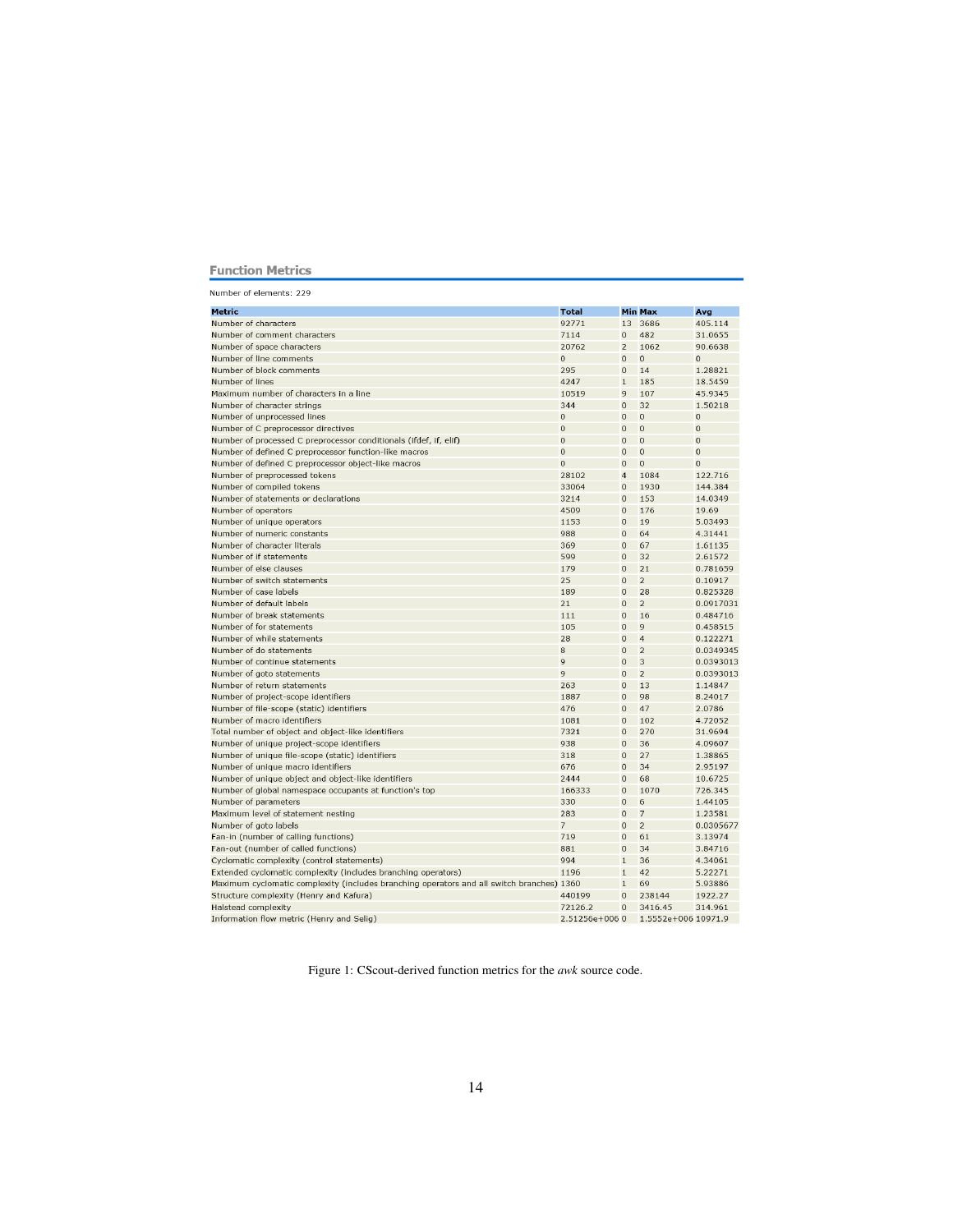The *CScout* program is a source code analyzer and refactoring browser for collections of C programs [\[59\]](#page-55-1). It can process workspaces of multiple projects (think of a project as a collection of C source files that are linked together) mapping the complexity introduced by the C preprocessor back into the original C source code files. CScout takes advantage of modern hardware (fast processors and large memory capacities) to analyze C source code beyond the level of detail and accuracy provided by current compilers, linkers, and other source code analyzers. The analysis CScout performs takes into account the identifier scopes introduced by the C preprocessor and the C language proper scopes and namespaces. After the source code analysis CScout can process sophisticated queries on identifiers, files, and functions, locate unused or wrongly-scoped identifiers, and compute many metrics related to files, functions, and identifiers. Figure [1](#page-13-0) illustrates the metrics collected for functions.

*CCFinderX*[6](#page-14-0) is a tool that detects duplicated code fragments in source code written in many modern programming languages. The tool is a redesign of CCFinder [\[28\]](#page-52-6), which has been used for research published in tens of research papers. The command line version of the tool will print its results as a text file.

The output file format of *CCFinderX* is simple, but not trivial. Its first section lists for each file that has been analyzed, its numerical identifier, its path, and the number of tokens it contains. Here is an excerpt corresponding to the Linux kernel.

```
source_files {
...
19 arch/i386/kernel/bootflag.c 314
20 arch/i386/kernel/cpuid.c 841
21 arch/i386/kernel/i8237.c 147
22 arch/i386/kernel/microcode.c 1673
23 arch/i386/kernel/msr.c 1287
24 arch/i386/kernel/quirks.c 154
25 arch/i386/kernel/topology.c 133
26 arch/i386/mm/hugetlbpage.c 1084
27 arch/i386/oprofile/backtrace.c 310
28 arch/i386/oprofile/init.c 67
...
}
```
Then follows a list of detected code clones. Each line contains the clone's identifier, followed by a pair of source code clone specifications. Each one has the file identifier, the beginning token, and the end token of the cloned code.

In the following example we see code cloned within the same file ( $m$ icrocode.c — clone 7329), as well as code cloned between different files (e.g. cpuid.c and  $msr.c$  — clone 6981).

```
clone_pairs {
...
6981 20.785-840 23.1231-1286
10632 20.625-690 934.1488-1553
7329 22.660-725 22.884-949
...
}
```
<span id="page-14-0"></span><sup>6</sup><http://www.ccfinder.net/>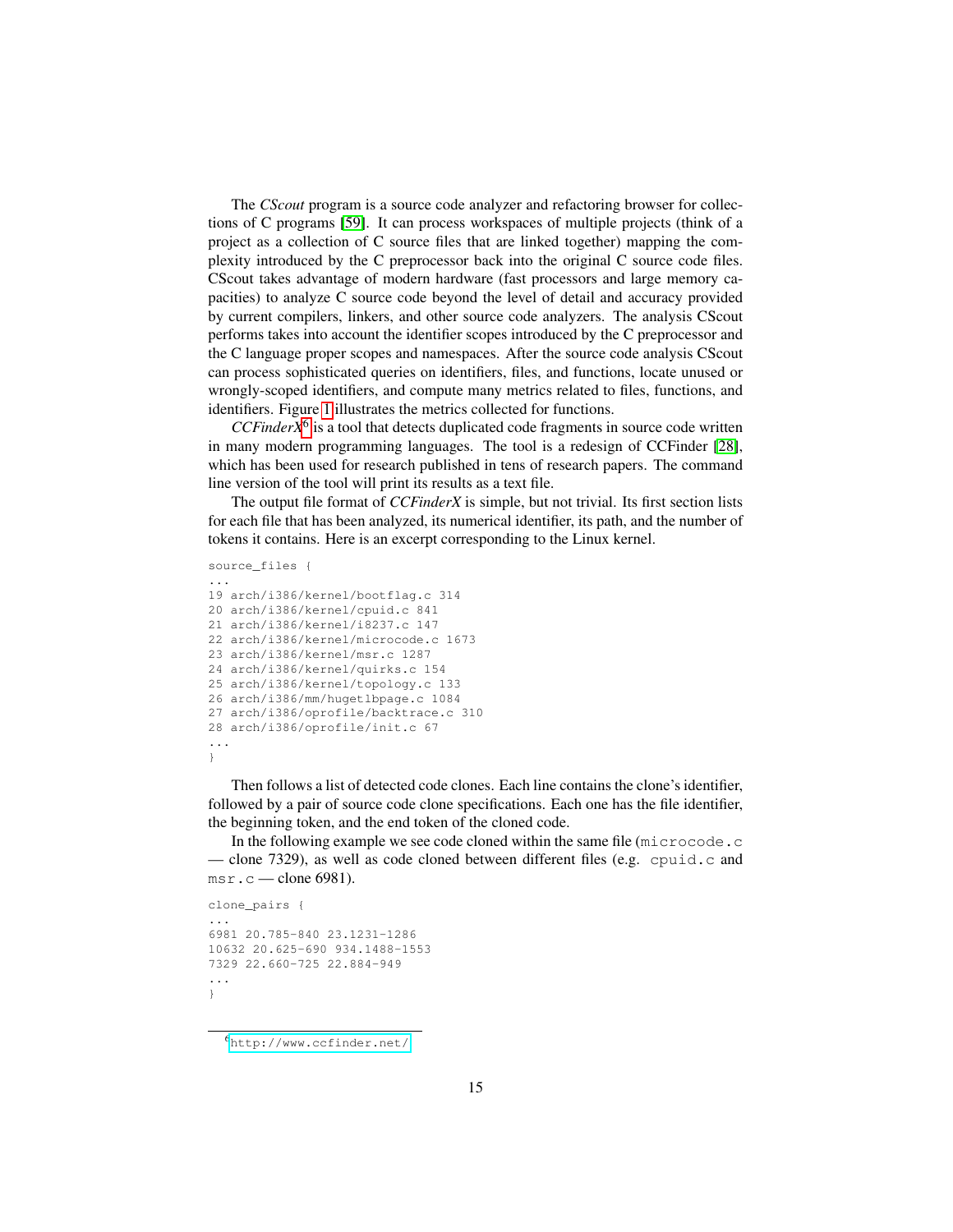The generated file can be further analyzed to derive additional measures. As an example, the following Perl program when given as input the base name of a CCFinderX result file, will print the percentage of cloned tokens in it. A high percentage of cloning can often lead to higher maintenance costs, because fixes and enhancements need to be carefully duplicated in multiple places.

```
open(IN, "ccfx .exe P ARGV[0].ccfxd") \parallel die;
while (\langleIN\rangle) {
   chop;
   if (\wedge \text{ source}_\text{files} / \dots / \wedge) {
       # Initialize file map as non−cloned tokens
       $id, $name, $tok) = split ;$file [$id ][$tok − 1] = 0 if ($tok > 0);
       $nfile ++;
   } elsif (\sqrt{\ } clone pairs /\; .. /\sqrt{\ } \}# Assign clone details to corresponding files
       $cd, $c1, $c2) = split;mapfile ($c1);
       mapfile ($c1);
   }
}
# Given a detected clone , mark the corresponding tokens
# in the file map as cloned
sub mapfile {
   my(\text{fclone}) = \omega_{\text{-}};( \text{find }, \text{Start }, \text{Send}) = (\text{followe } = \frac{m}{\Lambda} \cdot \frac{d}{d} + \frac{1}{\Lambda} \cdot \frac{d}{d} + \frac{1}{\Lambda} \cdot \frac{d}{d} + \frac{1}{\Lambda} \cdot \frac{d}{d} + \frac{1}{\Lambda} \cdot \frac{d}{d} + \frac{1}{\Lambda} \cdot \frac{d}{d} + \frac{1}{\Lambda} \cdot \frac{d}{d} + \frac{1}{\Lambda} \cdot \frac{d}{d} + \frac{1}{\Lambda} \cdot \frac{d}{d} + \frac{1}{\Lambda} \cdot \frac{d}{d} + \for (\hat{\text{s}}i = \text{Start}; \hat{\text{s}}i <= \text{Send}; \hat{\text{s}}i++) {
       $file [ $fid][$i] = 1;}
}
# Sum up the number of tokens and clones
for ($fid = 0; $fid <= $# file; $fid++) {
   for (\deltatokid = 0; \deltatokid <= \frac{4}{3}file [\deltafid ]}; \deltatokid ++) {
       $ntok++;
       $nclone += $file [ $fid ][ $tokid ];
   }
}
```

```
print "$ARGV[0] nfiles=$nfile ntok=$ntok nclone=$nclone ",
    $nclone / $ntok * 100, "\n";
```
General-purpose tools can often be just as helpful as the specialized ones we have seen. If we want to perform some processing on comments in C, C++, or Objective-C code, then the GCC version of the C preprocessor can help us. Consider a case where we want to count the number of comment characters in a source code file. Preprocess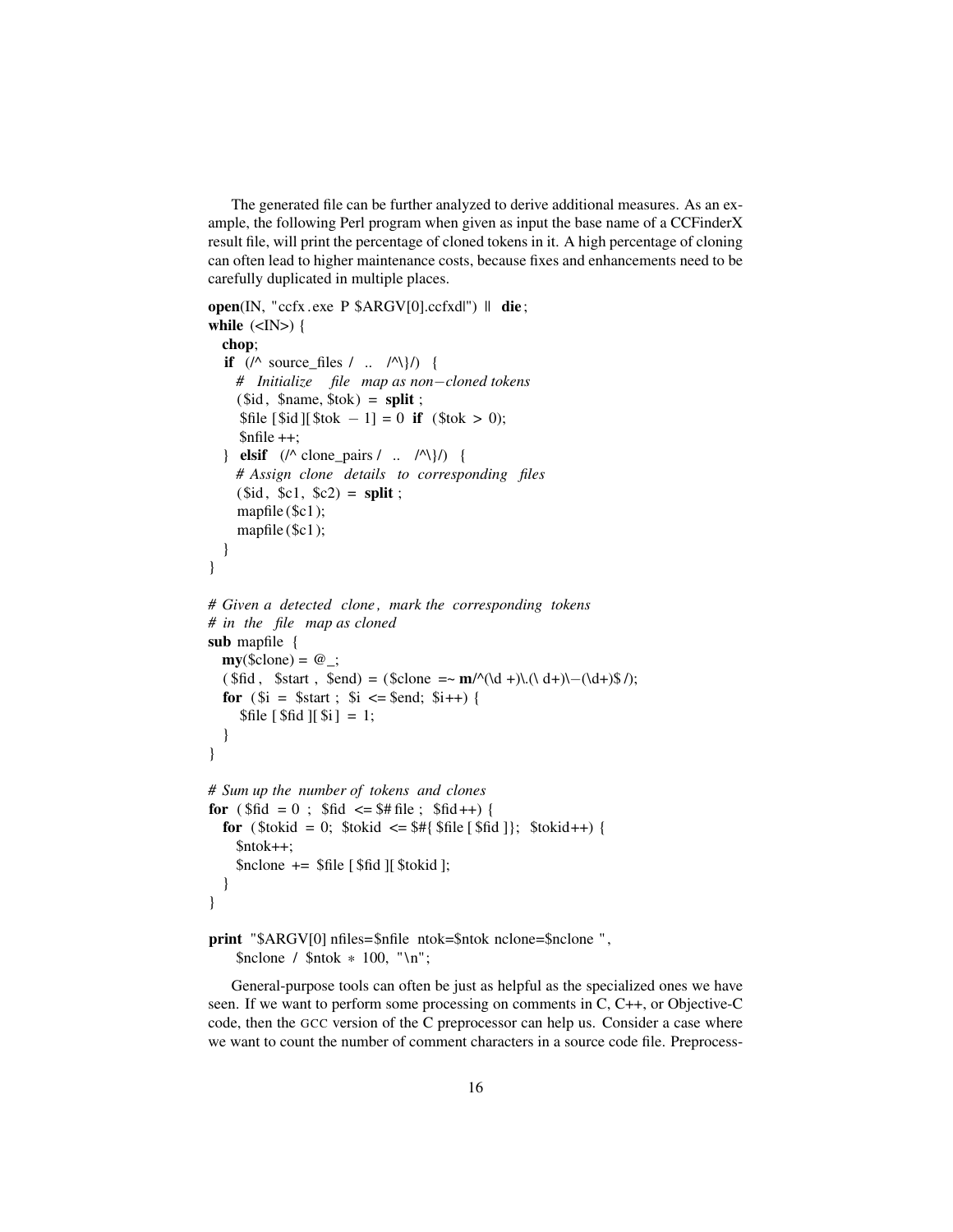ing the file with the -fpreprocessed flag will remove the comments, but won't do any other expansion. Thus subtracting the number of characters in the file with the comments removed from the original number will give us the number of comment characters. The following *bash* code excerpt will print the number of comment characters in file.c.

expr  $\gamma(wc - \text{char} s < \text{prog.c}) - \gamma(cpp - \text{for} \text{processed prog.c} \mid wc - \text{char}s)$ 

We can also pass the  $-H$  flag to the C preprocessor in order to obtain a list of included header files. This output can, for instance, then be used to map code reuse patterns. Here is some representative output. (The dots at the beginning of each line indicate nested include levels, and can be used to study a project's module layering.)

```
. /usr/include/stdlib.h
.. /usr/include/machine/ieeefp.h
.. /usr/include/_ansi.h
... /usr/include/newlib.h
... /usr/include/sys/config.h
.... /usr/include/machine/ieeefp.h
.... /usr/include/sys/features.h
.... /usr/include/cygwin/config.h
.. /usr/lib/gcc/i686-pc-cygwin/4.8.2/include/stddef.h
.. /usr/include/sys/reent.h
... /usr/include/_ansi.h
... /usr/lib/gcc/i686-pc-cygwin/4.8.2/include/stddef.h
... /usr/include/sys/_types.h
.... /usr/include/machine/_types.h
..... /usr/include/machine/_default_types.h
.... /usr/include/sys/lock.h
.... /usr/lib/gcc/i686-pc-cygwin/4.8.2/include/stddef.h
```
Another useful family of general-purpose tools that we can repurpose for source code analysis are documentation generators, such as *Doxygen* and *Javadoc*. These parse source code and documentation comments to create code reference documents. The simplest way to use these tools is to analyze the resultant HTML text. The text's structure is simpler than the corresponding code, and, in addition, it may contain data that would be difficult to get from the original code. The trick in this case is to look at the generated HTML code (right-click – This Frame – View Source in many browsers) to determine the exact pattern to search for. For example, the following shell code will go through the Java development kit HTML documentation to count the number of methods that are declared to implement some interface (7752 methods in total).

```
\textbf{prep} −−recursive −−count '<strong>Specified by:'. |
awk −F: '{s += $2} END {print s}'
```
If the generated documentation does not contain the information we want, then we can extend *Javadoc* through custom so-called *doclets*. These have a method that is called after *Javadoc* has processed the source code. The method gets as an argument a document tree of the code's element, which can then be easily processed to extract and print the results we want. As an example the *UMLGraph* system uses this approach to create UML diagrams out of Java code [\[53\]](#page-54-4).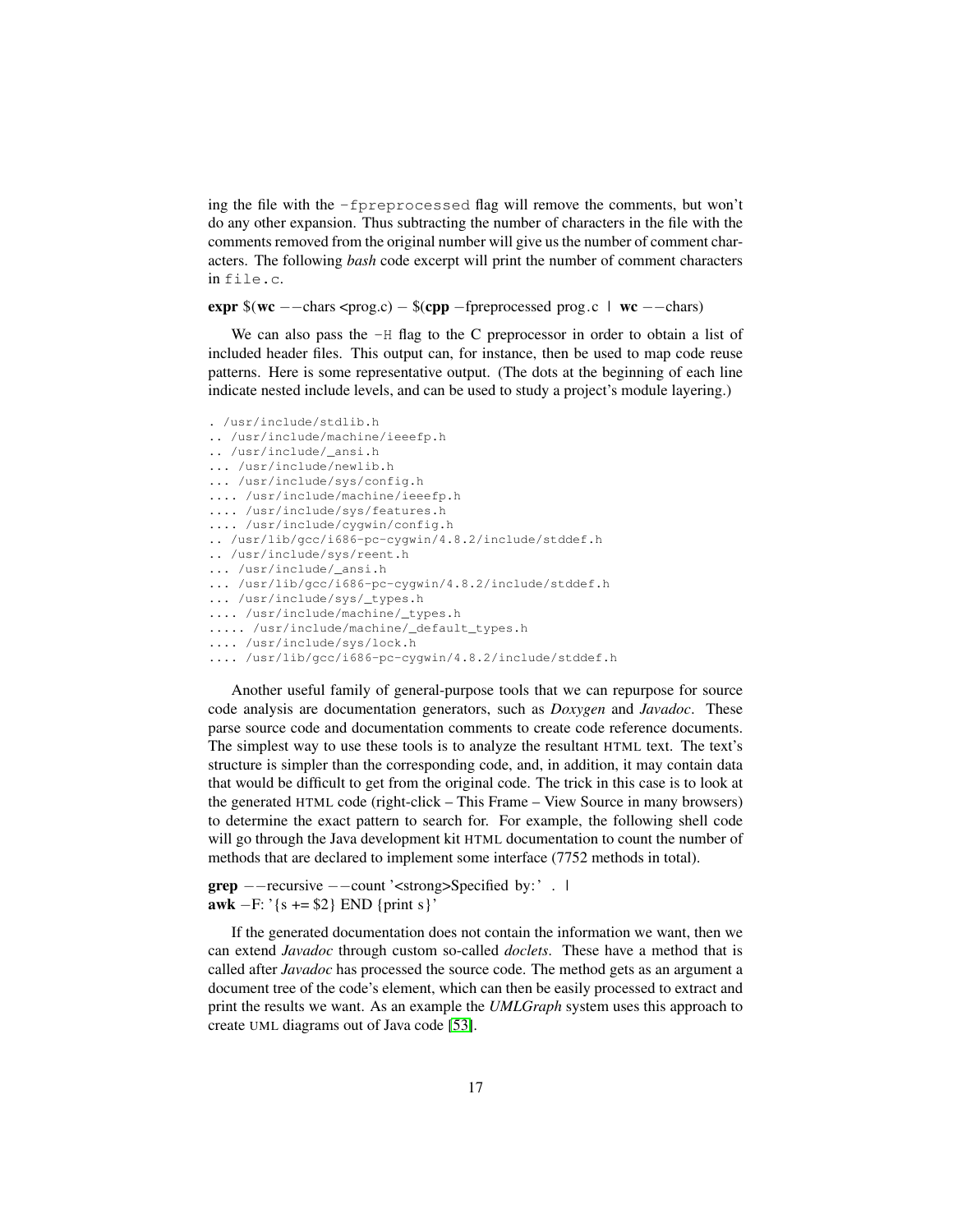Regarding the analysis of the code's adherence to some style conventions, a useful approach is to apply a source code formatter, such as *indent*, on the source code, and then compare the original source code with the formatter's output. The number of differences found is an indication of how closely the code follows the code style conventions: a large number of differences indicates a poor adherence to the style conventions. A problem of this approach is that for some languages, such as C and C++, there are many acceptable style conventions. In these cases, either the code style tool has to be configured according to the documented code conventions, or the code's conventions have to be deduced from the actual code [\[58\]](#page-55-2).

The following shell script, will deduce the code's conventions by perturbing the (far too many) settings passed to *indent*, and keeping each time the setting that minimizes the number of lines that do not match the specified style. After it is executed with FILES set to a (hopefully representative) set of files on which to operate, it will set the variable INDENT\_OPT to the *indent* options that match the code's style more closely.

```
# Return number of style violations when running indent on
# $FILES with $INDENT_OPT options
```

```
style_violations ()
{
          for f in $FILES
          do
                     indent −st $INDENT_OPT $1 $f |
                     diff $f -done |
          grep \sqrt[3]{\left\langle \cdot \right\rangle} |
          wc -lines
}
```
VIOLATIONS='style\_violations'

```
# Determine values for numerical options
for TRY OPT in i ts bli c cbi cd ci cli cp d di ip 1 lc pi
do
       BEST=$VIOLATIONS
       # Find best value for $TRY_OPT
       for n in 0 1 2 3 4 5 6 7 8
       do
               NEW='style_violations −$TRY_OPT$n'
               if [ $NEW −lt $BEST ]
               then
                      BNUM=$n
                      BEST=$NEW
               fi
       done
       if [ $BEST -lt $VIOLATIONS ]then
```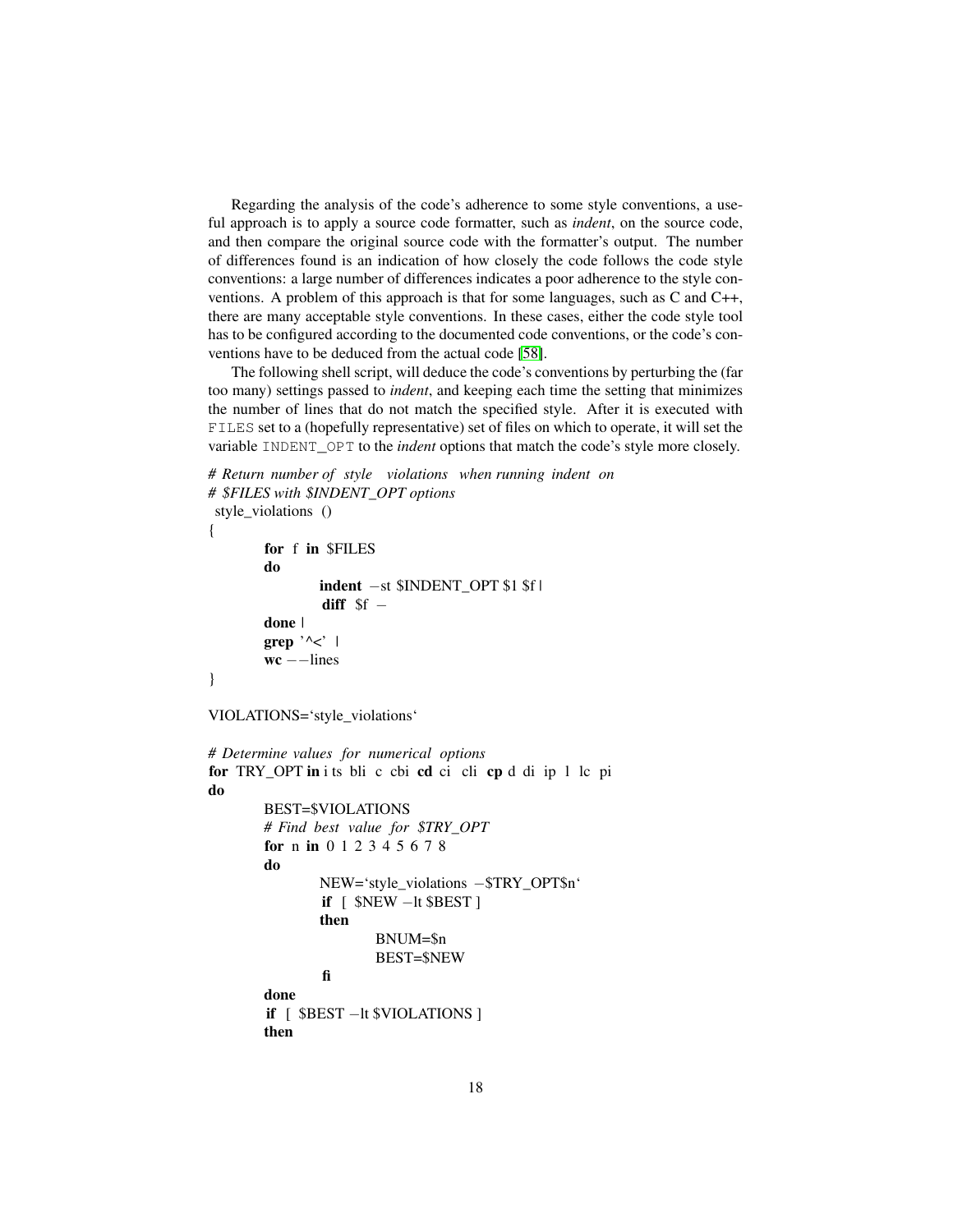# INDENT\_OPT="\$INDENT\_OPT −\$TRY\_OPT\$BNUM" VIOLATIONS=\$BEST

done

## *# Determine Boolean options*

fi

for TRY OPT in bad bap bbb bbo bc bl bls br brs bs cdb cdw ce cs bfda  $\setminus$ bfde fc1 fca hnl lp lps nbad nbap nbbo nbc nbfda ncdb ncdw nce \ ncs nfc1 nfca nhnl nip nlp npcs nprs npsl nsaf nsai nsaw nsc nsob \ nss nut pcs prs psl saf sai saw sc sob ss ut do NEW='style\_violations −\$TRY\_OPT' if [ \$NEW −lt \$VIOLATIONS ] then INDENT\_OPT="\$INDENT\_OPT −\$TRY\_OPT" VIOLATIONS=\$NEW fi

done

Running *indent* on the Windows Research Kernel without any options results in 389,547 violations found among 583,407 lines. After determining the appropriate *indent* options with the preceding script  $(-i4 - ts0 - bli0 - c0 - cd0 - di0 - bad)$ -bbb -br -brs -bfda -bfde -nbbo -ncs) the number of lines found to be violating the style conventions shrinks to 118,173. This type of analysis can pinpoint, for example, developers and teams that require additional mentoring or training to help them adhere to an organization's code style standards. An increase of these figures over time can be an indicator of stress in an organization's development processes.

## <span id="page-18-0"></span>4. Compiled code analysis

Analyzing the artifacts of compilation (assembly language code, object files, and libraries) has the obvious advantage that the compiler performs all the heavy lifting required for the analysis. Thus, the analysis can be efficiently performed and its results will accurately match the actual semantics of the language. In addition, this analysis can be performed on proprietary systems, repositories of binary code, such as those of the Maven ecosystem [\[39\]](#page-53-5), and also on mixed code bases where an application's source code is shipped together with library binaries. The following sections list tools and corresponding examples.

#### *4.1. Assembly language*

Most compilers provide a switch that directs them to produce assembly language source code, rather than binary object code. The corresponding flag for most Unix compilers is -S. Assembly language files can be easily processed using text tools, such as *grep*, *sed*, and *awk*. As an example, we will see a script that counts the code's basic blocks.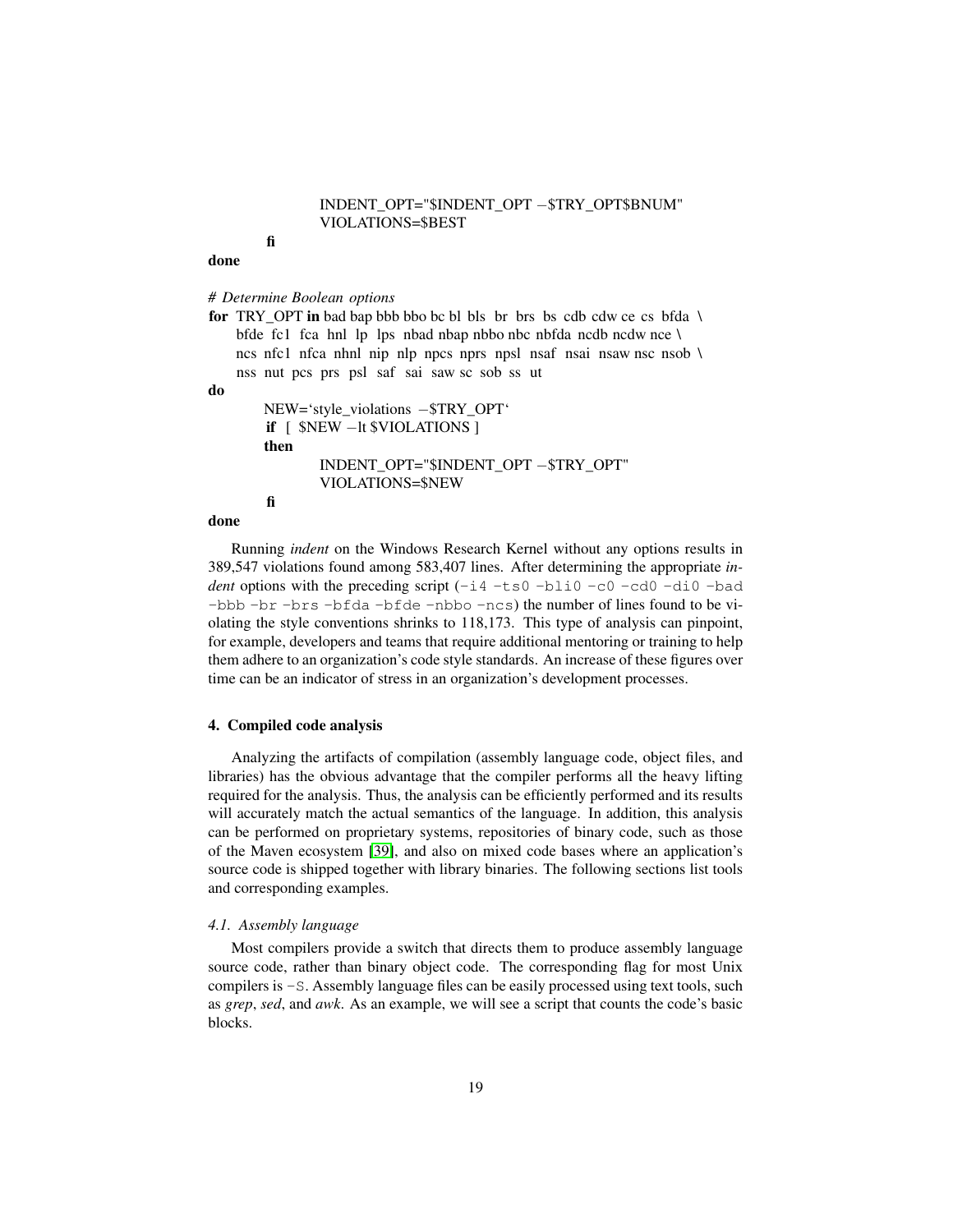A *basic block* is a portion of code with exactly one entry and exit point. It can be valuable to analyze code in terms of basic blocks, for it allows to measure things like code complexity and test coverage requirements.

We can obtain information regarding the basic blocks of GCC-compiled code by passing to the compiler the --coverage flag in conjunction with the -s flag to produce assembly language output. The generated code at the entry or exit of a basic block looks like the following excerpt (without the comments).

| <b>move</b> $\alpha$ gcov0. stat files $+56$ , $\%$ eax | $\therefore$ Load low part of 64-bit value |
|---------------------------------------------------------|--------------------------------------------|
| <b>move</b> $\alpha$ gcov0. stat files +60, %edx        | ; Load hight part of 64-bit value          |
| addl $$1, %$ eax                                        | ; Increment low part                       |
| adcl $\delta$ 0. ‰edx                                   | ; Add carry to high part                   |
| <b>move</b> $\%$ eax, gcov0. stat files $+56$           | : Store low part                           |
| move $\%$ edx, gcov $\theta$ . stat_files +60           | ; Store high part                          |

From the above code it is easy to see that the counter associated with each basic block occupies 8 data bytes. The compiler stores the counters in common data blocks allocated on a per-function basis, like the ones in the following example obtained by analyzing a small C program.[7](#page-19-0)

.lcomm \_\_\_gcov0.execute\_schedule,400,32 .lcomm \_\_\_gcov0.prunefile,48,32 .lcomm \_\_gcov0.bytime,8,8 .lcomm \_\_gcov0.print\_schedule,24,8 .lcomm gcov0.create\_schedule,184,32 .lcomm \_\_\_gcov0.parse\_dates,80,32 .lcomm \_\_\_gcov0. stat\_files ,72,32 .lcomm \_\_gcov0.xstrdup,16,8 .**lcomm** \_\_gcov0.xmalloc,24,8 .**lcomm** \_\_gcov0.D,8,8 .lcomm \_\_gcov0.main,816,32 .lcomm \_\_\_gcov0.error\_pmsg,40,32 .**lcomm** gcov0.error msg,24,8 .lcomm \_\_gcov0.usage,24,8

The three arguments to each  $l$  comm pseudo-op are the block's name, its size, and alignment. By dividing the size by 8 we can obtain the number of basic block boundaries associated with each function. Thus we can process a set of assembly language files produced by compiling code with the  $\sim$ -coverage option, and then use the following script to obtain a list of functions ordered by the number of basic blocks boundaries embedded in them.

*# Compile code with coverage analysis* gcc −S −−coverage −o /dev/stdout file .c |

*# Print the blocks where coverage data is stored*

<span id="page-19-0"></span><sup>7</sup><http://www.spinellis.gr/sw/unix/fileprune/>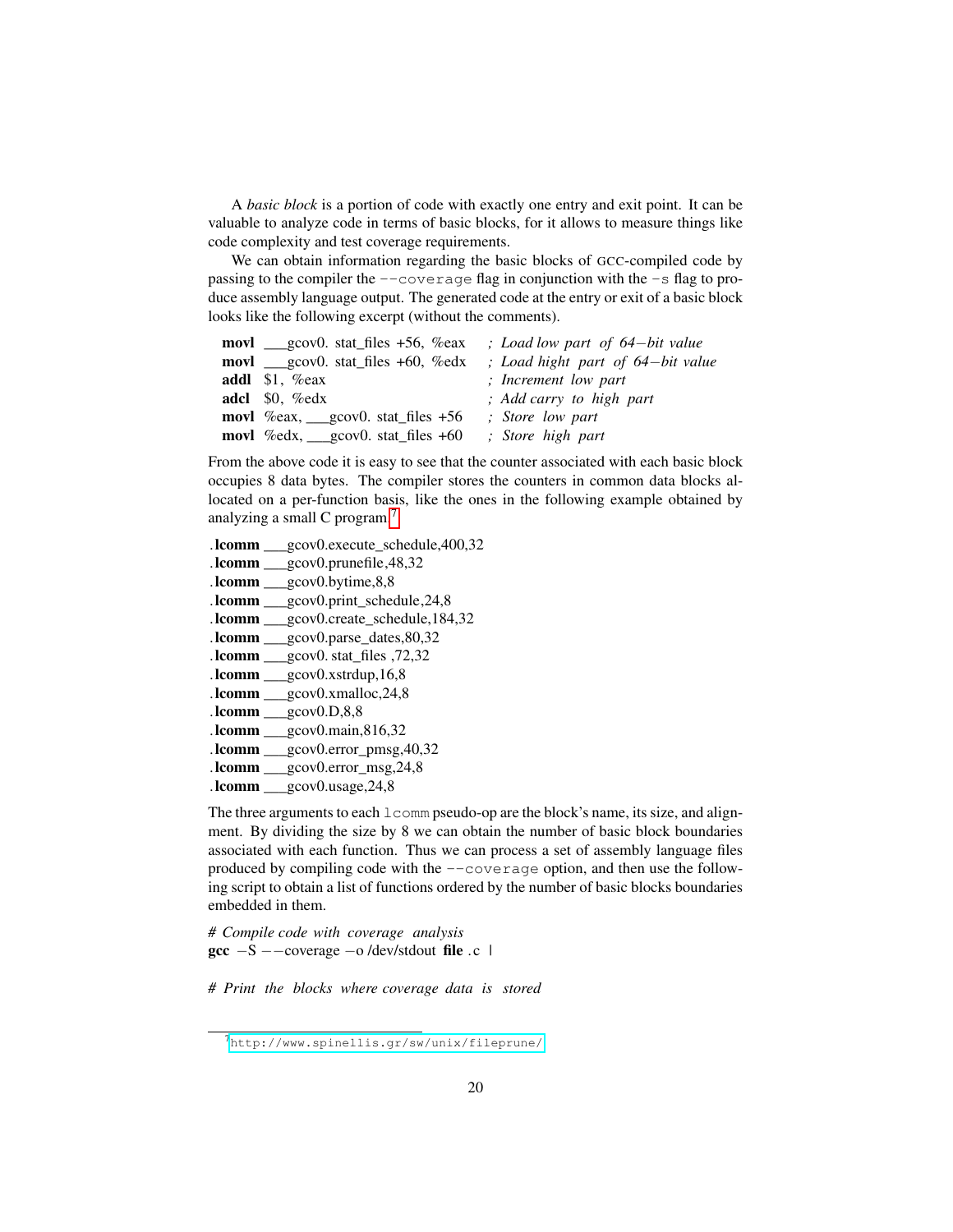sed  $-$ -quiet '/^\. lcomm \_\_gcov0/s /[.,]/ /gp' |

*# Print name and size of each block* awk '{ print \$3, \$4 / 8}' |

*# Order by ascending block size* sort −−key=2 −−numeric

Here is an example of the script's output for the preceding program.

```
D 1
bytime 1
xstrdup 2
error_msg 3
print_schedule 3
usage 3
xmalloc 3
error_pmsg 5
prunefile 6
stat_files 9
parse_dates 10
create_schedule 23
execute_schedule 50
main 102
```
The number of basic blocks in each function can be used to assess code structure, modularity, and (together with other metrics) locate potential trouble spots.

#### <span id="page-20-0"></span>*4.2. Machine Code*

On Unix systems we can analyze object files containing machine code with the *nm* program.[8](#page-20-1) This displays a list of defined and undefined symbols in each object file passed as an argument [\[52,](#page-54-5) pp. 363–364]. Defined symbols are preceded by their address, and all symbols are preceded by the type of their linkage. The most interesting symbol types found in user-space programs in a hosted environment are the following.

- B Large uninitialized data; typically arrays
- C Uninitialized "common" data; typically variables of basic types
- D Initialized data
- R Read-only symbols (constants and strings)
- T Code (known as text)
- U Undefined (imported) symbol (function or variable)

Lowercase letter types (e.g. "d" or "t") correspond to symbols that are defined locally in a given file (with a static declaration in C/C++ programs).

Here is as an example the output of running *nm* on a C "hello, world" program.

<span id="page-20-1"></span><sup>8</sup>A program with similar functionality, named *dumpbin*, is also distributed with Microsoft's Visual Studio.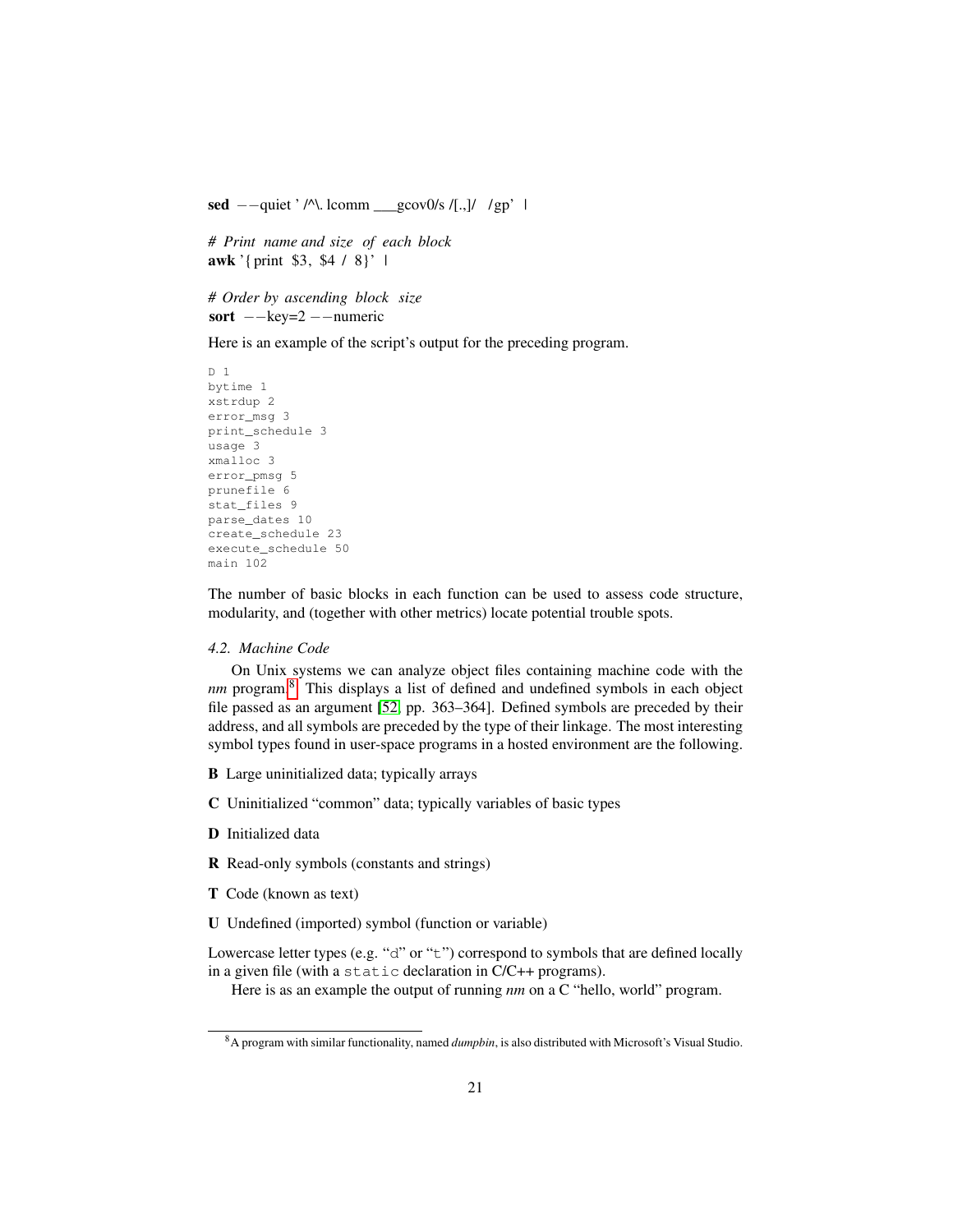00000000 T main U printf

As a first example of this technique consider the task of finding all symbols that a (presumably) large C program should have declared as static. Appropriate static declarations, minimize name space pollution, increase modularity, and can prevent bugs that might be difficult to locate. Therefore, the number of elements in such a list could be a metric of a project's maintainability.

*# List of all undefined (imported) symbols* nm  $*$ .o | awk '\$1 == "U" { print \$2}' >imports

```
# List of all defined globally exported symbols
nm *.o | awk 'NF = = 3 && $2 ~ /[A−Z]/ {print $3}' | sort > exports
```

```
# List of all symbols that were globally exported but not imported
# (−2: don't show only imports , −3: don't show common symbols)
comm -2 -3 exports imports
```
Our second example derives identifier metrics according to their type. The script we will see can analyze systems whose object files reside in a directory hierarchy, and therefore uses *find* to locate all object files. After listing the defined symbols with *nm*, it uses *awk* to tally in an associative array (map) the count and total length of the identifiers of each identifier category. This allows it in the end to print the average length and count for each category.

*# Find object files* find  $.$  –name \\*.o |

*# List symbols* xargs nm |

```
awk '
```

```
# Tally data for each symbol type
NF == 3len[$2] += length ($3)count[$2]++}
END {
  # Print average length for each type
  for (t in len)
    printf "%s %4.1f %8d\n", t, len[t] / count[t], count[t]
}' |
```
## *# Order by symbol type* sort ——ignore—case

Running the preceding script on a compiled kernel of FreeBSD produces the following results.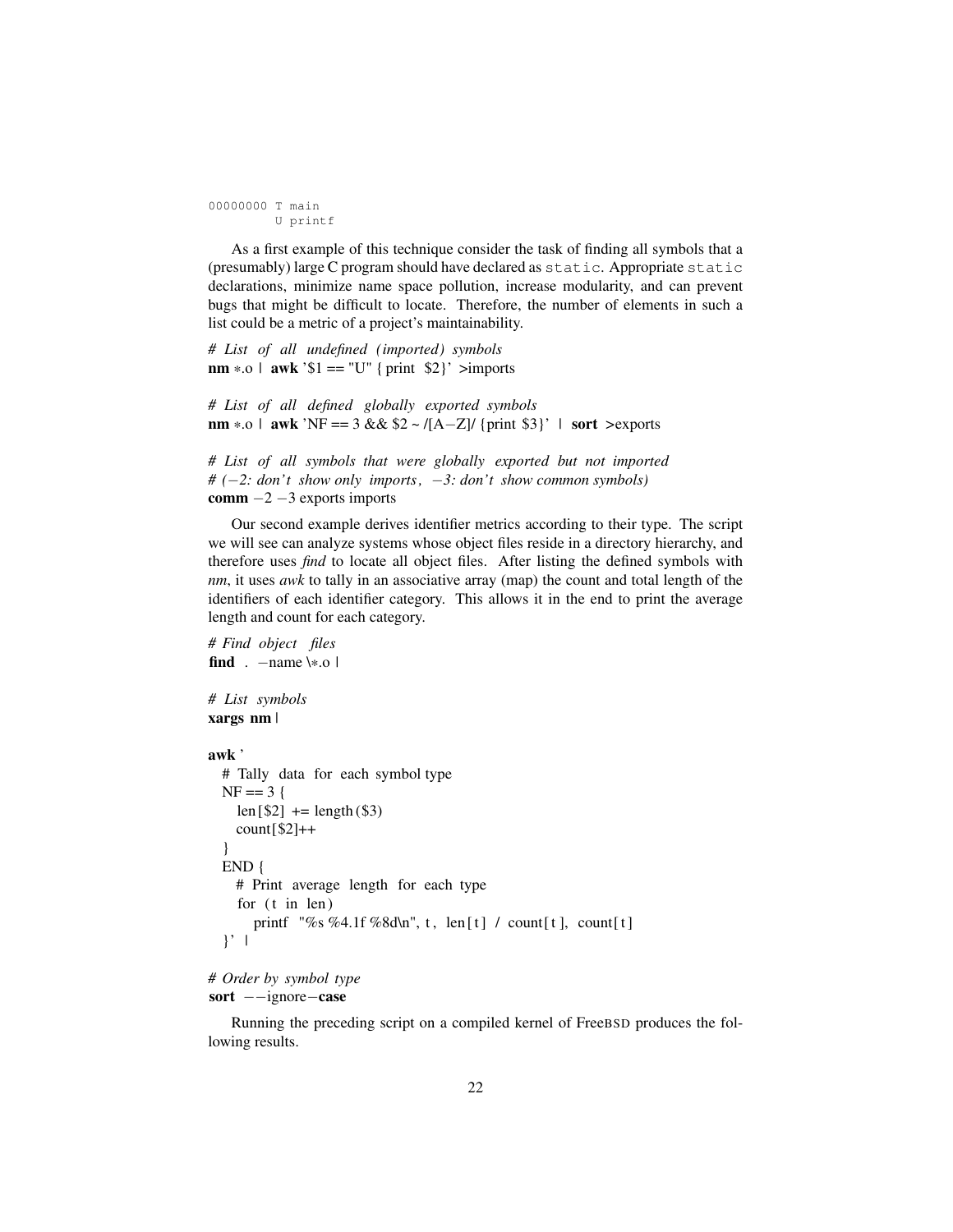| A 6.0             | 5     |
|-------------------|-------|
| b 13.2            | 2306  |
| B 16.7            | 1229  |
| C <sub>10.9</sub> | 2574  |
| $D$ 19.1          | 1649  |
| d23.0             | 11575 |
| R 13.2            | 2.40  |
| $r$ 40.9          | 8244  |
| T 17.5            | 12567 |
| t 17.9            | 15475 |
| V <sub>17.0</sub> |       |

From these results we can see that in each category there are more local (static) symbols (identified by a lowercase letter) than global ones (shown with the corresponding uppercase letter), and that global functions (T) are far more (12567) than global variables (D: 1649) and arrays (B: 1229). This allows us to reason regarding the encapsulation mechanisms used in the specific system.

Binary code analysis can go into significantly more depth than the static analysis techniques we have discussed in other sections. The code sequences can be analyzed in considerably more detail, while dynamic analysis methods can be used to obtain information from running programs. Tool support can help in both regards; a recently published survey of available tools [\[37\]](#page-53-6) provides a good starting point.

#### *4.3. Dealing with name mangling*

Some of the techniques covered in this section work well with code written in older languages, such as C and Fortran. However, if we try them on code written in relatively newer ones, such as Ada, C++, and Objective-C, we will get gibberish, as illustrated in the following example.

```
_ZL19visit_include_files6FileidMS_KFRKSt3mapIS_10IncDetails
St4lessIS_ESaISt4pairIKS_S1_EEEvEMS1_KFbvEi 53
_ZL9call_pathP12GraphDisplayP4CallS2_b 91
_ZL11cgraph_pageP12GraphDisplay 96
_ZL12version_infob 140
```
The reason for this is *name mangling*: a method C++ compilers use to reconcile linkers that were designed for simpler languages with the requirement of C++ for type-correct linking across separately compiled files. To achieve this feat the compiler adorns each externally visible identifier with characters that specify its precise type.

We can undo this mangling by passing the resulting text through the  $c++filt$  tool, which ships with GNU binutils. This will decode each identifier according to the corresponding rules, and provide the full language-dependent type associated with each identifier. For instance, the demangled C++ identifiers of the preceding example are the following.

```
visit_include_files(Fileid, std::map<Fileid, IncDetails,
std::less<Fileid>, std::allocator<std::pair<Fileid const,
IncDetails> > > const& (Fileid::*)() const, bool
(IncDetails::*)() const, int) 53
call_path(GraphDisplay*, Call*, Call*, bool) 91
cgraph page(GraphDisplay*) 96
version_info(bool) 140
```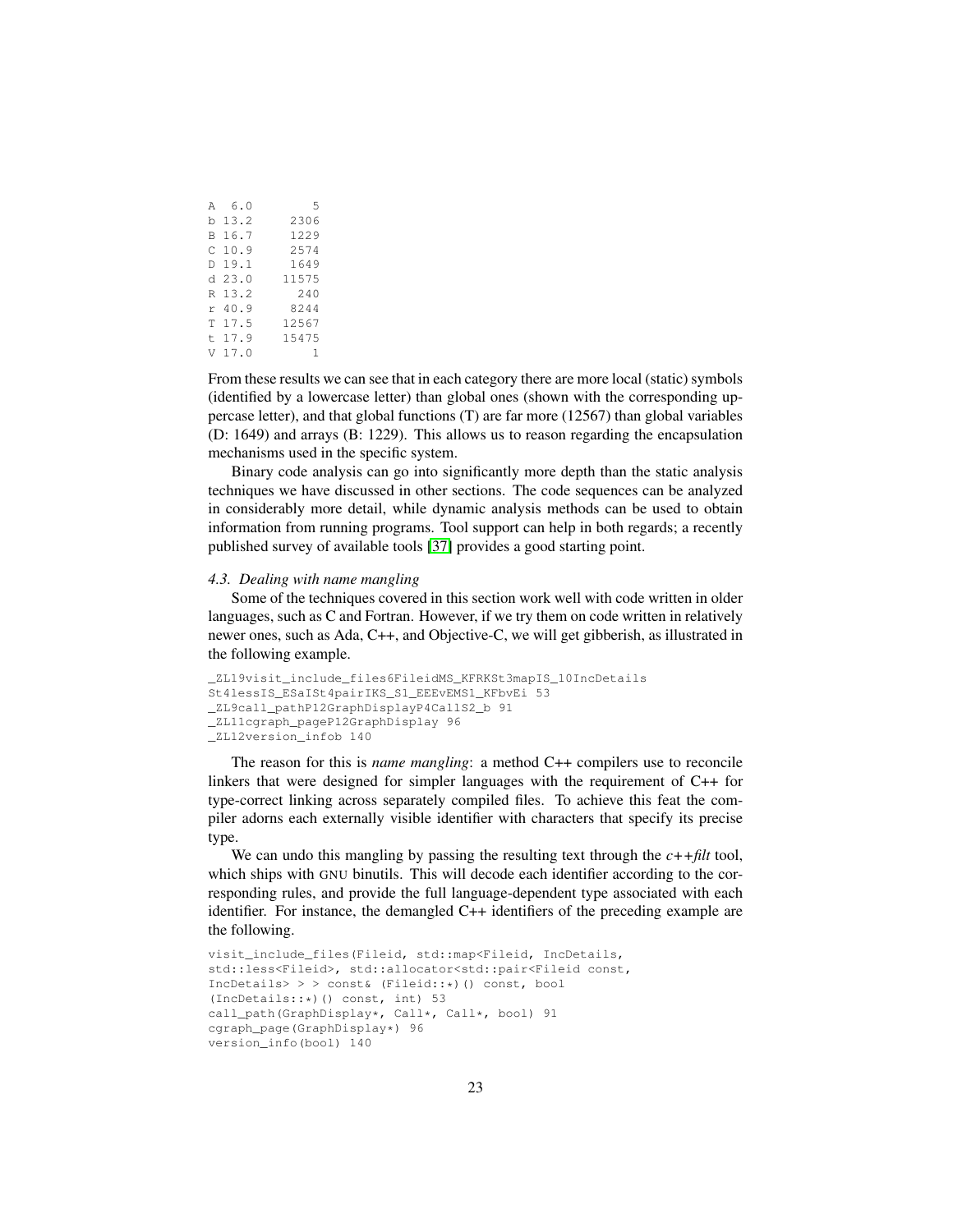#### <span id="page-23-0"></span>*4.4. Byte Code*

Programs and libraries associated with the JVM environment are compiled into portable byte code. This can be readily analyzed to avoid the complexity of analyzing source code. The *javap* program, which comes with the Java development kit, gets as an argument the name of a class, and, by default, prints its public, protected, and package-visible members. For instance, this is the *javap* output for a "hello, world" Java program.

```
Compiled from "Test.java"
class Hello {
  Hello();
  public static void main(java.lang.String[]);
}
```
Here is how we can use the output of *javap* to extract some basic code metrics of Java programs (in this case the *ClassGraph* class).

```
# Number of fields and methods in the ClassGraph class
javap org. umlgraph. doclet .ClassGraph |
grep ' \wedge ' |
```

```
wc ––lines
```

```
# List of public methods of a given class
javap −public org. umlgraph. doclet .ClassGraph |
sed -quiet '
  # Remove arguments of each method
  s /(.*)/(# Remove visibility and return type of each method; print its name
  s/\land .* \langle \langle \lceil \land \langle \rceil \star \rangle\langle \land 1/ p'
```
The *javap* program can also disassemble the Java byte codes contained in each class file. This allows us to perform even more sophisticated processing. The following script prints virtual method invocations, ordered by the number of times each class invokes a method.

*# Disassemble Java byte code for all class files under the current directory*  $javap -c$  \*\*/\*. class |

# *# Print ( class method) pairs* awk '

# Set class name  $/^$ [^  $]$ .\* class / { # Isolate from the line the class name # It is parenthesized in the RE so we can refer to it as \1 class = gensub(" $\wedge$ \* class ( $[\wedge]$ \*) .\*", "\\1", "g") } # Print class and method name /: invokevirtual / { print class , \$6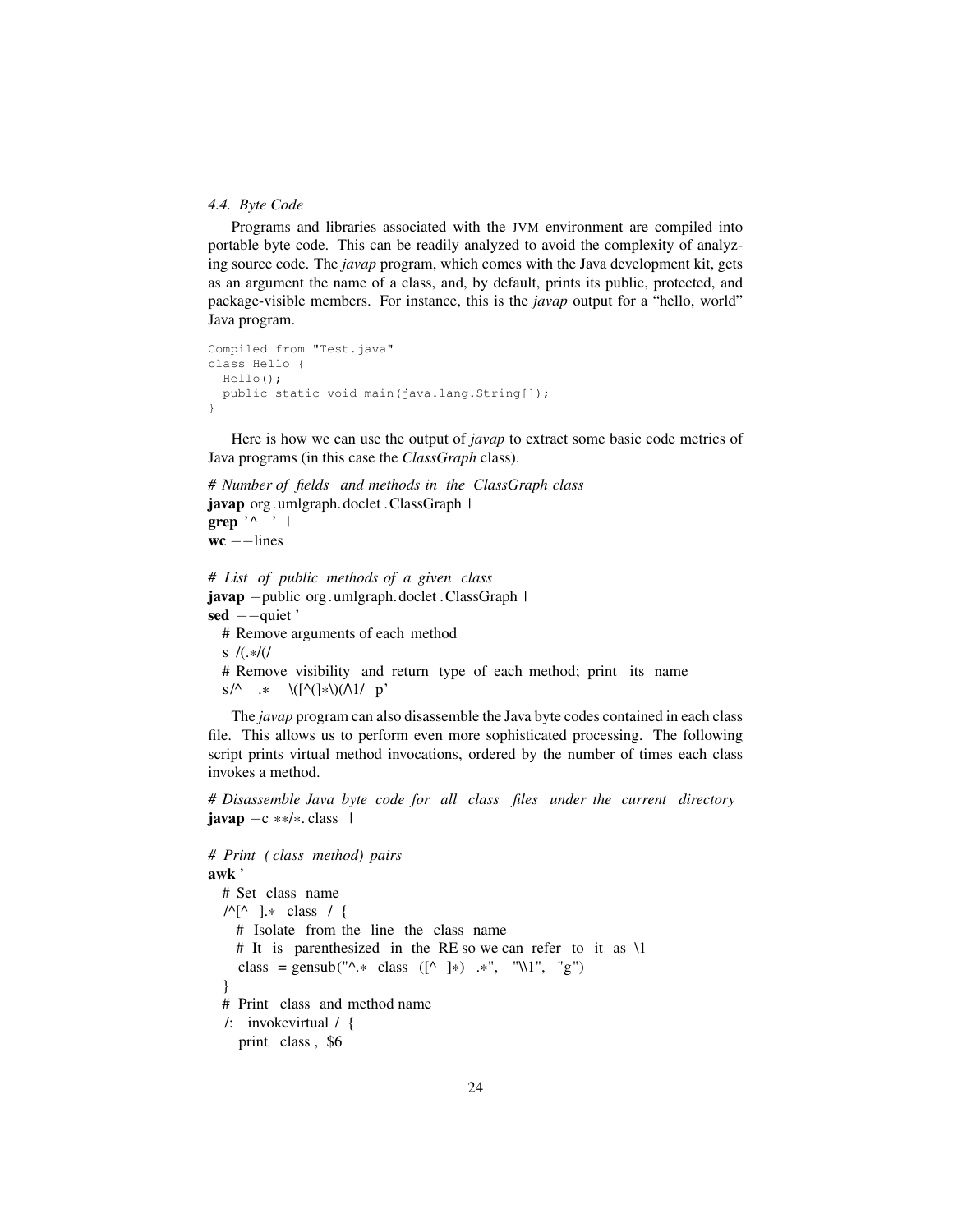}' |

*# Order same invocations together* sort |

*# Count number of same invocations* uniq −−count |

# *# Order results by number of same invocations* sort −−numeric−sort −−reverse

Running the above script on the UMLGraph's compiled method, allows us to determinate that the org.umlgraph.doclet.Options class calls 158 times the method String.equals. Measures like these can be used to build a dependency graph, which can then expose refactoring opportunities.

If the output of *javap* is too low-level for our purpose, another alternative for processing Java byte code is the *FindBugs* program [\[23\]](#page-52-7). This allows the development of plugins that are invoked when specific code patterns are encountered. For instance, a simple plugin can detect instances of BigDecimal types that are created from a  $\phi$  double value,<sup>[9](#page-24-0)</sup> while a more complex one can locate arbitrary errors in method arguments that can be determined at the time of the analysis [\[62\]](#page-55-3).

#### *4.5. Dynamic linking*

Modern systems have their executable programs link dynamically at runtime to the libraries they require in order to run. This simplifies software updates, reduces the size on disk of each executable program, and allows the running programs to share each library's code in memory [\[57,](#page-55-4) p. 281]. Obtaining a list of the dynamic libraries a program requires, allows us to extract information regarding software dependencies and reuse.

On Unix systems the *ldd* program will provide a list of the libraries an executable program (or an other library) requires in order to run. Here is an example of running the *ldd* command on ldd /bin/ls on a Linux system.

## ldd / bin/ ls

```
linux-gate.so.1 => (0xb7799000)
libselinux.so.1 => /lib/i386-linux-gnu/libselinux.so.1 (0xb776d000)
librt.so.1 => \langlelib\langlei386-linux-qnu\langlei686/cmov\langlelibrt.so.1 (0xb7764000)
libacl.so.1 => /lib/i386-linux-gnu/libacl.so.1 (0xb7759000)
libc.so.6 => /lib/i386-linux-gnu/i686/cmov/libc.so.6 (0xb75f5000)
libdl.so.2 => /lib/i386-linux-gnu/i686/cmov/libdl.so.2 (0xb75f1000)
/lib/ld-linux.so.2 (0xb779a000)
libpthread.so.0 => /lib/i386-linux-gnu/i686/cmov/libpthread.so.0 (0xb75d8000)
libattr.so.1 => /lib/i386-linux-gnu/libattr.so.1 (0xb75d2000)
```
As usual, we can then process this output with additional tools to generate higherlevel results. As an example, the following pipeline will list the libraries required by all

<span id="page-24-0"></span><sup>9</sup><http://code.google.com/p/findbugs/wiki/DetectorPluginTutorial>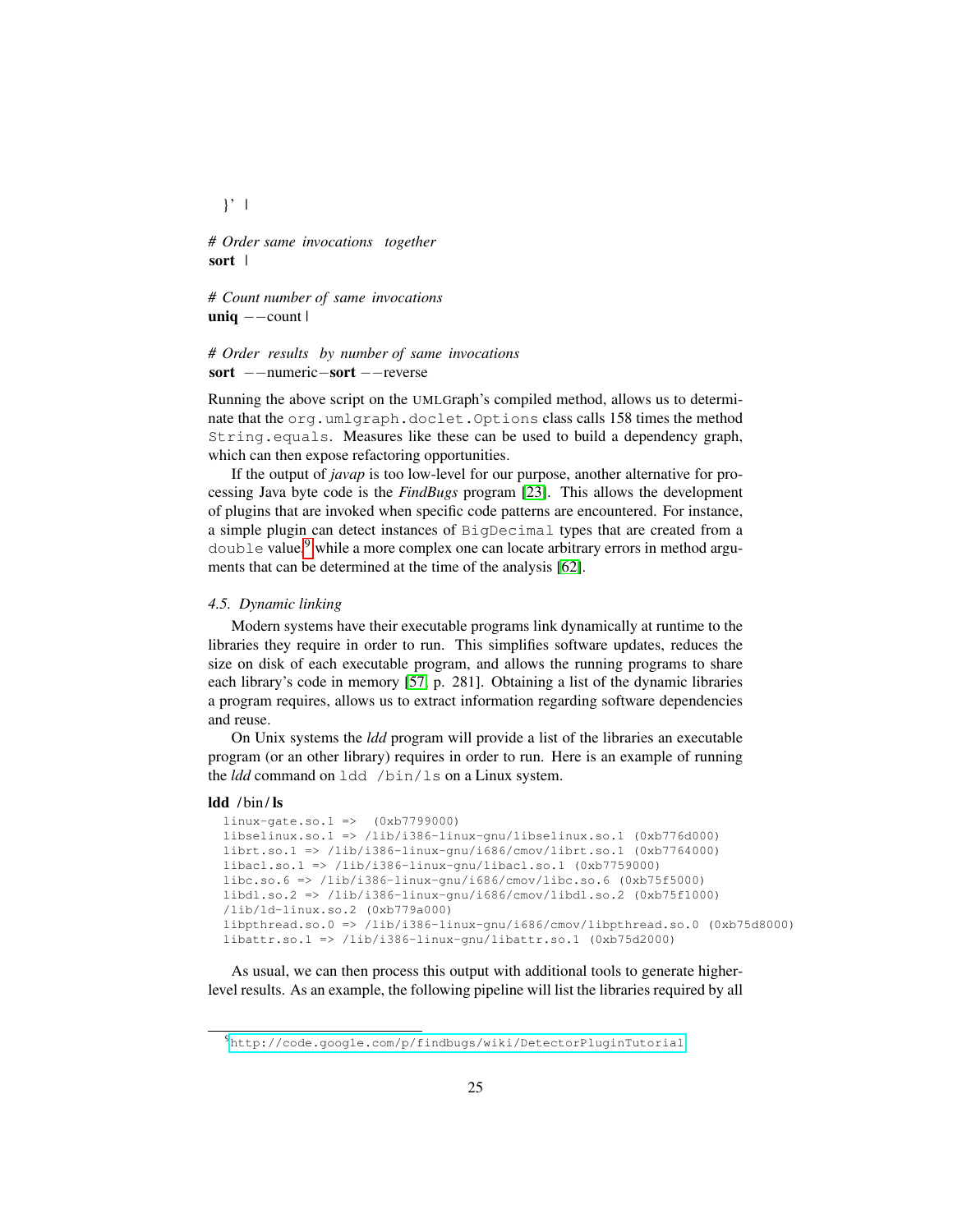programs in the /usr/bin directory, ordered by the number of programs that depend on them. The pipeline's output can be used to study the dependencies between modules and software reuse.

*# List dynamic library dependencies, ignoring errors*  $\text{Idd }$  / usr/bin/ $*$  2>/dev/ null |

*# Print library name* awk  $'\equiv>\!\!/\{$  print \$3}' |

*# Bring names together* sort |

*# Count same names* uniq −−count |

*# Order by number of occurrences* sort −−reverse −−numeric−sort

These are the first ten lines of the preceding pipeline's output on a FreeBSD system,

```
392 /lib/libc.so.7
38 /lib/libz.so.5
38 /lib/libm.so.5
35 /lib/libncurses.so.8
30 /lib/libutil.so.8
30 /lib/libcrypto.so.6
29 /lib/libcrypt.so.5
22 /usr/lib/libstdc++.so.6
22 /usr/lib/libbz2.so.4
22 /lib/libmd.so.5
```
and these on a Linux system.

```
587 /lib/i386-linux-gnu/i686/cmov/libc.so.6
208 /lib/i386-linux-gnu/i686/cmov/libdl.so.2
148 /lib/i386-linux-gnu/i686/cmov/libm.so.6
147 /lib/i386-linux-gnu/libz.so.1
118 /lib/i386-linux-gnu/i686/cmov/libpthread.so.0
75 /lib/i386-linux-gnu/libtinfo.so.5
71 /lib/i386-linux-gnu/i686/cmov/librt.so.1
41 /lib/i386-linux-gnu/libselinux.so.1
38 /lib/i386-linux-gnu/libgcc_s.so.1
38 /lib/i386-linux-gnu/i686/cmov/libresolv.so.2
```
## *4.6. Libraries*

Library files contain compiled object files packed together so that they can be easily shipped and used as a unit. On Unix systems *nm* can be used to see the symbols defined and referenced by each library member (see Section [4.2\)](#page-20-0), while the *ar* program can be used to list the files contained in the library. As an example, the following pipeline will list the C library's files ordered by their size.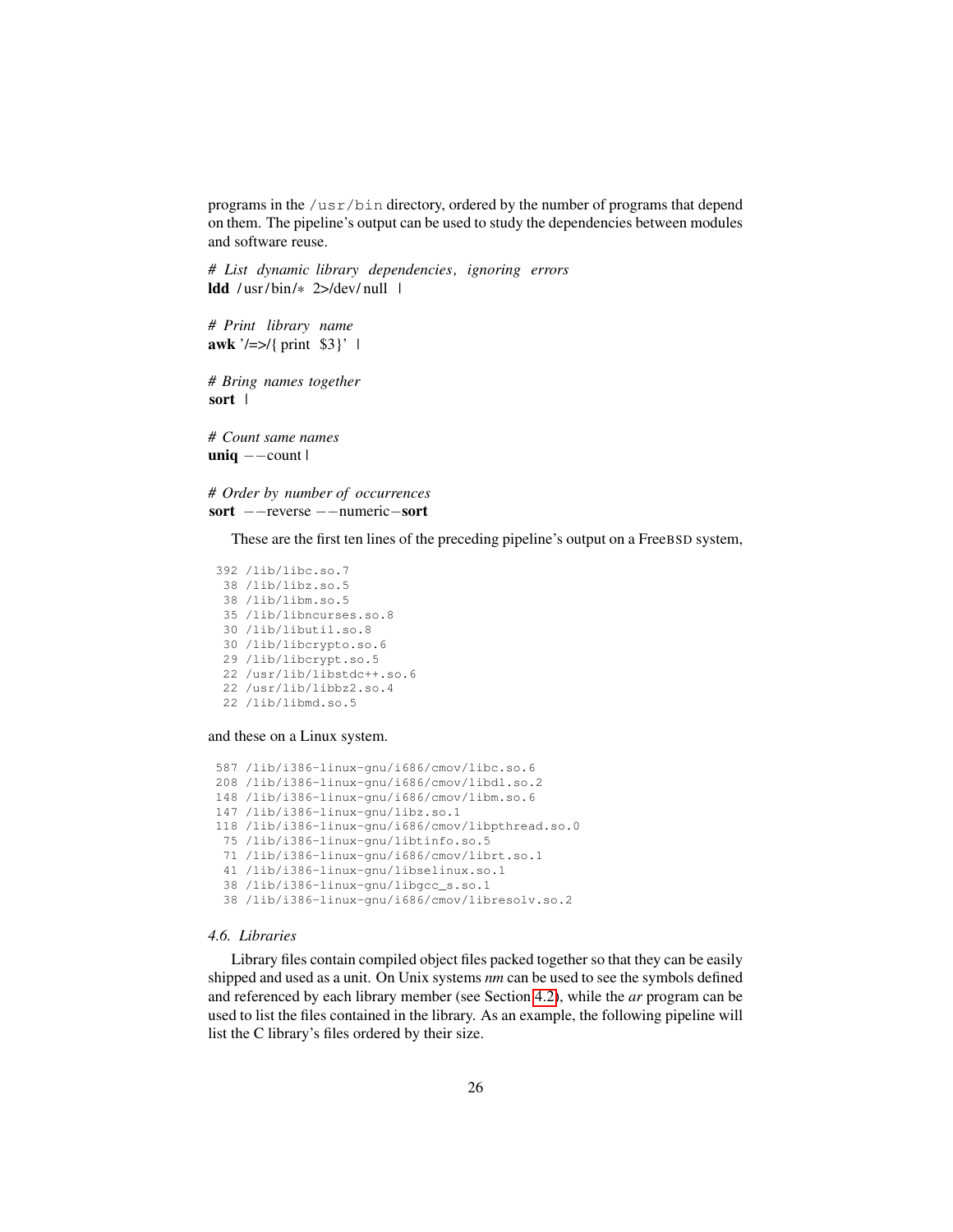*# Print a verbose table for file libc . a* ar tvf libc .a |

*# Order numerically by size (the third field )* sort −−reverse −−key=3 −−numeric−sort

Here are the first few lines of the pipeline's output on a Linux system.

rw-r--r-- 2308942397/2397 981944 Dec 18 01:16 2013 regex.o rw-r--r-- 2308942397/2397 331712 Dec 18 01:16 2013 malloc.o rw-r--r-- 2308942397/2397 277648 Dec 18 01:16 2013 getaddrinfo.o rw-r--r-- 2308942397/2397 222592 Dec 18 01:16 2013 strcasestr-nonascii.o rw-r--r-- 2308942397/2397 204552 Dec 18 01:16 2013 fnmatch.o rw-r--r-- 2308942397/2397 196848 Dec 18 01:16 2013 vfwprintf.o

Such a listing can provide insights on a library's modularity, and modules that could be refactored into units of a more appropriate size.

The corresponding program for Java archives in *jar*. Given the name of a Java .jar file it will list the class files contained in it. The results can then be used by other programs for further processing.

Consider the task of calculating the Chidamber and Kemerer metrics [\[6\]](#page-50-4) for a set of classes. These metrics comprise for a class the following following values:

WMC : Weighted methods per class

**DIT** : Depth of inheritance tree

NOC : Number of children

CBO : Coupling between object classes

RFC : Response for a class

LCOM : Lack of cohesion in methods

The metrics can be used to assess the design of an object-oriented system and to improve the corresponding process.

The following example will calculate the metrics for the classes contained in the ant.jar file, and print the results ordered by the weighted methods per class. For the metrics calculation it uses the *ckjm* program  $[54]$ ,<sup>[10](#page-26-0)</sup> which expects as its input pairs of files and class names.

*# Print table of files contained in ant . jar* jar tf ant .jar |

*# Add "ant. jar " to the beginning of lines ending with . class # and print them, passing the ( filename class ) list to ckjm # c metrics*

<span id="page-26-0"></span><sup>10</sup><http://www.spinellis.gr/sw/ckjm/>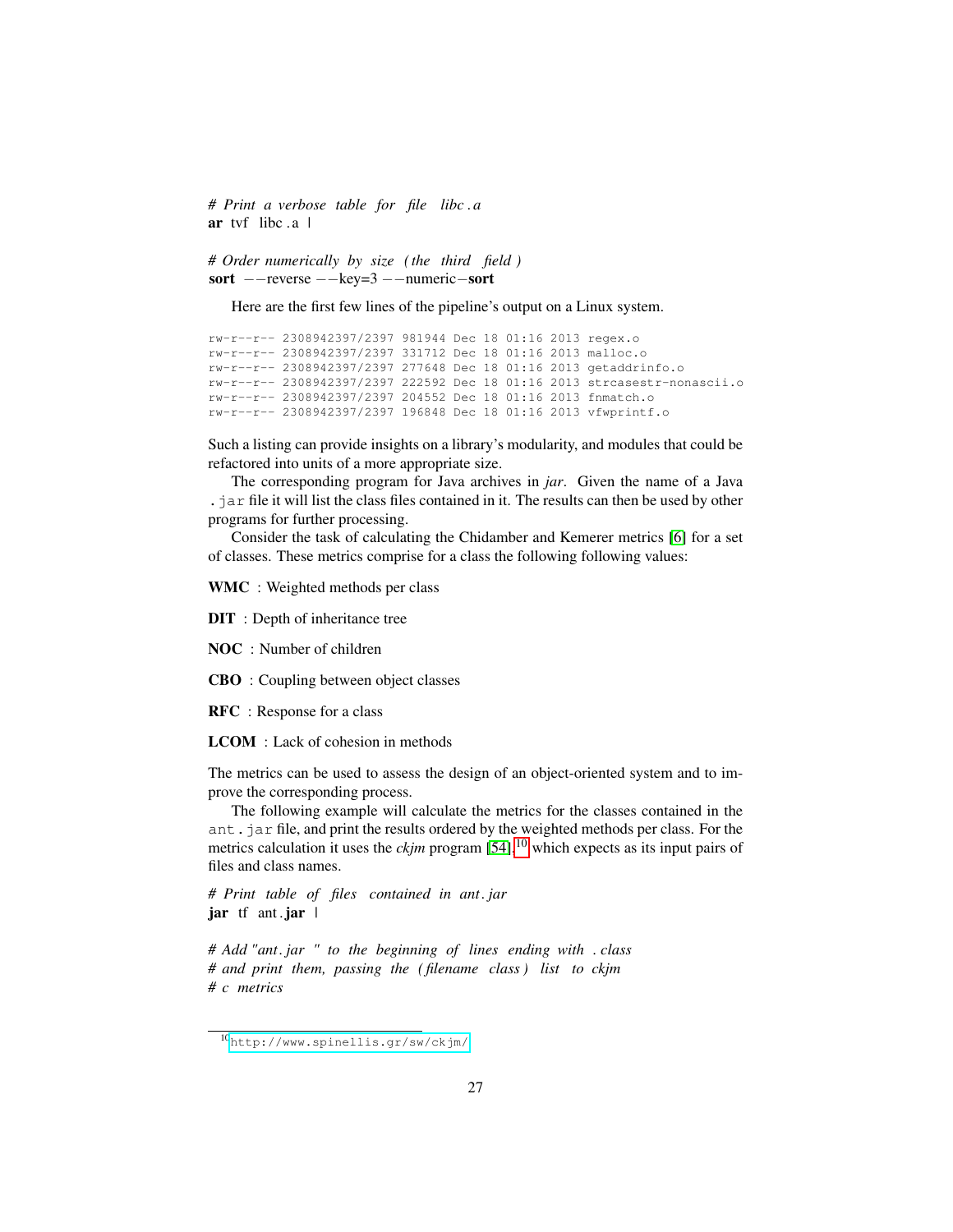sed  $-$ quiet '  $\land$ . class\$ /s / $\land$  ant . jar /p' |

*# Run ckjm, calculating the metrics for the filename class # pairs read from its standard input* java −jar ckjm−1.9.jar 2>/dev/ null |

*# Order the results numerically by the second field # (Weighted methods per class )* sort −−reverse −−key=2 −−numeric−sort

Here are, as usual, the first few lines of the pipeline's output.

org.apache.tools.ant.Project 127 1 0 33 299 7533 368 110 org.apache.tools.ant.taskdefs.Javadoc 109 0 0 35 284 5342 8 83 org.apache.tools.ant.taskdefs.Javac 88 0 1 19 168 3534 14 75 org.apache.tools.ant.taskdefs.Zip 78 0 1 44 269 2471 5 36 org.apache.tools.ant.DirectoryScanner 70 1 2 15 169 2029 43 34 org.apache.tools.ant.util.FileUtils 67 1 0 13 172 2181 151 65 org.apache.tools.ant.types.AbstractFileSet 66 0 3 31 137 1527 9 63

The preceding metrics of object-oriented code, can be further processed to flag classes with values that merit further analysis and justification [\[57,](#page-55-4) pp. 341–342], [\[49\]](#page-54-7), and to locate opportunities for refactoring. In this case, some of the preceding classes, which comprise more than 50 classes each, may need refactoring, because they violate a rule of a thumb stating that elements consisting of more than 30 subelements are likely to be problematic [\[36,](#page-53-7) p. 31].

## <span id="page-27-0"></span>5. Analysis of configuration management data

Analysis of data obtained from a configuration management system [\[55,](#page-54-8) [61\]](#page-55-5), such as *Git* [\[38\]](#page-53-8), *Subversion* [\[46\]](#page-54-9), or CVS [\[19\]](#page-51-6), can provide valuable information regarding software evolution [\[11,](#page-51-7) [66\]](#page-55-6), the engagement of developers [\[5\]](#page-50-5), defect prediction [\[63,](#page-55-7) [9\]](#page-50-6), distributed development [\[4,](#page-50-7) [14\]](#page-51-8), and many other topics [\[27\]](#page-52-8). There are two types of data that can be obtained from a configuration management system.

- Metadata are the details associated with each commit: the developer, the date and time, the commit message, the software branch, and the commit's scope. In addition, the commit message, apart from free text, often contains other structured elements, such as references to bugs in the corresponding database, developer user names, and other commits.
- Snapshots of a project's source code can be obtained from the repository, reflecting the project's state at each point of time where a commit was made. The source code associated with each snapshot can be further analyzed using the techniques we saw in Section [3.](#page-7-0)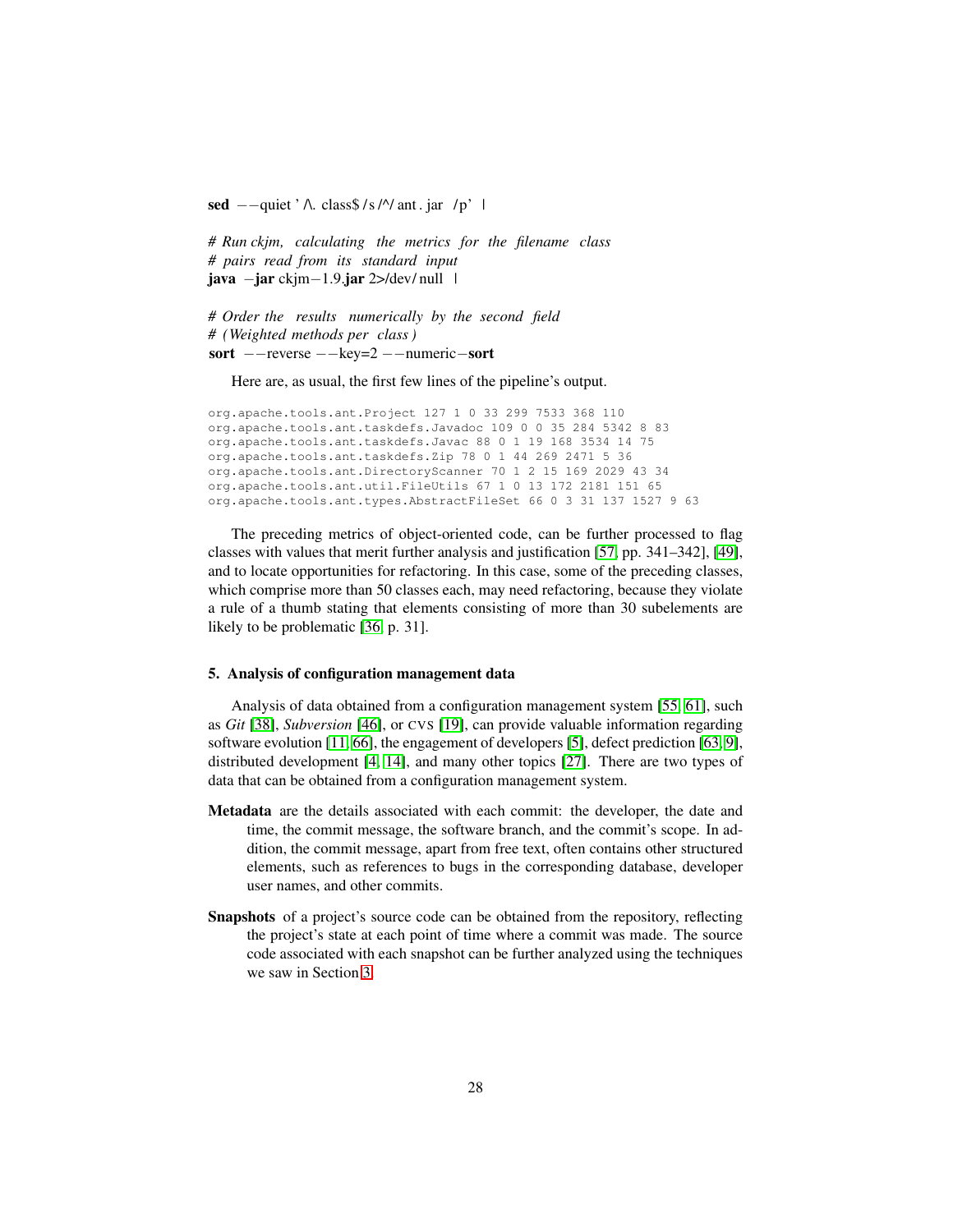#### <span id="page-28-0"></span>*5.1. Obtaining repository data*

Before a repository's data can be analyzed, it is usually preferable to obtain a local copy of the repository's data [\[40\]](#page-53-9). Although some repositories allow remote access to clients, this access is typically provided to serve the needs of software developers, i.e. an initial download of the project's source code, followed by regular, but not highfrequency, synchronization requests and commits. In contrast, a repository's analysis might involve many expensive operations, like thousands of checkouts at successive time points, which can stress the repository server's network bandwidth, CPU resources, and administrators. Operations on a local repository copy will not tax the remote server, and will also speed up significantly the operations run on it.

The techniques used for obtaining repository data depend on the repository type and the number of repositories that are to be mirrored. Repositories of distributed version control systems [\[44\]](#page-53-10) offer commands that can readily create a copy of a complete repository from a remote server, namely bzr branch for *Bazaar* [\[20\]](#page-51-9), git clone for *Git*, and hg clone for *Mercurial* [\[45\]](#page-53-11). Projects using the *Subversion* or CVS system for version control, can sometimes be mirrored using the *rsync* or the *svnsync* (for *Subversion*) command and associated protocol. The following are examples of commands used to mirror a diverse set of repositories.

*# Create a copy of the GNU cpio Git repository* git clone git  $\mathcal{U}$  git . savannah.gnu.org/cpio.git

*# Create a copy of the GNU Chess Subversion repository using rsync* rsync −avHS rsync://svn.savannah.gnu.org/svn/chess/ chess . repo/

*# Create a copy of the Asterisk Bazaar repository* bzr branch lp: asterisk

*# Create a copy of the Mercurial C Python repository* hg clone http :// hg.python.org/cpython

Using *svnsync* is more involved; here is an example of the commands used for mirroring the *Subversion* repository of the JBOSS application server.

```
svnadmin create jboss−as
svnsync init file ://' pwd'/jbossas https :// svn. jboss . org/ repos/ jboss−as
cd jboss−as
echo ' #!/ bin/sh' > hooks/pre−revprop−change
chmod +x hooks/pre−revprop−change
cd ..
svnsync init file ://' pwd'/jboss−as http :// anonsvn.jboss .org/ repos/ jbossas
svnsync sync file ://' pwd'/jboss−as
```
Alternatively, if a friendly administrator has shell-level access to the site hosting the subversion repository, the repository can be dumped into a file and restored back from it using the commands svnadmin dump and svnadmin load.

When multiple repositories are hosted on the same server, their mirroring can be automated by generating cloning commands. These can often be easily created by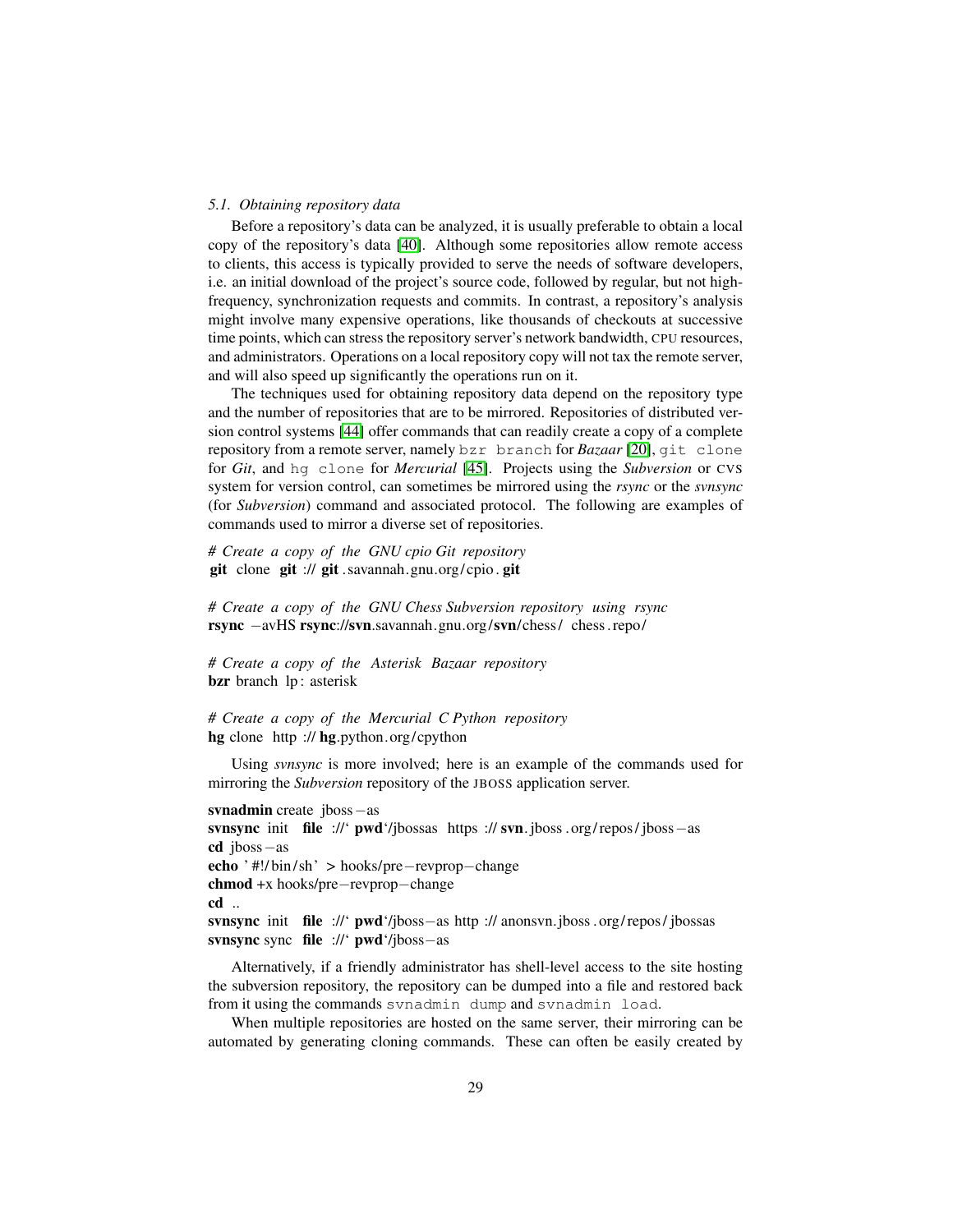screen-scrapping the web page that lists the available repositories. As an example consider the *Git* repositories hosted on <git.gnome.org>.

Each project is listed with an HTML line like the following.

```
<tr><td class='sublevel-repo'><a title='archive/gcalctool'
href='/browse/archive/gcalctool/'>archive/gcalctool</a>
</td><td><a href='/browse/archive/gcalctool/'>Desktop calculator</a>
</td><td></td><td><span class='age-months'>11 months</span></td></tr>
```
The name of the corresponding *Git* repository can be readily extracted from the URL. In addition, because the projects are listed in multiple web pages, a loop is required to iterate over them, specifying the project list's offset for each page. The following short script, will download all repositories using the techniques we saw.

```
# List the URLs containing the projects
perl -e ' for ( $i = 0; $i < 1500; $i +=650) {
  print " https :// git . gnome.org/browse/?ofs=$i\n"}' |
# For each URL
while read url
do
  # Read the web page
  curl "$url" |
  # Extract the Git repository URL
  sed -quiet '/ sublevel -repo/s |.* href='\' '/browse \Lambda([\wedge' \ \wedge'']*)\ \wedge\ \wedge'' .*\
    git :// git .gnome.org\wedge1| p' |
  # Run git clone for the specific repository
  xargs −−max−args=1 git clone
done
```
Over the recent years GitHub has evolved to be an amazingly large repository of open source projects. Although GitHub offers an API to access the corresponding project data (see Figure [2\)](#page-30-0), it does not offer a comprehensive catalog of the data stored in it [\[17\]](#page-51-10). Thankfully, large swathes of the data can be obtained as database dump files in the form of a torrent [\[15\]](#page-51-3).

#### *5.2. Analyzing metadata*

Metadata analysis can easily be performed by running the version control system command that outputs the revision log. This can then be analyzed using the process outlined in Section [2.](#page-2-0)

As examples of metadata, consider the following *Git* log entry from the Linux kernel

```
commit fa389e220254c69ffae0d403eac4146171062d08
Author: Linus Torvalds <torvalds@linux-foundation.org>
Date: Sun Mar 9 19:41:57 2014 -0700
```
Linux 3.14-rc6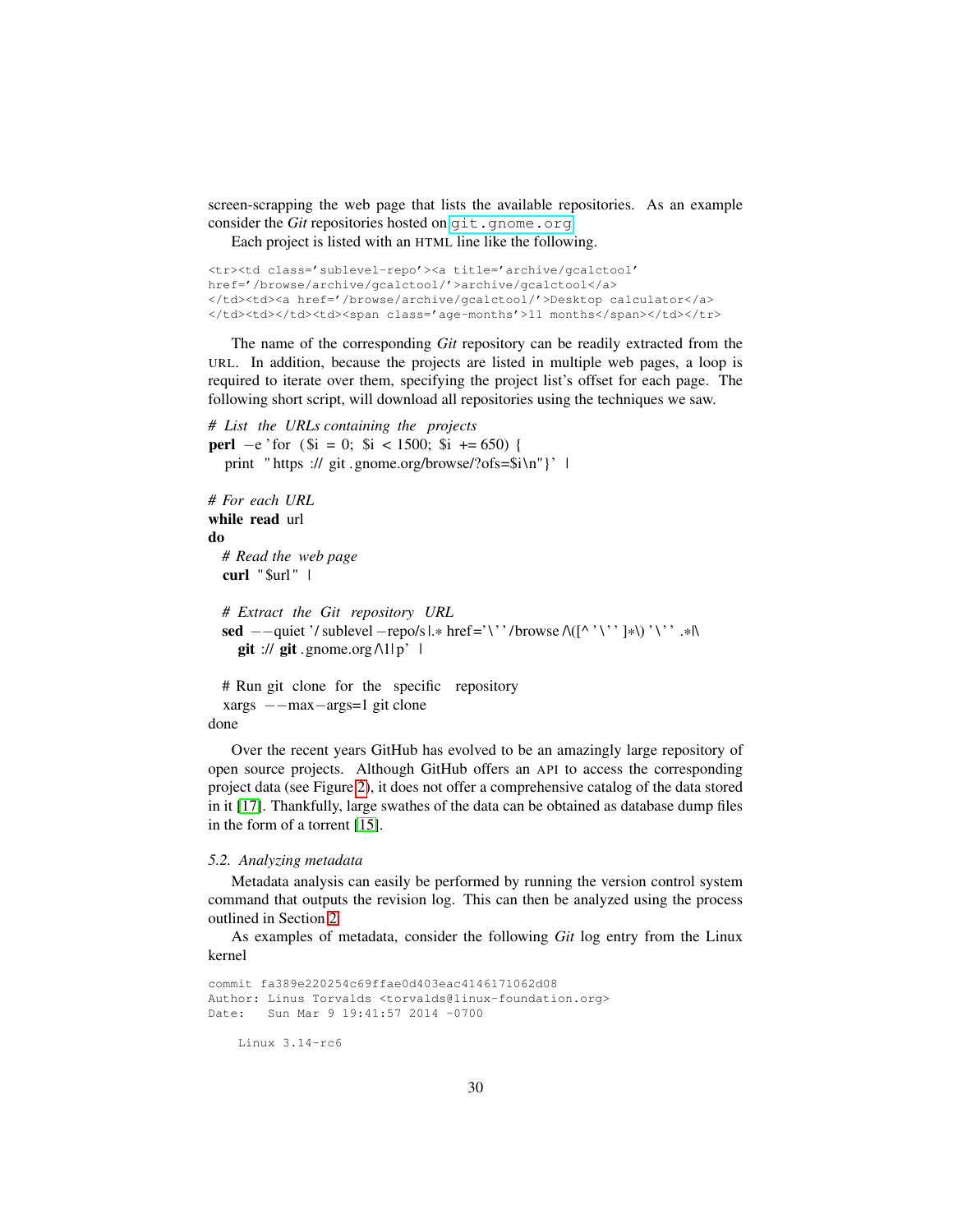

<span id="page-30-0"></span>Figure 2: Schema of the data available through GitHub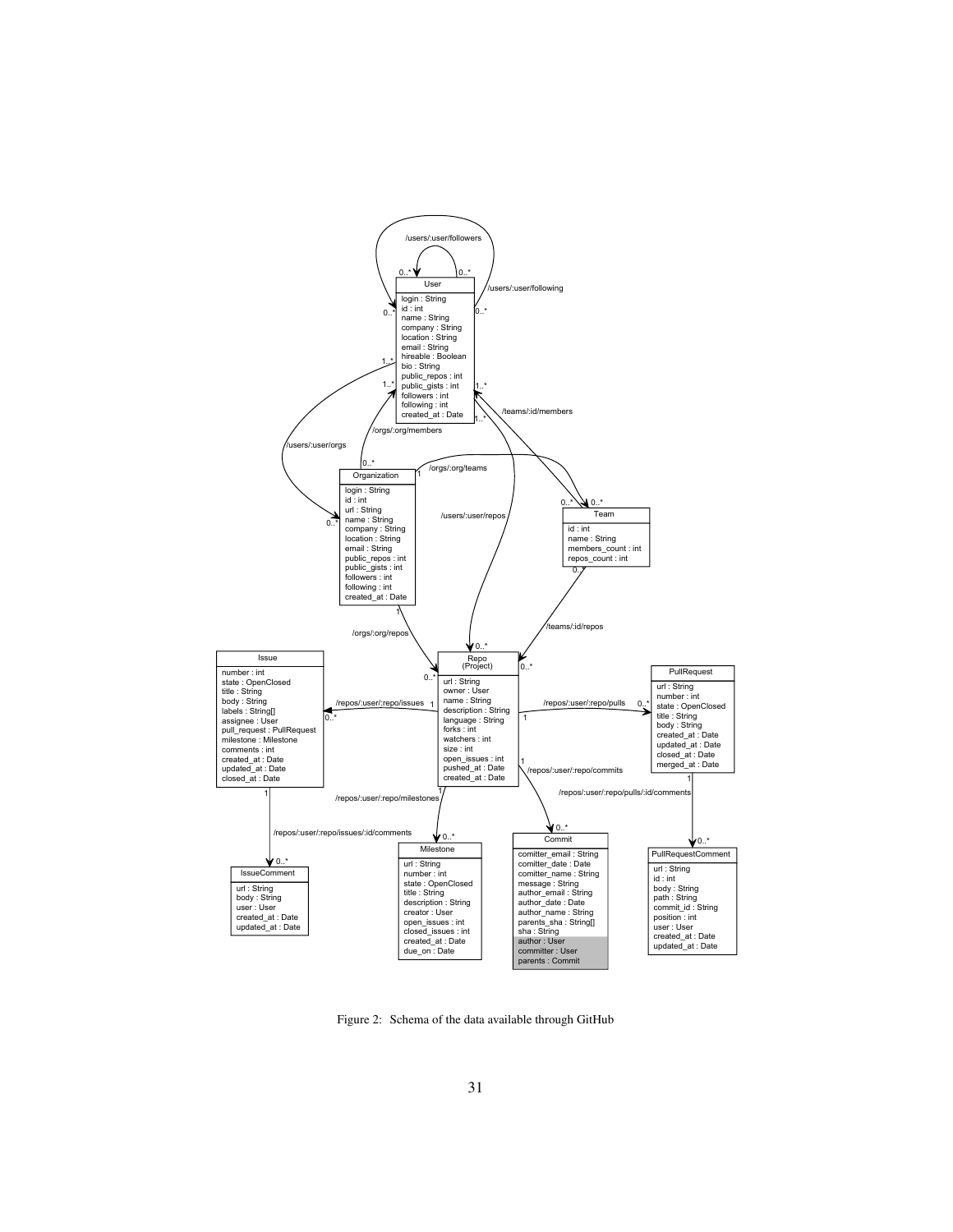and an older CVS log entry from FreeBSD's *sed* program.

```
revision 1.28
date: 2005/08/04 10:05:11; author: dds; state: Exp; lines: +8 -2
Bug fix: a numeric flag specification in the substitute command would
cause the next substitute flag to be ignored.
While working at it, detect and report overflows.
Reported by: Jingsong Liu
MFC after: 1 week
```
The following example illustrates how we can obtain the time of the first commit from various types of repositories.

```
# Git
git rev−list −−date−order −−reverse −−pretty=format:'%ci' master |
sed —−quiet 2p
```
*# Bazaar* bzr log | grep timestamp:  $|$  tail  $-1$ 

*# Mercurial* hg  $\log$  | grep 'date:' | tail −1 *# CVS* cvs log −SN | sed  $-$ quiet 's/^ date : \(..........\).\* $\wedge$ 1/ p' | sort --unique | head  $-1$ 

Some version control systems, such as *Git*, allow us to specify the format of the resulting log output. This makes it easy to isolate and process specific items. The following sequence will print the author names of the ten most prolific contributors associated with a *Git* repository, ordered by the number of commits they made.

```
# Print author names
git log –−format='%an' |
# Order them by author
sort |
# Count number of commits for each author
uniq −−count |
# Order them by number of commits
sort −−numeric−sort −−reverse |
# Print top ten
```
head  $-10$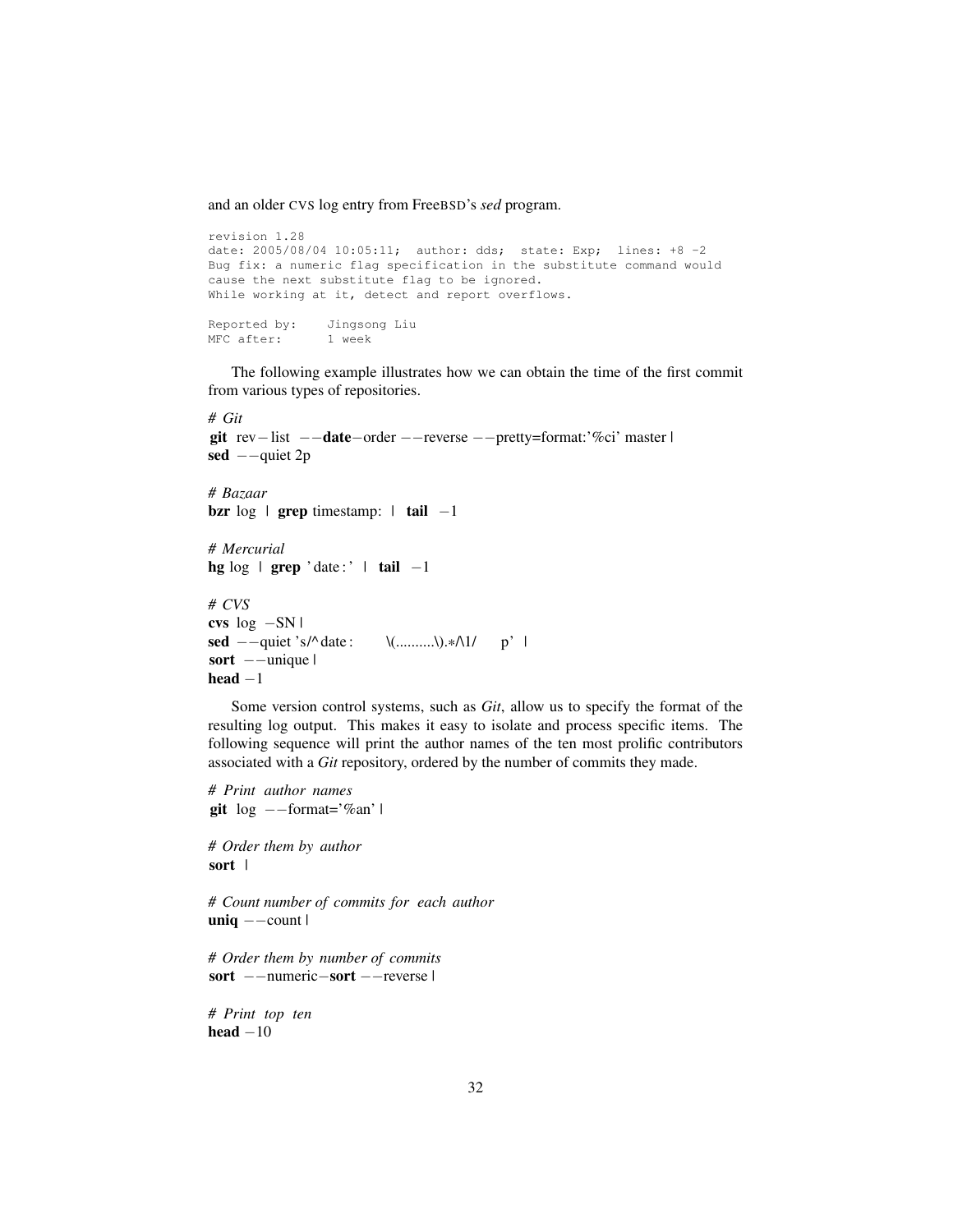The result of running the preceding script on the last ten years of the Linux kernel is the following.

```
20131 Linus Torvalds
8445 David S. Miller
7692 Andrew Morton
5156 Greg Kroah-Hartman
5116 Mark Brown
4723 Russell King
4584 Takashi Iwai
4385 Al Viro
4220 Ingo Molnar
3276 Tejun Heo
```
Such lists can be used to gain insights on the division of labour within teams and developer productivity.

Aggregate results can be readily calculated using *awk*'s associative arrays. The following example shows the lines contributed by each developer in a CVS repository.

```
# Print the log
cvs log −SN |
# Isolate the author and line count
sed -n '/^ date :/ s /[+;]// gp' |
# Tally lines per author
awk '{devlines [$5] += $9}
        END {for (i in devlines ) print i, devlines [i] ' |
```

```
# Order entries by descending number of lines
```

```
sort −−key=2 −−numeric−sort −−reverse
```
The first ten lines from the output of the preceding command run on the FreeBSD kernel are the following.

```
gallatin 956758
mjacob 853190
sam 749313
jchandra 311499
jmallett 289413
peter 257575
rwatson 239382
jhb 236634
jimharris 227669
vkashyap 220986
```
<span id="page-32-0"></span>*5.3. Analyzing time series snapshots*

Creating a series of source code snapshots from a repository requires us

- to perform accurate data calculations,
- to represent the dates in a format that can be unambiguously parsed by the repository's version control system, and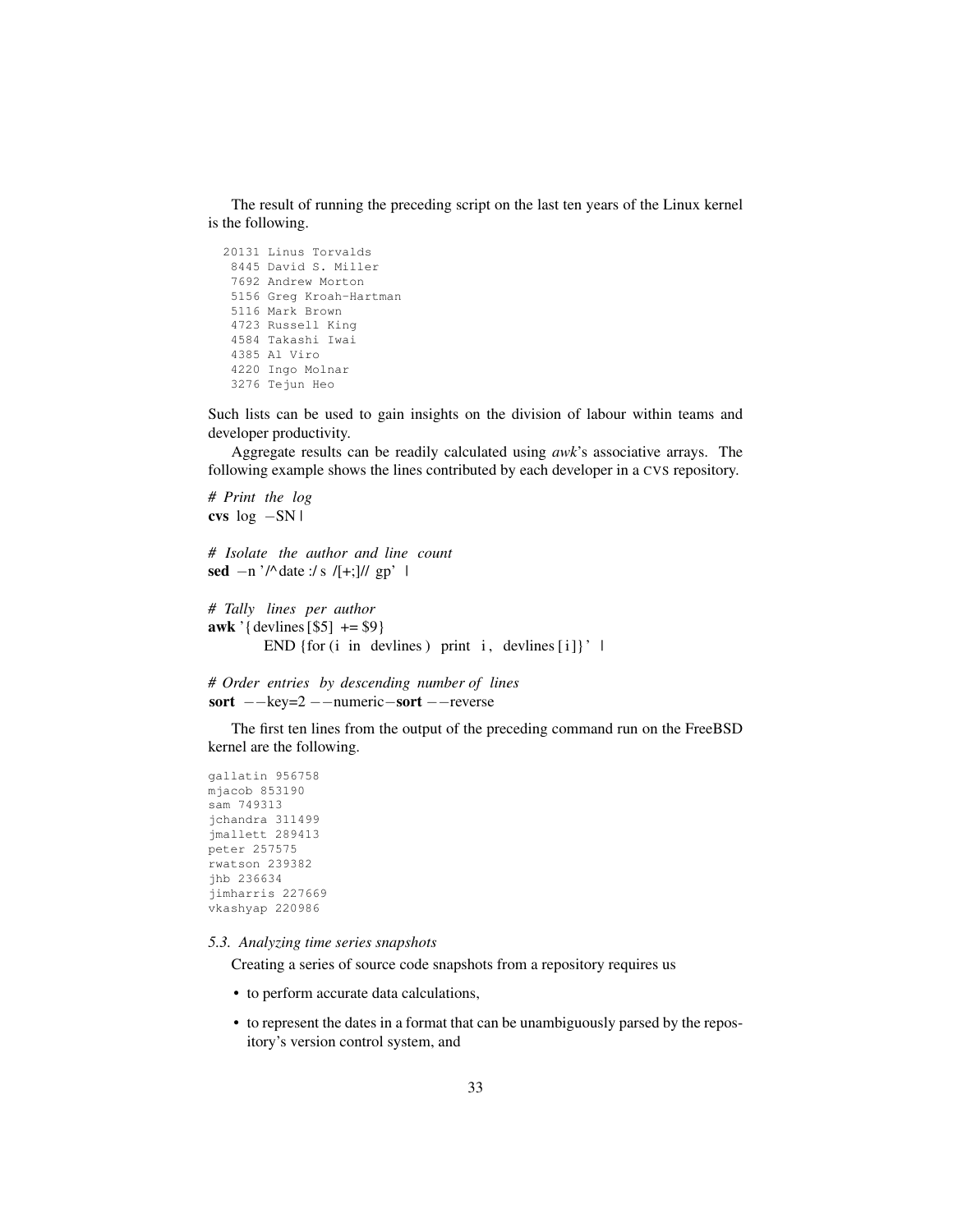• to check out the corresponding version of the software.

Accurate date calculations on time intervals can be performed by expressing dates in seconds from the start of an epoch (1970-01-01 on Unix systems). The Unix *date* command allows the conversion of an arbitrary start date into seconds since Epoch. Unfortunately, the way this is done differs between various Unix-like systems. The following Unix shell function expects as its first argument a date expressed in ISO-8601 basic date format (YYYYMMDD). It will print the date as an integer representing seconds since Epoch.

```
iso b to epoch()
```

```
{
 case 'uname' in
 FreeBSD)
   date -j "$1"0000.00 '+%s' ;;
 Darwin)
   # Convert date to "mmdd0000yyyy.00" (time is 00:00:00)
   MDHMY='echo $1 | sed 's \wedge(....\)\(..\)\(..\)\wedge2\30000\1.00/ ' '
   date -j "$MDHMY" '+%s'
    ;;
 CYGWIN*)
   date -d "$1" '+%s' ;;
 Linux)
   date −d "$1" '+%s' ;;
 *)
   echo "Unknown operating system type" 1>&2
    exit 1
 esac
}
```
The reverse conversion, from Epoch seconds to the ISO-8601 extended format (YYYY-MM-DD), which most version control systems can parse unambiguously, again depends on the operating system flavour. The following Unix shell function expects as its first argument a date expressed as seconds since Epoch. It will print the corresponding date in ISO format.

```
epoch_to_iso_e ()
{
 case 'uname' in
 Darwin)
   date −r $1 '+%Y−%m−%d' ;;
 FreeBSD)
   date −r $1 '+%Y−%m−%d' ;;
 CYGWIN*)
   date −d @$1 '+%Y−%m−%d' ;;
 Linux)
   date −d @$1 '+%Y−%m−%d' ;;
 *)
```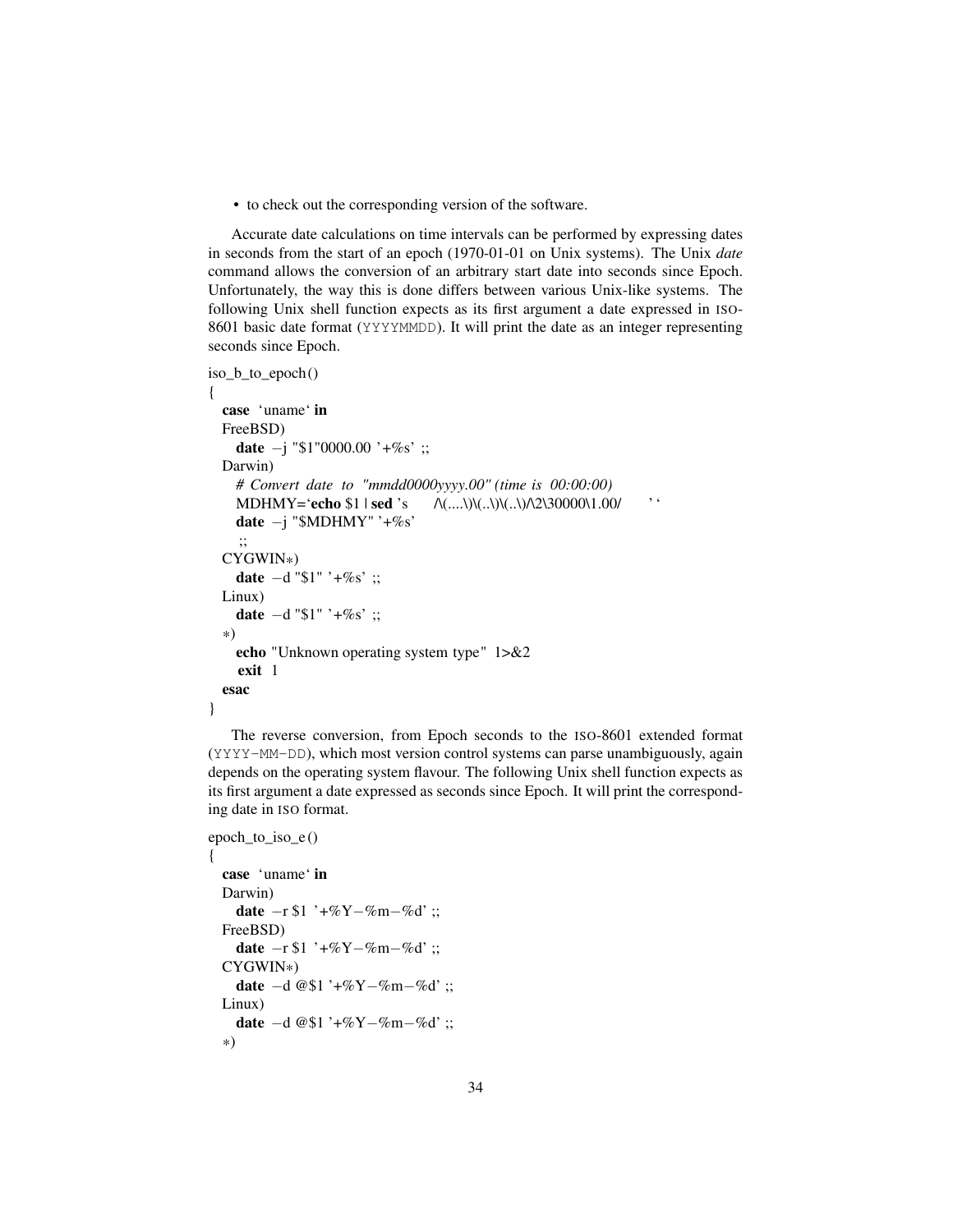```
echo "Unknown operating system type" 1>&2
   exit 1
 esac
}
```
As we would expect, the code to checkout a snapshot of the code for a given date depends on the version control system in use. The following Unix shell function expects as its first argument an ISO-8601 extended format date. In addition, it expects that the variable \$REPO is set to one of the known repository types, and that it is executed within a directory where code from that repository has already been checked out. It will update the directory's contents with a snapshot of the project stored in the repository for the specified date. In the case of a *Bazaar* repository, the resultant snapshot will be stored in /tmp/bzr-checkout.

```
date_checkout()
```
{

```
case "$REPO" in
bzr)
  rm −rf /tmp/bzr−checkout
  bzr export −r date:"$1" /tmp/bzr−checkout
  ;;
cvs)
  cvs update −D "$1"
  ;;
git )
  BRANCH='git config −−get−regexp branch.*remote |
    sed -n 's/\landbranch .//; s \land remote origin // p' '
  HASH='git rev−list −n 1 −−before="$1" $BRANCH'
  git checkout $HASH
  ;;
hg)
  hg update −d "$1"
  ;;
rcs)
  # Remove files under version control
  ls RCS | sed 's /, v$//' | xargs rm −f
  # Checkout files at specified date
  co -f - d"$1" RCS/*;;
svn)
  svn update -r "{$1}"
  if \lceil -d \text{ trunk} \rceilthen
    DIR=trunk
  else
    DIR=.
  fi
```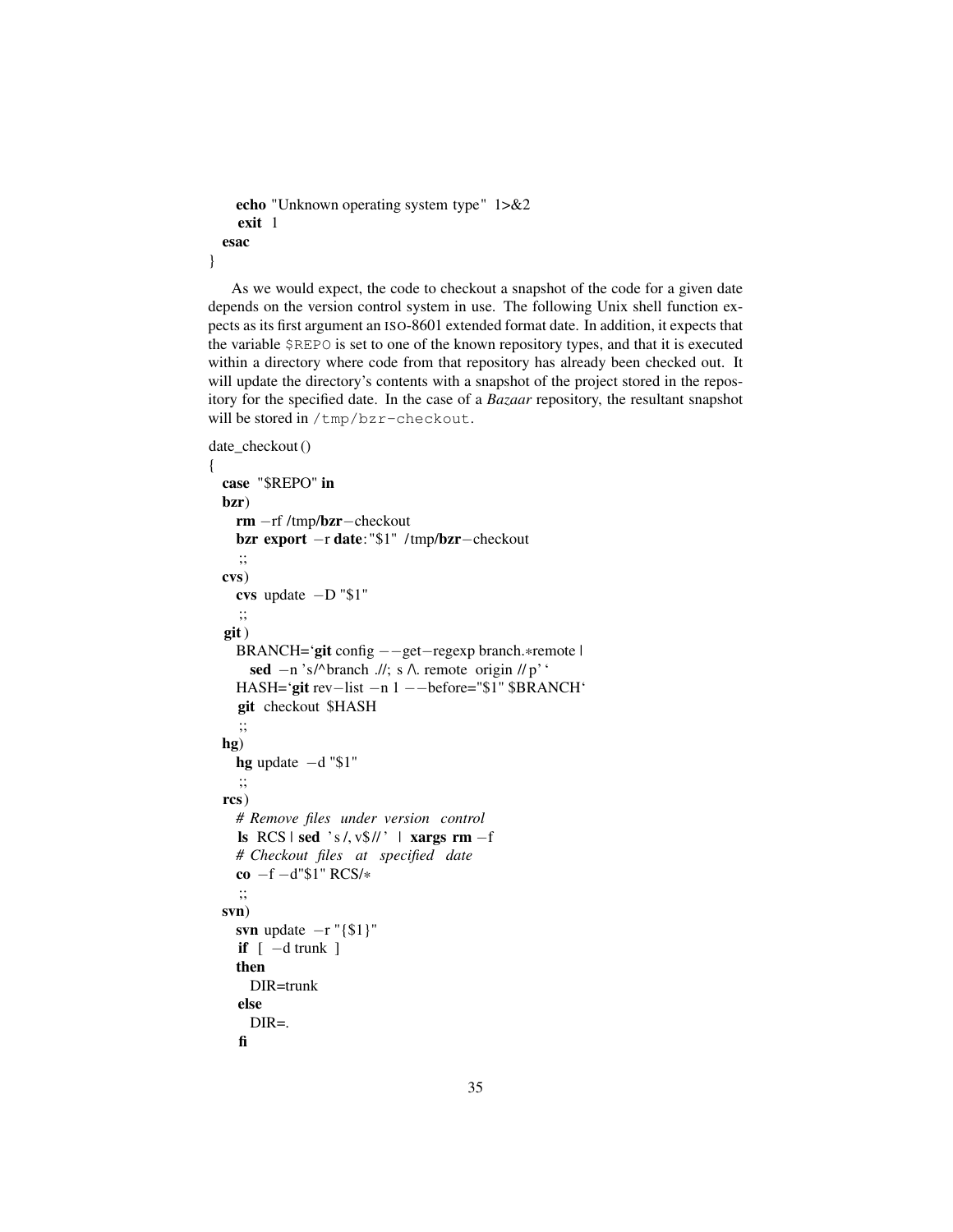```
;;
 *)
   echo "Unknown repository type: $REPO" 1>&2
    exit 1
    ;;
 esac
}
```
Given the building blocks we saw, a loop to perform some processing on repository snapshots over successive ten day periods starting from, say, 2005-01-01, can be written as follows.

*# Start date (2005*−*01*−*1) in seconds since Epoch* START='iso\_b\_to\_epoch 20050101'

*# End date in seconds since Epoch* END='date '+%s''

*# Time increment (10 days) in seconds* INCR= $'$ **expr** 10 \\* 24 \\* 60 \\* 60'

DATE=\$START while [ \$DATE −lt \$END ] do

> date\_checkout \$DATE *# Process the snapshot* DATE='expr \$DATE + \$INCR'

#### done

## *5.4. Analyzing a checked out repository*

Given a directory containing a project checked-out from a version control repository, we can analyze it using the techniques listed in Section [3.](#page-7-0) Care must be taken to avoid processing the data files associated with the version control system. A regular expression that can match these files, in order to exclude them, can be set as follows, according to the repository type.

# case "\$REPO" in bzr)

*# Files are checked out in a new directory ; nothing to exclude* EXCLUDE=/// ;; cvs) EXCLUDE='/CVS/' ;;

git ) EXCLUDE=.git ;;

hg) EXCLUDE='/.hg/' ;;

```
rcs) EXCLUDE='/RCS/' ;;
svn) EXCLUDE='/.svn/' ;;
```

```
esac
```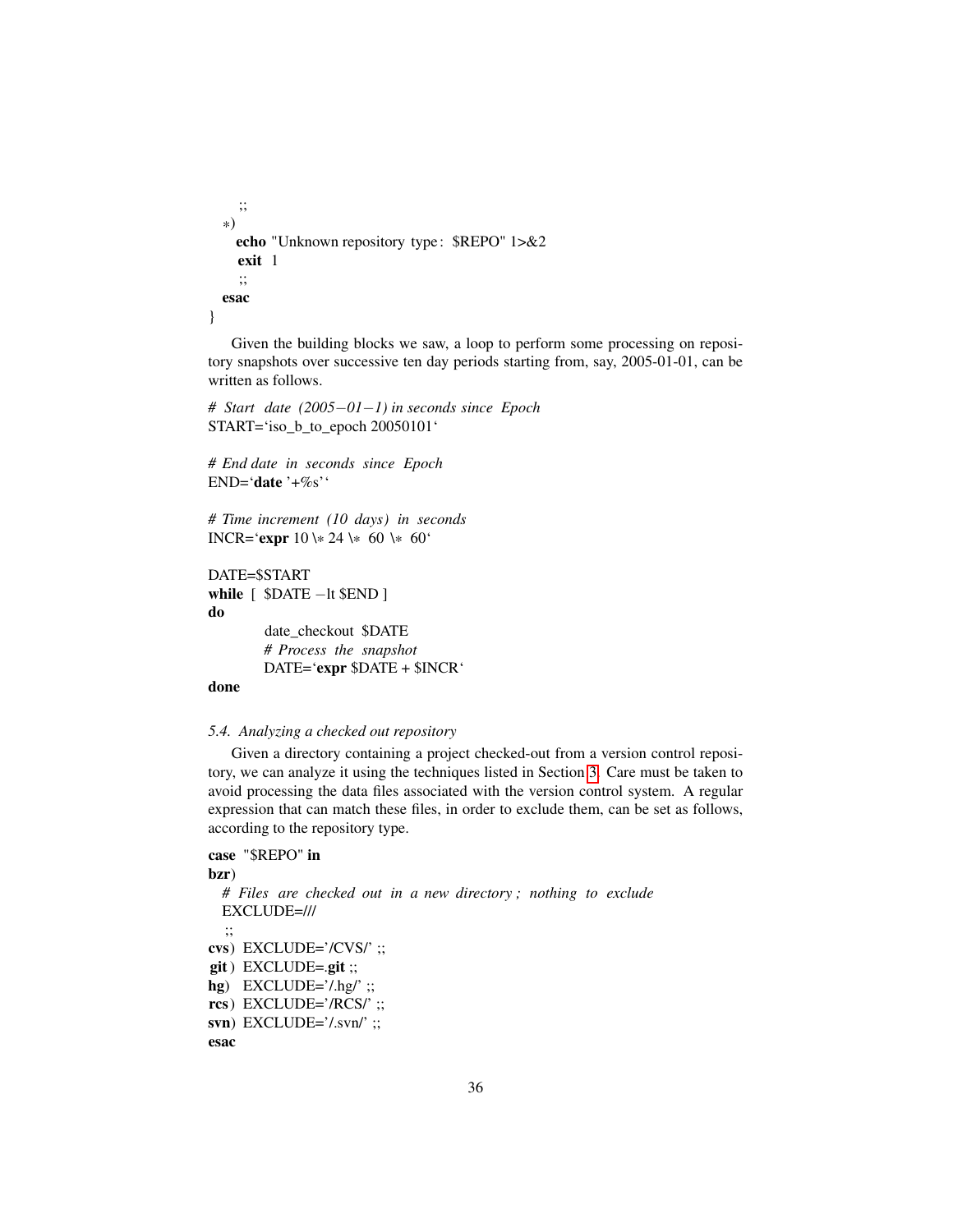Another prerequisite for the analysis is identifying the source code files to analyze. Files associated with specific programming languages can be readily identified by their extension. For instance, C files end in . c; C++ files typically end in . cpp, . C, . cc, or . cxx; while Java files end in . java. Therefore, the following command

## find  $-$ type f  $-$ name \\*.java

will output all the Java source code files residing in the current directory tree.

On the other hand, if we wish to process all source code files (for instance to count the source code size in terms of lines) we must exclude binary files, such as those containing images, sound, and compiled third-party libraries. This can be done by running the Unix *file* command on each project file. By convention the output of *file* will contain the word text only for text files (in our case source code and documentation).

Putting all the above together, here is a pipeline that measures the lines in a repository snapshot checked out in the current directory.

*# Print names of files* find  $. -type f$  |

*# Remove from list version control data files* fgrep −−invert−match "\$EXCLUDE" |

*# Print each file 's type*  $file$   $-\text{files}-from -1$ 

*# Print only the names of text files* sed  $-$ quiet 's /: \* text .\*// p' |

*# Terminate records with \0, instead of newline*  $tr \ \ln \ \mathcal{N}$  |

*# Catenate the contents of all files together* xargs −−null cat |

*# Count the number of lines*  $wc$   $-$ lines

#### <span id="page-36-0"></span>*5.5. Combining files with metadata*

The version control system can also be used to help us analyze a project's files. An invaluable feature is the annotation (also known as "blame") command offered by many version control systems. This will display a source code file, listing with each line the last commit associated with it, the committer, and the corresponding date.

| d62bd540 (linus1 | $1991 - 11 - 11$ 1) $/*$                            |  |  |  |  |
|------------------|-----------------------------------------------------|--|--|--|--|
| d62bd540 (linus1 | $1991-11-11$ 2) * $\frac{1}{2}$ inux/kernel/sys.c   |  |  |  |  |
| d62bd540 (linus1 | $1991 - 11 - 11$ 3) *                               |  |  |  |  |
| cf1bbb91 (linus1 | $1992-08-01$ 4) * Copyright (C) 1991 Linus Torvalds |  |  |  |  |
| d62bd540 (linus1 | $1991 - 11 - 11$ 5) $\star$                         |  |  |  |  |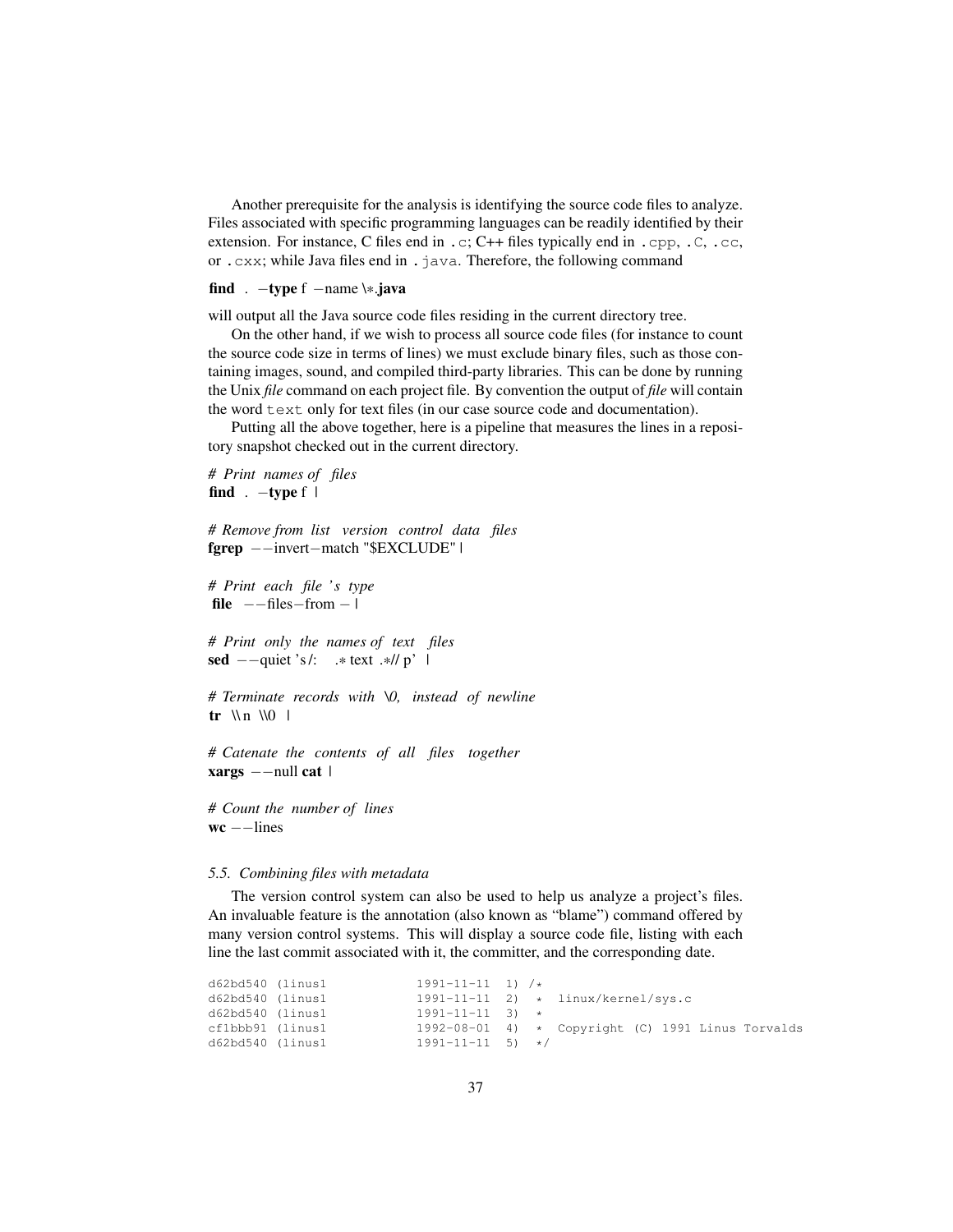| d62bd540 (linus1 |                             | $1991 - 11 - 11$ | 6) |                                                            |
|------------------|-----------------------------|------------------|----|------------------------------------------------------------|
|                  | 9984dela (Paul Gortmaker    | $2011 - 05 - 23$ |    | 7) #include <linux export.h=""></linux>                    |
| 23d9e975 (linus1 |                             | $1998 - 08 - 27$ |    | 8) #include <linux mm.h=""></linux>                        |
| cflbbb91 (linus1 |                             | 1992-08-01       |    | 9) #include <linux utsname.h=""></linux>                   |
| 8a219a69 (linus1 |                             |                  |    | $1993-09-19$ 10) #include <linux mman.h=""></linux>        |
| d61281d1 (linus1 |                             |                  |    | 1997-03-10 11) #include <linux reboot.h=""></linux>        |
| e674e1c0 (linus1 |                             |                  |    | $1997-08-11$ 12) #include <linux prctl.h=""></linux>       |
| ac3a7bac (linus1 |                             |                  |    | $2000-01-04$ 13) #include <linux highuid.h=""></linux>     |
|                  | 9a47365b (Dave Jones        |                  |    | $2002-02-08$ 14) #include <linux fs.h=""></linux>          |
|                  | 74da1ff7 (Paul Gortmaker    |                  |    | $2011-05-26$ 15) #include <linux kmod.h=""></linux>        |
|                  | cdd6c482 (Ingo Molnar       |                  |    | 2009-09-21 16) #include <linux event.h="" perf=""></linux> |
|                  | 3e88c553 (Daniel Walker     |                  |    | 2007-05-10 17) #include <linux resource.h=""></linux>      |
|                  | dc009d92 (Eric W. Biederman |                  |    | 2005-06-25 18) #include <linux kernel.h=""></linux>        |
|                  | elf514af (Ingo Molnar       |                  |    | 2002-09-30 19) #include <linux workqueue.h=""></linux>     |
|                  | c59ede7b (Randy.Dunlap      |                  |    | 2006-01-11 20) #include <linux capability.h=""></linux>    |

Given such a list we can easily cut out specific columns with the Unix *cut* command, and analyze version control metadata at the level of source code lines rather than complete files. For example, the following command will list the top contributors in the file cgroup.c of the Linux kernel at its current state.

*# Annotated listing of the file* git blame kernel /cgroup.c |

```
# Cut−out the author name
cut −−characters=11−30 |
# Order by author name
```
sort |

*# Count consecutive author name occurences* uniq −−count |

*# Order occurences by their number* sort −−reverse −−numeric |

*# Show top contributors* head

This is the command's output.

```
2425 Tejun Heo
1501 Paul Menage
496 Li Zefan
387 Ben Blum
136 Cliff Wickman
 106 Aristeu Rozanski
 60 Daniel Lezcano
  52 Mandeep Singh Baines
  42 Balbir Singh
  29 Al Viro
```
Similarly we could find how many lines of the file stem from each year.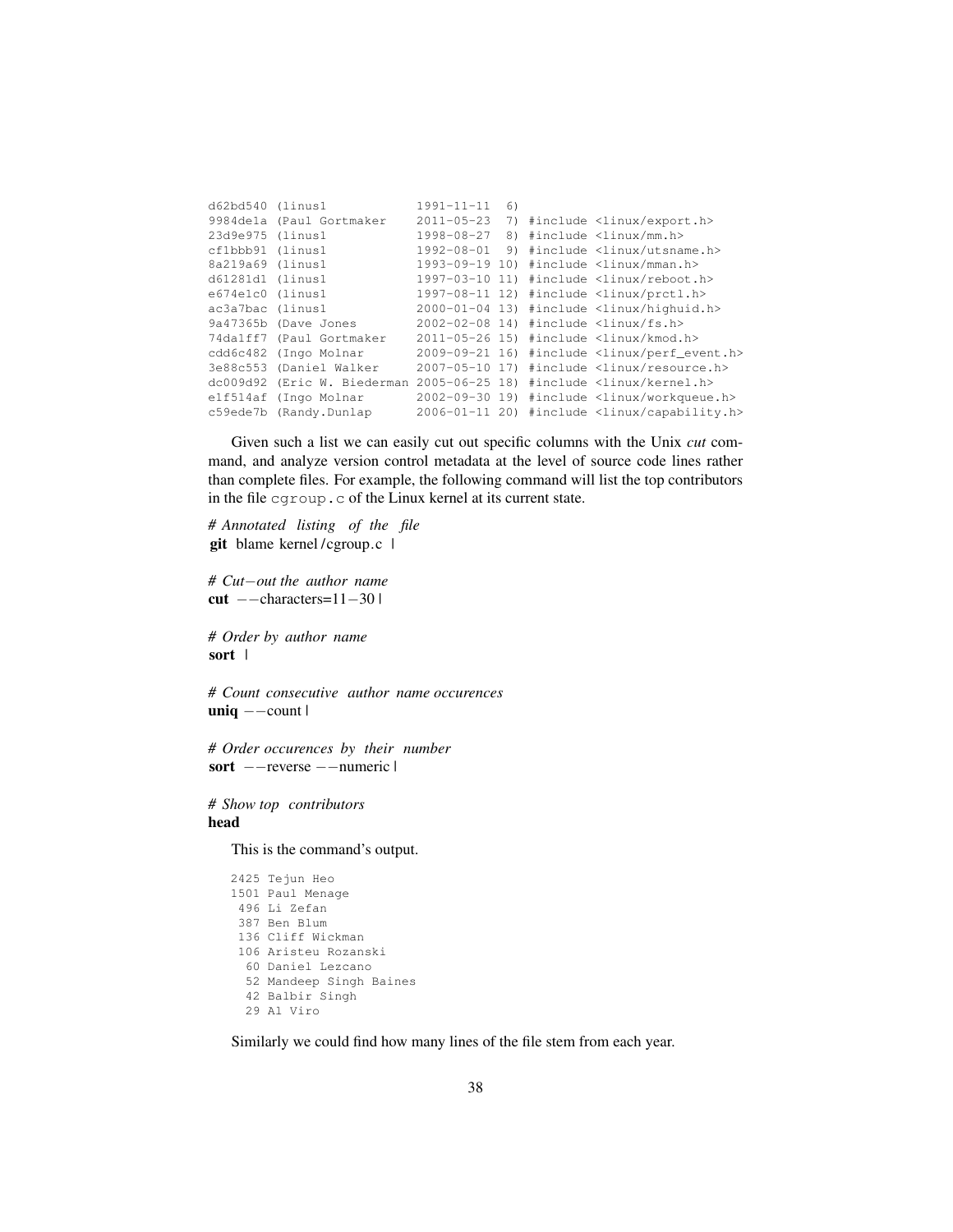*# Annotated listing of the file* git blame kernel /cgroup.c |

*# Cut*−*out the commit's year* cut −−characters=11−30 |

# *# Order by year*  $sort$   $-\text{key}=2$

This is the output we get by the preceding command.

```
1061 2007
 398 2008
 551 2009
 238 2010
 306 2011
 599 2012
2243 2013
  37 2014
```
#### *5.6. Assembling repositories*

Projects with a long history provide an interesting source data. However, the data are seldom stored neatly in a single repository. More often than not there are snapshots from the beginning of a project's lifetime, then one or more frozen dumps of version control systems that are no longer used, and, finally, the live version control system. Fortunately, *Git* and other modern version control systems, offer mechanisms to assemble a project's history retroactively, by piecing together various parts.

With *Git*'s *graft* feature, multiple *Git* repositories can be pieced together into a whole. This is for instance the method Yoann Padioleau used to create a *Git* repository of Linux's history, covering the period  $1992-2010$ .<sup>[11](#page-38-0)</sup> The last repository in the series is the currently active Linux repository. Therefore, with a single git pull command, the archive can be easily brought up to date. The annotated Linux file in Section [5.5](#page-36-0) stems from a repository assembled in this way. A similar repository<sup>[12](#page-38-1)</sup> covers 40 years of Unix development history.

If the repositories are not in *Git* format, then, given *Git*'s flexibility, the most expedient way to combine them into *Git* format, and use the methods we saw in this section for analyzing modern repositories.

Snapshots of a project can be imported into a *Git* repository with the correct date and committer (which must be derived from external sources, such as timestamps), using a Unix shell function like the following. This expects as its first argument the directory where the snapshot's files are located, and as its second argument an ISO-8601 basic date format (YYYYMMDD) date associated with the snapshot. When run within a directory where a *Git* repository has been checked out, it will add the files to the repository with a commit dated as specified. The code utilizes the iso\_b\_to\_epoch func-

<span id="page-38-0"></span><sup>11</sup><https://archive.org/details/git-history-of-linux>

<span id="page-38-1"></span><sup>12</sup><https://github.com/dspinellis/unix-history-repo>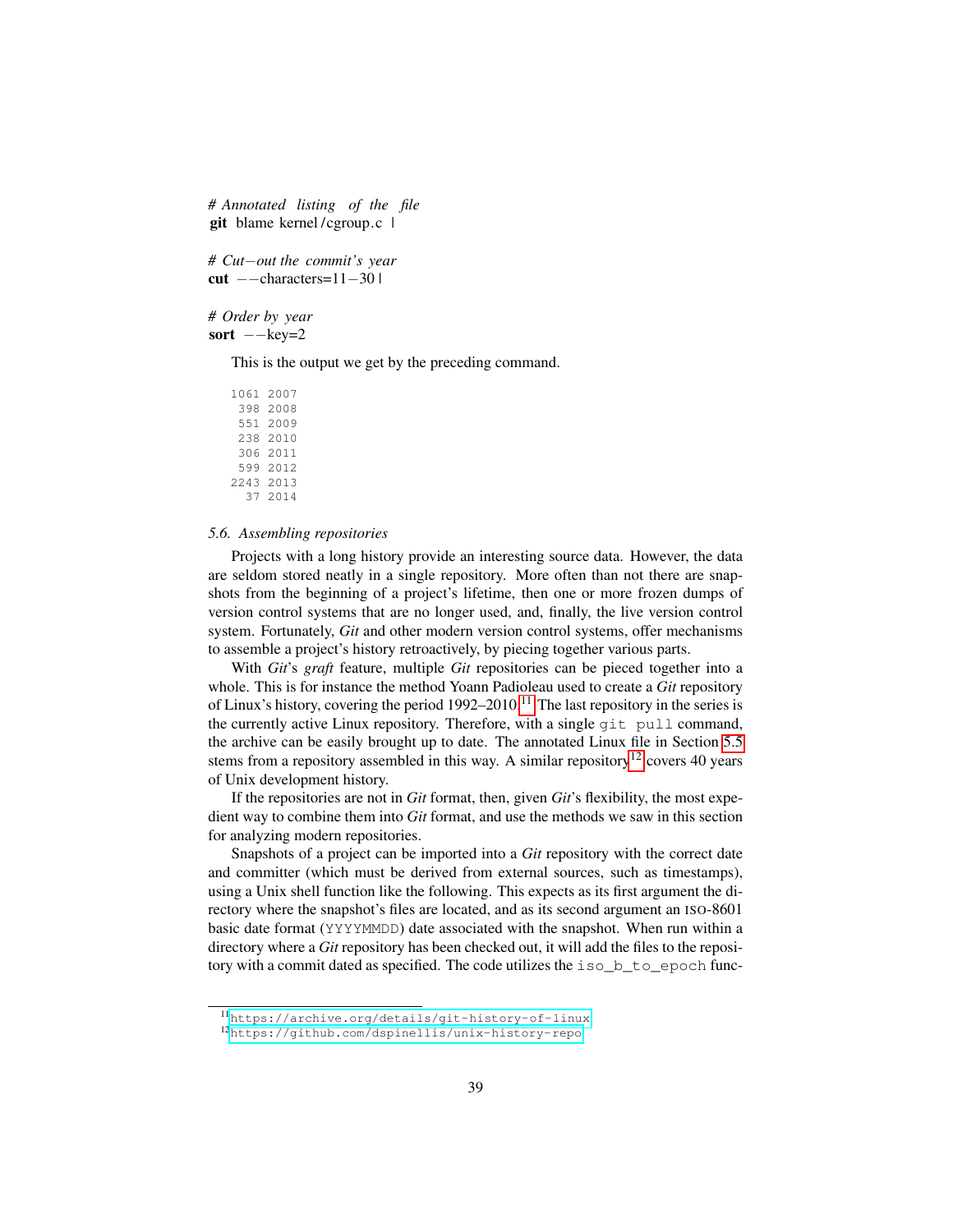tion we saw in Section [5.3.](#page-32-0) To specify the code's author the  $\text{qit}$  commit --author flag can be added to the code.

```
snapshot_add()
{
  rm −−recursive −−force *
 cp ––recursive $1.
  git add *
  GIT AUTHOR DATE="'iso b to epoch $2' +0000" \setminusGIT_COMMITTER_DATE="'iso_b_to_epoch $2' +0000" \
  git commit -\text{all} -\text{message}="Snapshot from $1"
  git tag −−annotate "snap−$2" −m "Add tag for snapshot $2"
}
```
Importing into *Git* data stored in other repositories is relatively easy, thanks to existing libraries and tools that can be used for this purpose. Of particular interest is the (badly misnamed)  $\cos 2svn$  program,  $^{13}$  $^{13}$  $^{13}$  which can convert RCS [\[67\]](#page-56-1) and CVS repositories into *Git* ones. In addition, the Perl VCS-SCCS library<sup>[14](#page-39-2)</sup> contains an example program that can convert legacy SCCS [\[48\]](#page-54-10) repository data into *Git* format.

Finally, if a program that can perform the conversion cannot be found, a small script can be written to print revision data in *Git*'s *fast import* format. This data can then be fed into the git fast-import command, to import it into *Git*. The data format is a textual stream, consisting of commands, like blob, commit, tag, and done, which are complemented by associated data. According to the command's documentation and the personal experience of this study's author, an import program can be written in a scripting language within a day.

#### <span id="page-39-0"></span>6. Data visualization

Given the volume and complexity of the data derived from the analysis methods we examined, it is easier to automate the process of diagram creation, rather than using spreadsheets or GUI-based graphics editors to draw them. The text-based tools we will see in this section do not beat the speed of firing up a drawing editor to jot a few lines or a spreadsheet to create a chart from a list of numbers. However, investing time to learn them, allows us to be orders-of-magnitude more efficient in repeatedly diagramming big data sets, performing tasks no one would dream of attempting in the GUI world.

## *6.1. Graphs*

Perhaps the most impressive tool of those we will examine is *dot*. Part of the Graphviz suite [\[13\]](#page-51-5), originally developed by AT&T, it lets us describe hierarchical relations between elements using a simple declarative language. For instance, with the following input *dot* will generate the diagram shown in Figure [3.](#page-40-0)

<span id="page-39-1"></span><sup>13</sup><http://cvs2svn.tigris.org/cvs2svn.html>

<span id="page-39-2"></span><sup>14</sup><http://search.cpan.org/dist/VCS-SCCS/>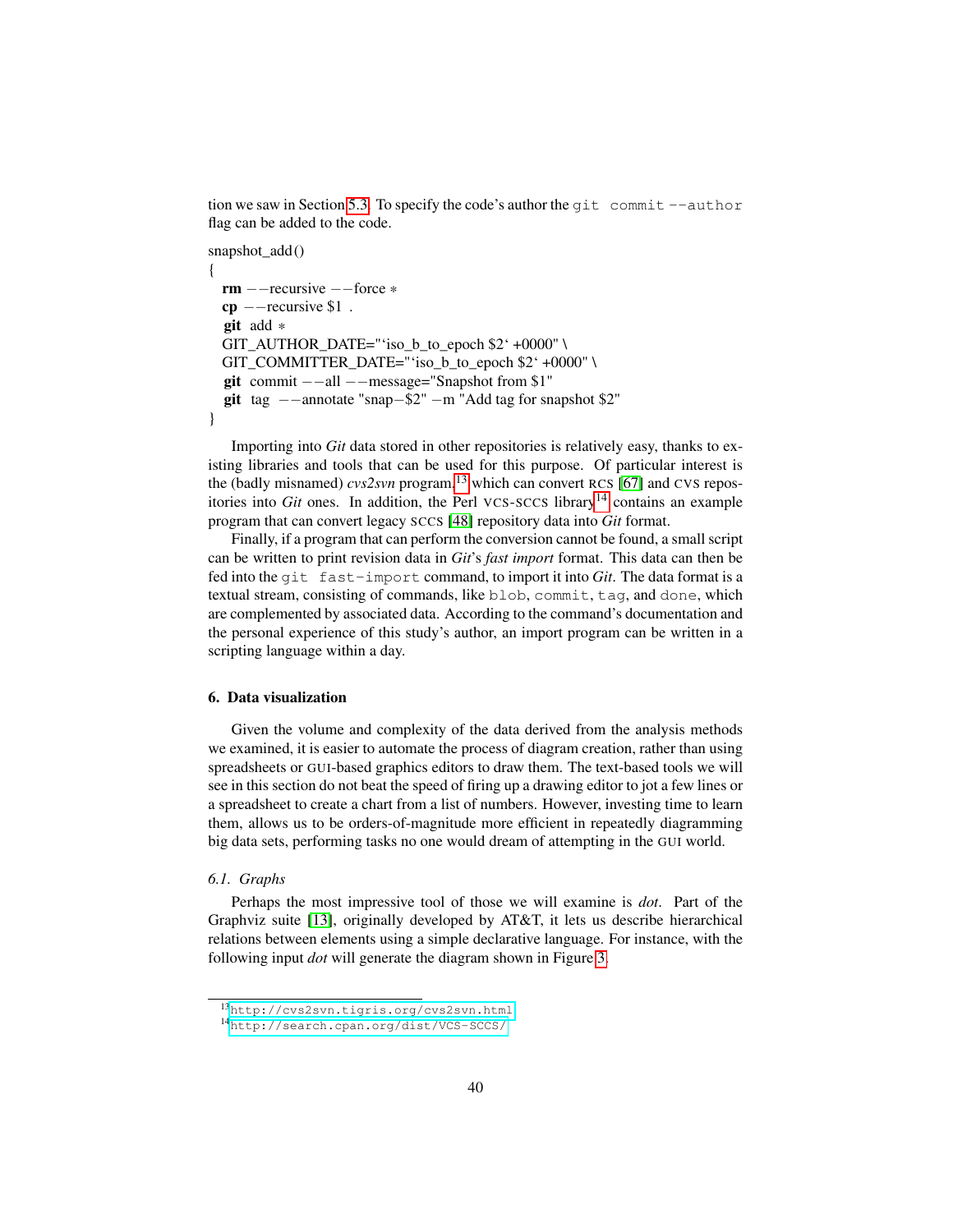

<span id="page-40-0"></span>Figure 3: A simple diagram made with *dot*



<span id="page-40-1"></span>Figure 4: The Linux directory tree

#### digraph {

a [shape="component"]; b [shape="box3d"]; c [shape=" folder "];  $a \rightarrow b$ ;  $a \rightarrow c$  [arrowhead="dot"]; }

Dot offers a wide choice of node shapes, arrows, and options for controlling the graph's layout. It can handle graphs with thousands of nodes. This study's author has used it to display class hierarchies, database schemas, directory trees, package dependency diagrams, mechanical gear connections, and even genealogical trees. Its input language is simple (mostly graph edges and nodes), and it is trivial to generate a diagram from a script of just a few lines.

For example, the following Perl script will create a diagram of a directory tree. When run on the Linux source code tree, it will generate the Figure [4](#page-40-1) [\[58\]](#page-55-2). This shows a relatively shallow and balanced tree organization, which could be a mark of an organization that maintains an equilibrium between the changes brought by organic growth and the order achieved through regular refactorings. An architect reviewer might also question the few deep and narrow tree branches appearing in the diagram.

**open**(IN, "find  $$ARGV[0]$  –type d –print|");

while  $(\langle$ IN $\rangle)$  {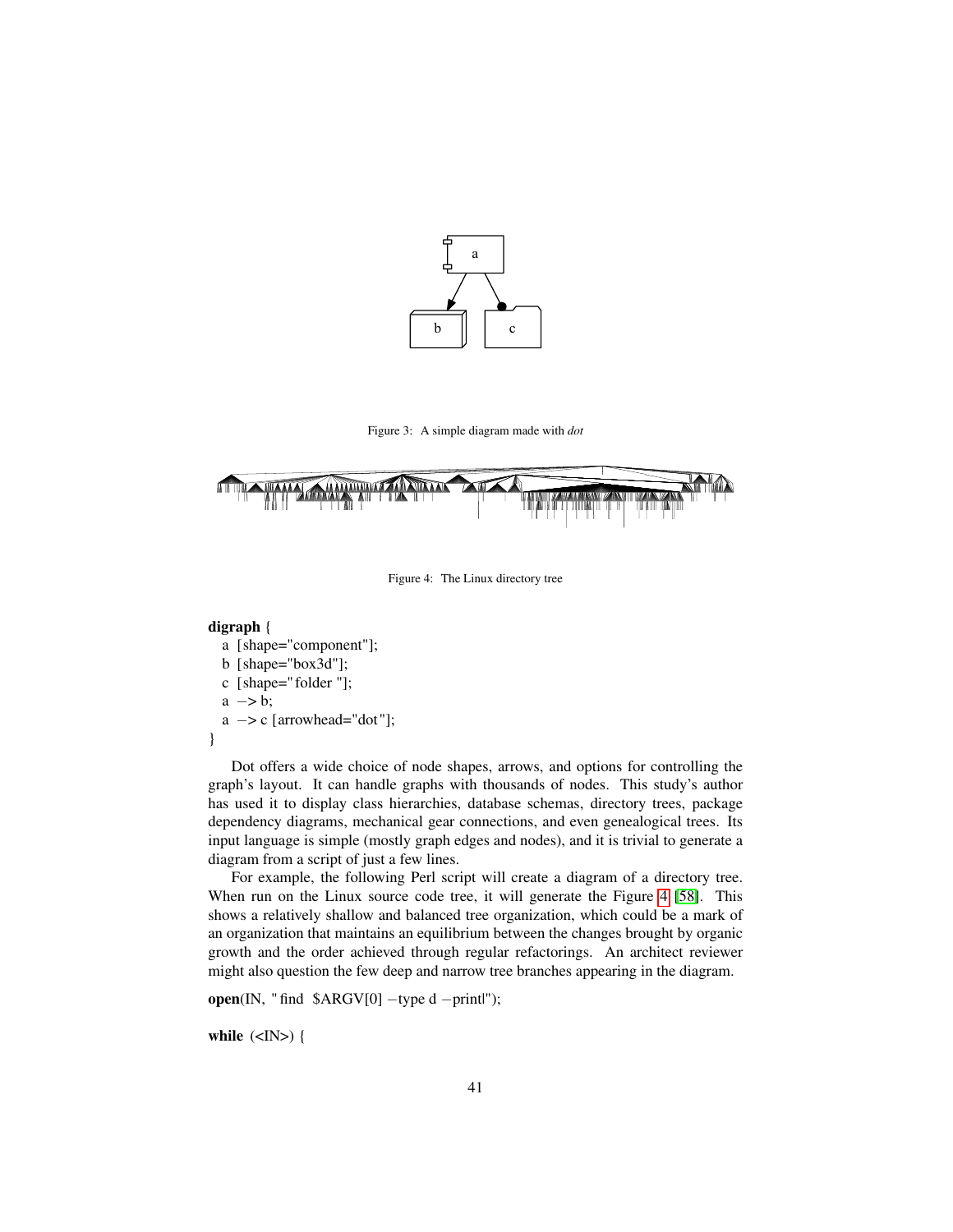```
chop;
  @paths = split (\land\lor\land\<sub>5_</sub>);
  undef $opath;
  undef $path;
  for \wp (@paths) {
     $path .= "/$p";
     $name = $path;
     # Make name a legal node label
     \text{Same} = \frac{\text{s}}{(\text{a} - \text{zA} - \text{z0} - \text{yL/g})}{\text{.}}\text{Node}\{\text{Same}\} = \text{Sp};$edge{"$opath−>$name;"} = 1 if ($opath );
     $opath = $name;
  }
}
print 'digraph G {
  nodesep=0.00001;
  node [ height =.001, width=0.000001, shape=box, fontname="", fontsize =8];
  edge [arrowhead=none, arrowtail =none];
' ;
for $i (sort keys %node) {
  print "\t$i [ label =\"\"];\ n";
}
for $i (sort keys %edge) {
  print "\iota t$i \n";
}
print "\}\n:
```
It is also easy to create diagrams from the version control system's metadata. The following Unix shell script will create a diagram of relationships between Linux authors and committers. The result of processing the first 3000 lines of the Linux kernel *Git* log can be seen in Figure [5.](#page-42-0)

```
# Specify left −to right ordering
echo ' digraph { rankdir =LR;'
```
*# Obtain git log* git  $log$  --pretty=fuller |

*# Limit to first 3000 lines* head −3000 |

*# Remove email* sed  $'s$  /<.\*// ' |

(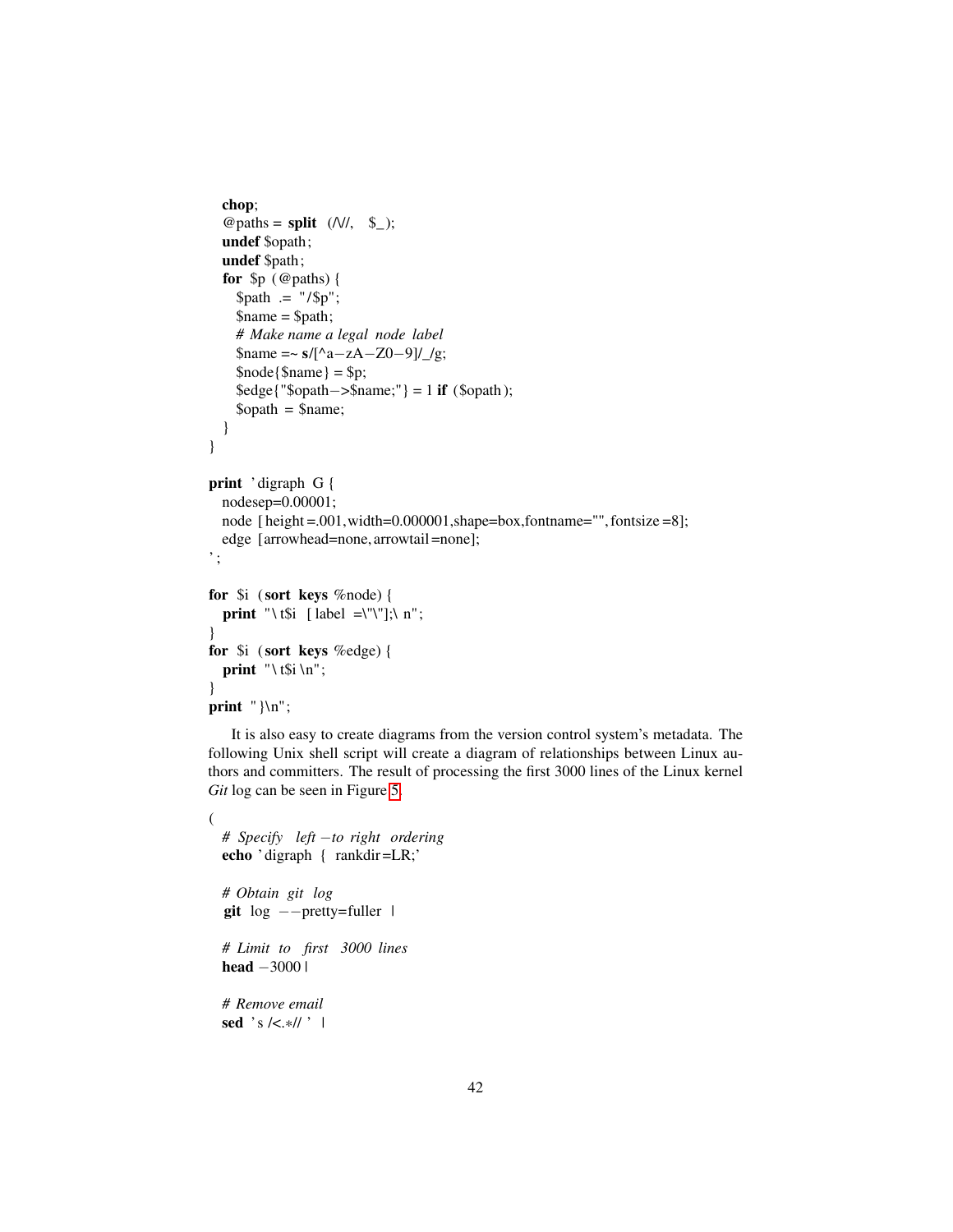

<span id="page-42-0"></span>Figure 5: Relationships between Linux authors and committers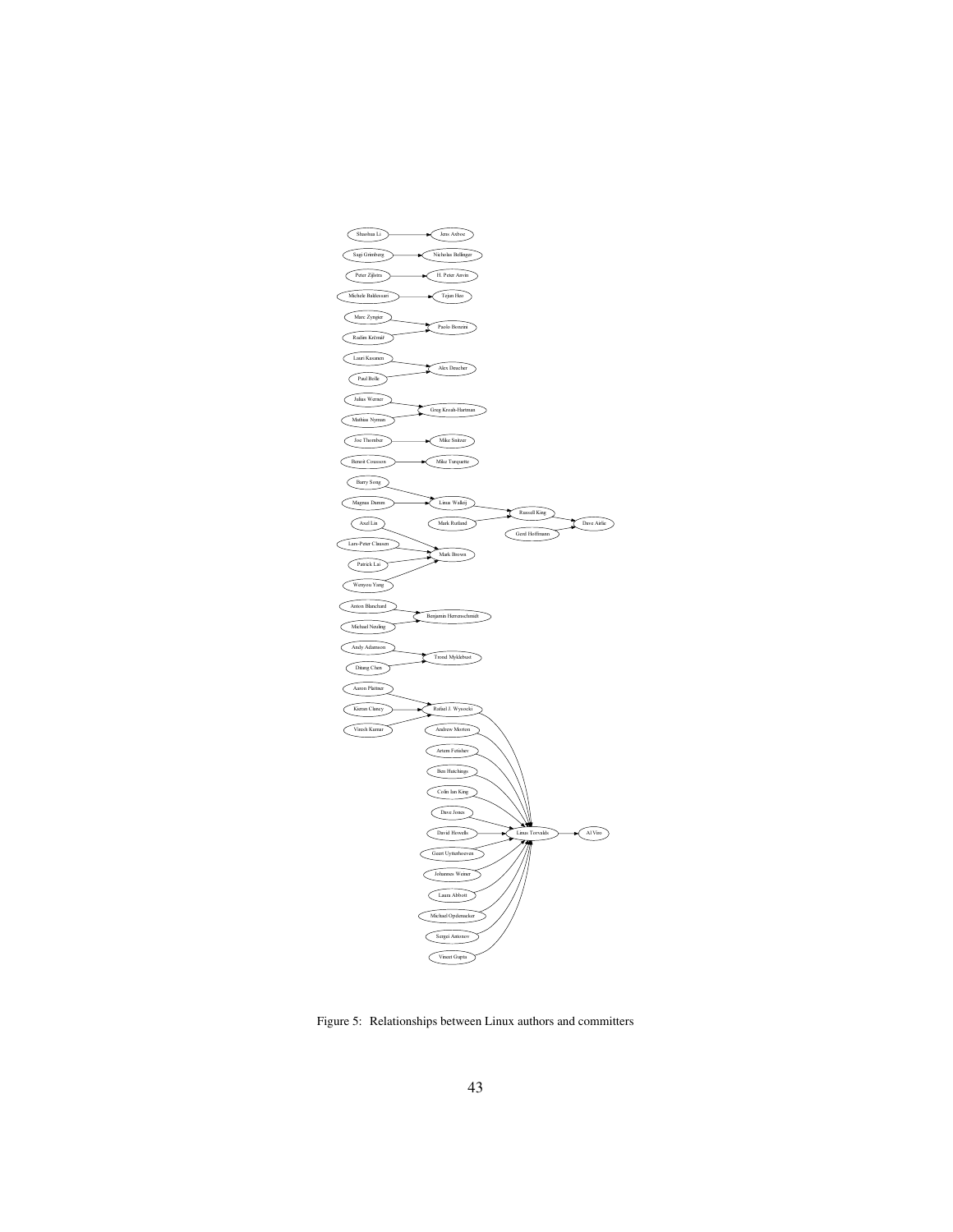

<span id="page-43-0"></span>Figure 6: A diagram made with *pic*

*# Print author*−*committer pairs* awk '

```
# Store author and committer
/^Author:/ \{ $1 = ""; a = $0}/^Commit:/{ $1 = ""; c = $0}/^CommitDate:/{
  if (a \&c \&c \&c a!=c)print "\"" a "\" \rightarrow \"" c "\";"
}' |
# Eliminate duplicates
sort −u
# Close brace
echo '}'
```
)

Three cousins of *dot*, also parts of GraphViz, are *neato*, for drawing undirected graphs, and *twopi* and *circo*, for drawing radial and circular layout graphs. All use an input language similar to dot's. They are less useful for visualizing software systems, but in some cases they come in handy. For instance, this study's author has used *neato* has to draw the relationships between software quality attributes, links between Wikipedia nodes, and collaboration patterns between software developers.

#### *6.2. Declarative Diagrams*

A slightly less declarative, but no less versatile, family of tools are those that target text-based typesetting systems: TikZ [\[64\]](#page-55-8), which is based on TEX [\[32\]](#page-52-9), and *pic* [\[2\]](#page-50-8), which is based on *troff* [\[30\]](#page-52-10). The *pic* program was originally developed at AT&T's Bell Labs as part of the Unix document preparation tools [\[31\]](#page-52-11), but these days it is more likely to appear in its GNU *groff* reincarnation. *Pic*'s language gives us commands such as box, circle, line, and arrow. Unlike the GraphViz tools, *pic* will not lay out the diagram for us, but it makes up for its lack of intelligence by letting us create macros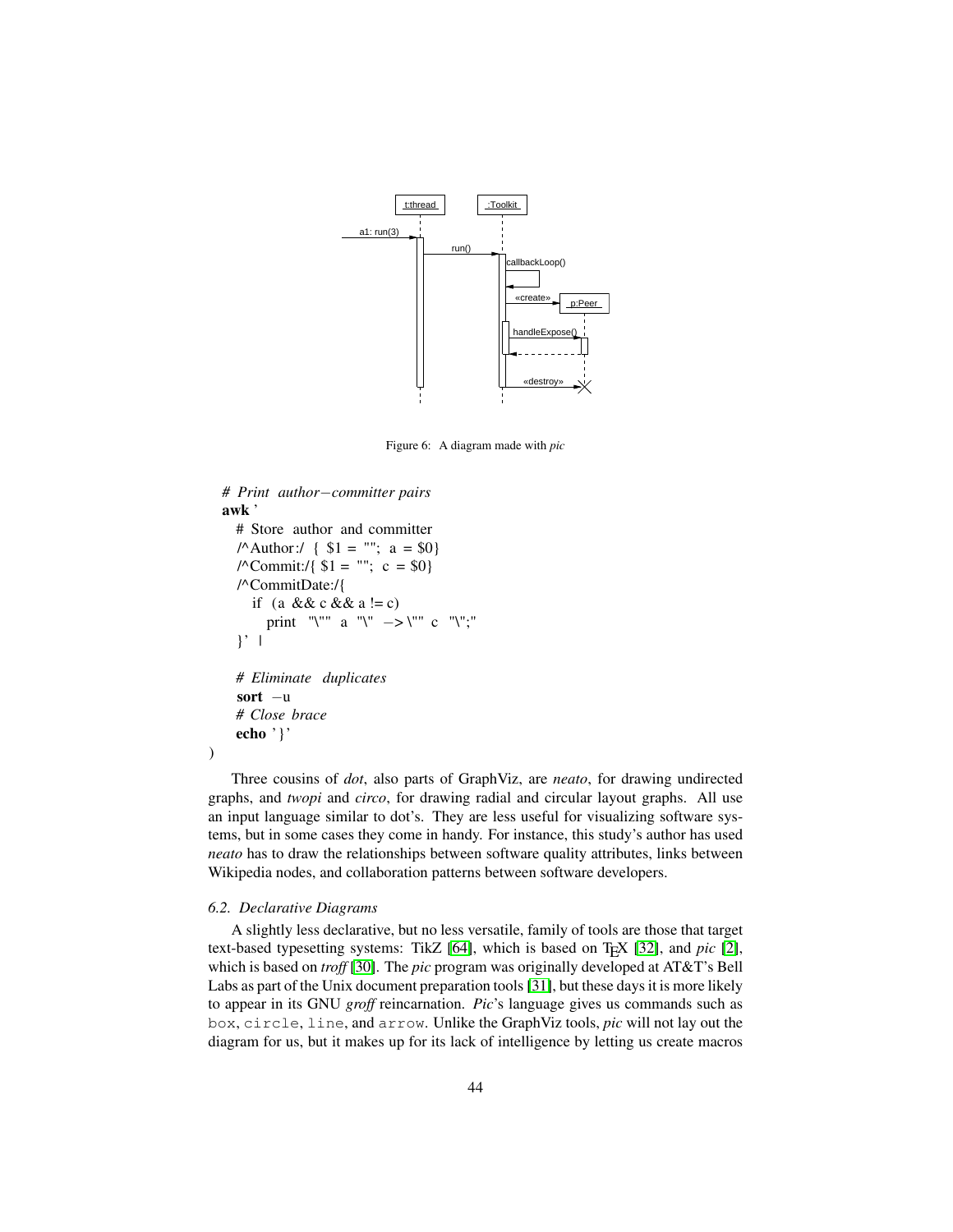and supporting loops and conditionals. This lets us define our own complex shapes (for our project's specialized notation) and then invoke them with a simple command. In effect, we are creating our own domain-specific drawing language. As an example, the following *pic* code, in conjunction with macros defined as part of the *UMLGraph* system [\[53\]](#page-54-4), will result in Figure [6.](#page-43-0)

.PS

copy "sequence. pic";

```
# Define the objects
pobject (E," External Messages");
object (T, "t: thread");
object (O,": Toolkit " );
pobject (P);
```
step ();

```
# Message sequences
message(E,T,"a1: run(3)");
active (T);
message(T, O, "run()");
active (O);
message(O,O,"callbackLoop()" );
cmessage(O,P,"p:Peer", " " );
active (O);
message(O,P,"handleExpose()" );
active (P);
rmessage(P, O, \dots);
inactive (P);
inactive (O);
dmessage(O,P);
inactive (T);
inactive (O);
```
step ();

complete(T); complete(O); .PE

# *6.3. Charts*

When dealing with numbers, two useful systems for generating charts are *gnuplot*[15](#page-44-0) [\[25\]](#page-52-12) and the *R Project* [\[65\]](#page-55-9). *Gnuplot* is a command-line driven graphing utility,

<span id="page-44-0"></span><sup>15</sup><http://www.gnuplot.info/>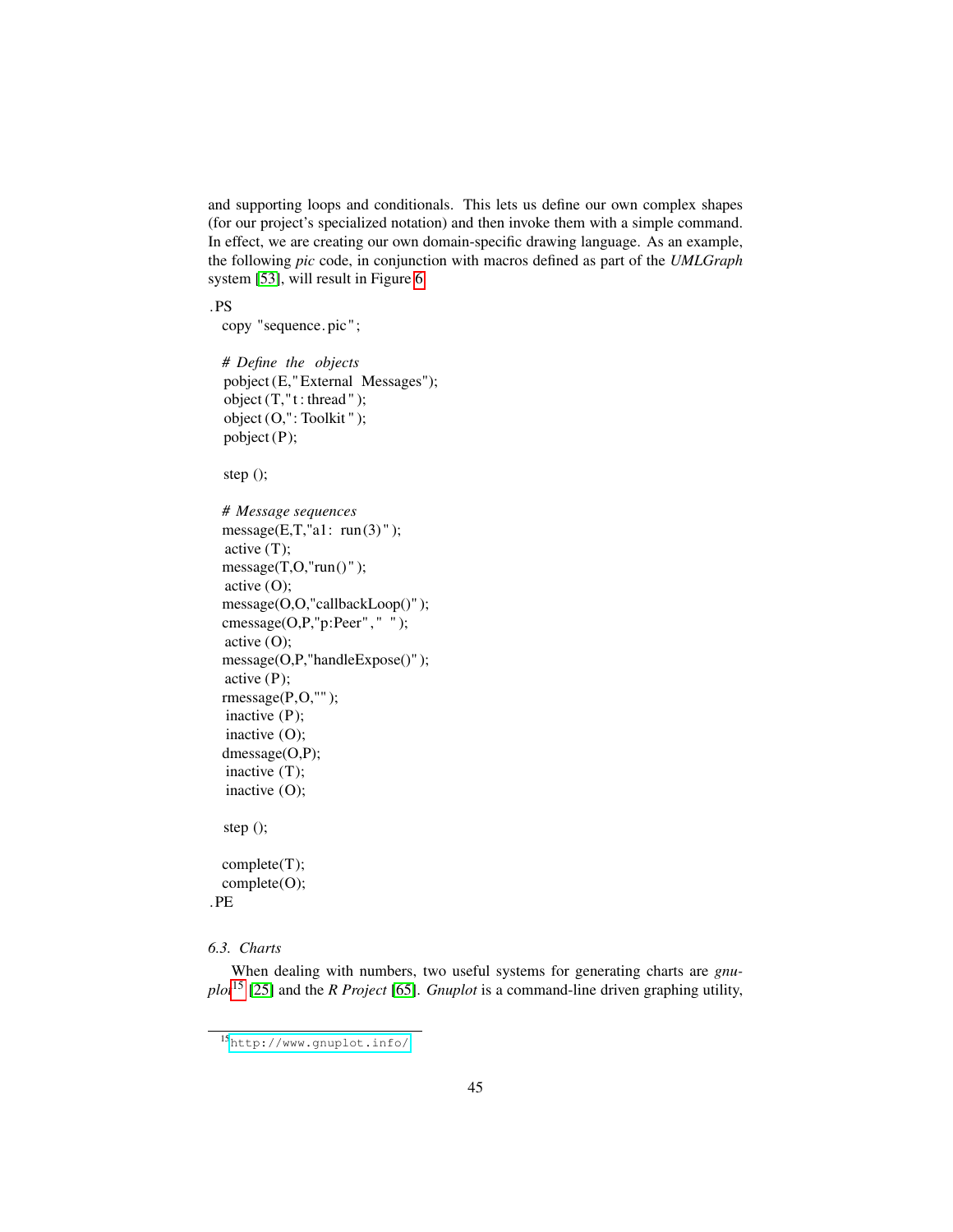whereas R is a vastly larger and more general system for performing statistical analysis, which also happens to have a very powerful plotting library.

*Gnuplot* can plot data and functions in a wide variety of 2D and 3D styles, using lines, points, boxes, contours, vector fields, surfaces, and error bars. We specify what our chart will look like with commands like plot with points and set xlabel. To plot varying data (for instance, to track the number of new and corrected bugs in a project), we typically create a canned sequence of commands that will read the data from an external file our code generates.

As an example of using *gnuplot* to draw a chart from software-generated data, consider the task of plotting a program's stack depth [\[57,](#page-55-4) p. 270]. The stack depth at the point of each function's entry point can be obtained by compiling the program's code with profiling enabled (by passing the -pg flag to GCC), and using the following custom profiling code to write the stack depth at the point of each call into file pointed by the file descriptor fd.

```
_MCOUNT_DECL(frompc, selfpc) /* _mcount; may be static , inline , etc */
    u_long frompc, selfpc ;
{
    struct gmonparam *p;
    void *stack = & \text{frompc};p = \&_gmonparam;
    if (p−>state != GMON_PROF_ON)
        return;
    p−>state = GMON_PROF_BUSY;
    frompc - = p ->lowpc;
    if (frompc > p \rightarrow textsize)goto done;
    write (fd, \&stack, sizeof (stack ));done:
    p−>state = GMON_PROF_ON;
    return;
overflow:
    p−>state = GMON_PROF_ERROR;
    return;
}
MCOUNT
```
Then, a small script, like the following one written in Perl, can read the file and create the corresponding *gnuplot* file, which will then create a chart similar to the one seen in Figure [7.](#page-46-0) The information gathered from such a figure can be used to judge the size and variation of the program's stack size, and therefore allow the tuning of stack allocation in memory-restricted embedded systems.

print OUT qq{ set ytics 500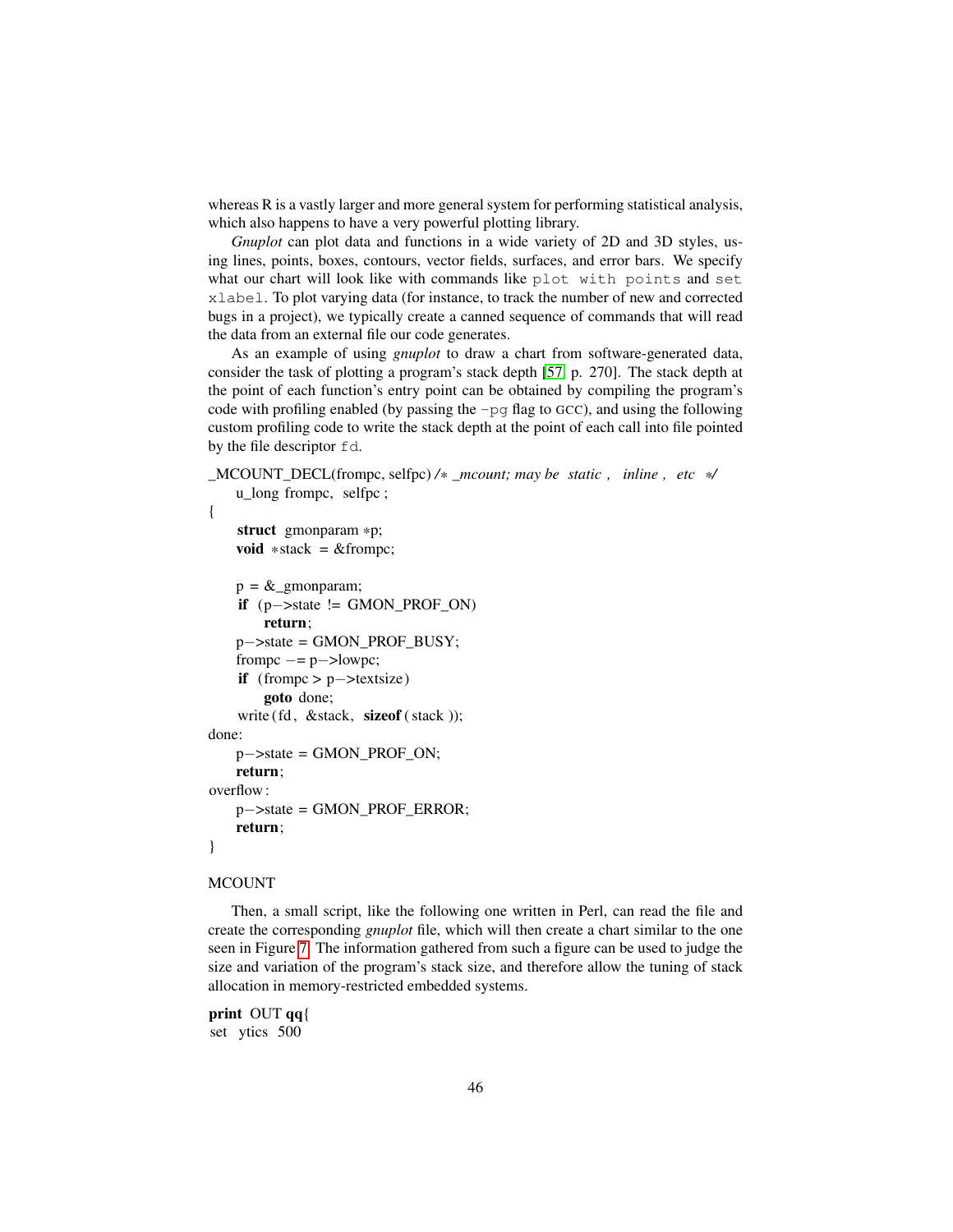

<span id="page-46-0"></span>Figure 7: Stack depth measurements plotted using *gnuplot*

```
set format x "%.0f"
set terminal postscript eps enhanced " Helvetica " 30
set output ' stack .eps'
plot [] [] "−" using 1:2 notitle with lines
};
for (my i = 0; i < snwords; i +) {
  read(IN, $b, 4);
  my (x) = unpack('L', b);
 x =$stack_top – $x;
  print OUT "$i $x\n";
}
print OUT "e\n";
```
More sophisticated diagrams can be plotted with R and the *ggplot2* library [\[69\]](#page-56-2).

#### *6.4. Maps*

The last domain that we will covere involves geographical data. Consider data like the location of a project's contributors, or the places where a particular software is used. To place the corresponding numbers on the map, one option is the Generic Mapping Tools (GMT)  $[68]$ .<sup>[16](#page-46-1)</sup> We use these by plumbing together 33 tools that manipulate data and plot coastlines, grids, histograms, lines, and text using a wide range of map substrates and projections. Although these tools are not as easy to use as the others we have covered, they create high-quality output and offer extreme flexibility in a demanding domain.

<span id="page-46-1"></span><sup>16</sup><http://gmt.soest.hawaii.edu/>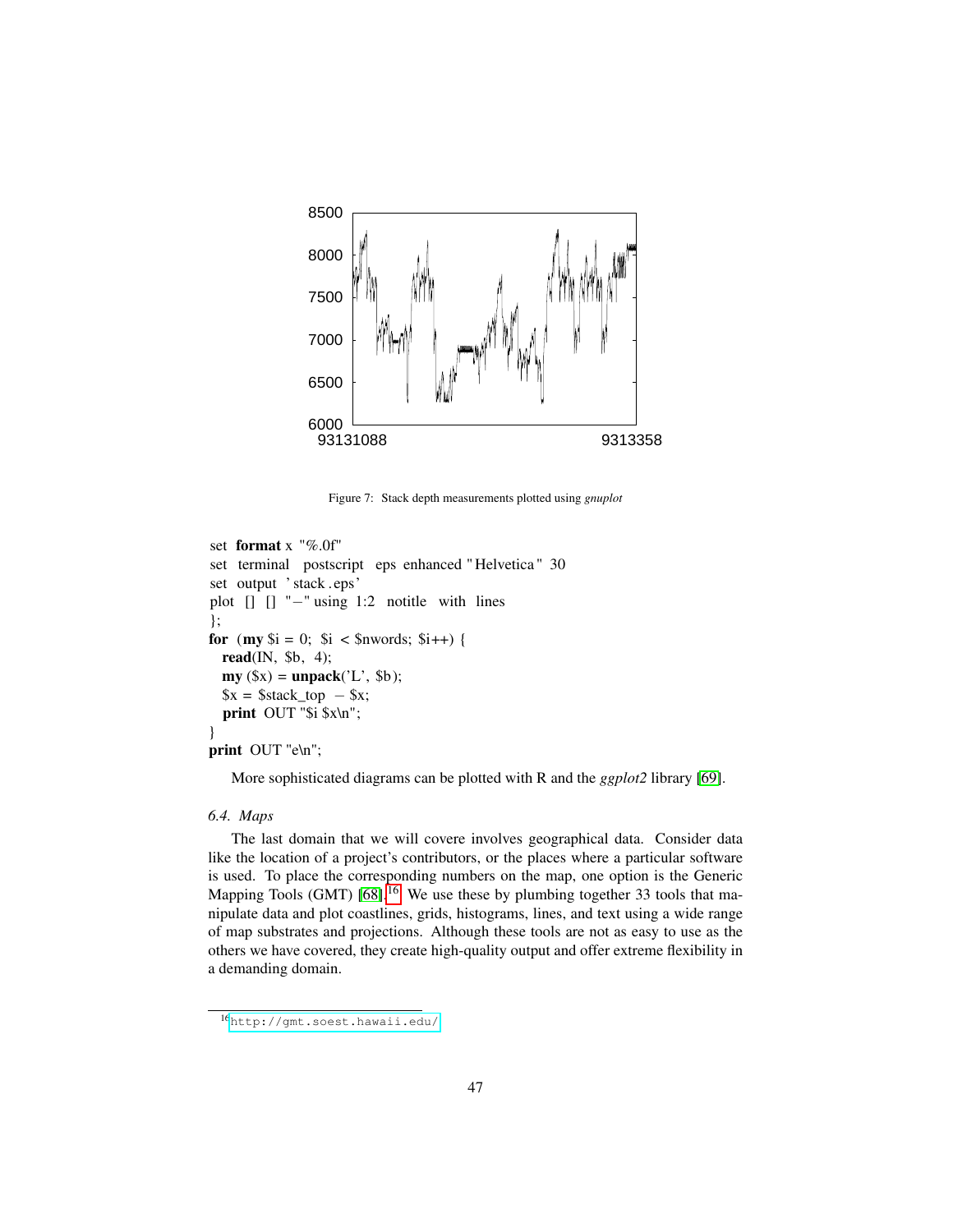

<span id="page-47-0"></span>Figure 8: Contributions by FreeBSD developers around the world

As an example, consider the map depicting the contributions of FreeBSD developers around the world (Figure [8\)](#page-47-0), showing that development is mainly concentrated in Europe, North America, and Japan. The map was generated using the following script, which ends with two GMT commands. As this is the last script of this work, it brings together many of the techniques we have examined, integrating process and product data with their visualization.

*# 1. List developer locations # Remove comments, etc. from the FreeBSD contributor location file* sed '/^# /d;/^\$/d;s /,/"/; s /,/"/; s /^#//; s /[ ]\*// g' \ / usr / ports / astro / xearth / files / freebsd .committers.markers |

*# Print latitude , longitude , developer*−*id* awk 'BEGIN{FS="\x22"} {print \$1, \$2, \$4}' |

*# Split developers living in the same city* perl −na −e 'for \$d ( split (",", \$F[2])) { print "\$d \$F[0] \$F[1]\n"}' |

*# Remove empty lines* sed '/^ /d' |

*# Sort ( for joining )* sort >dev−loc

*# 2. Calculate lines per developer*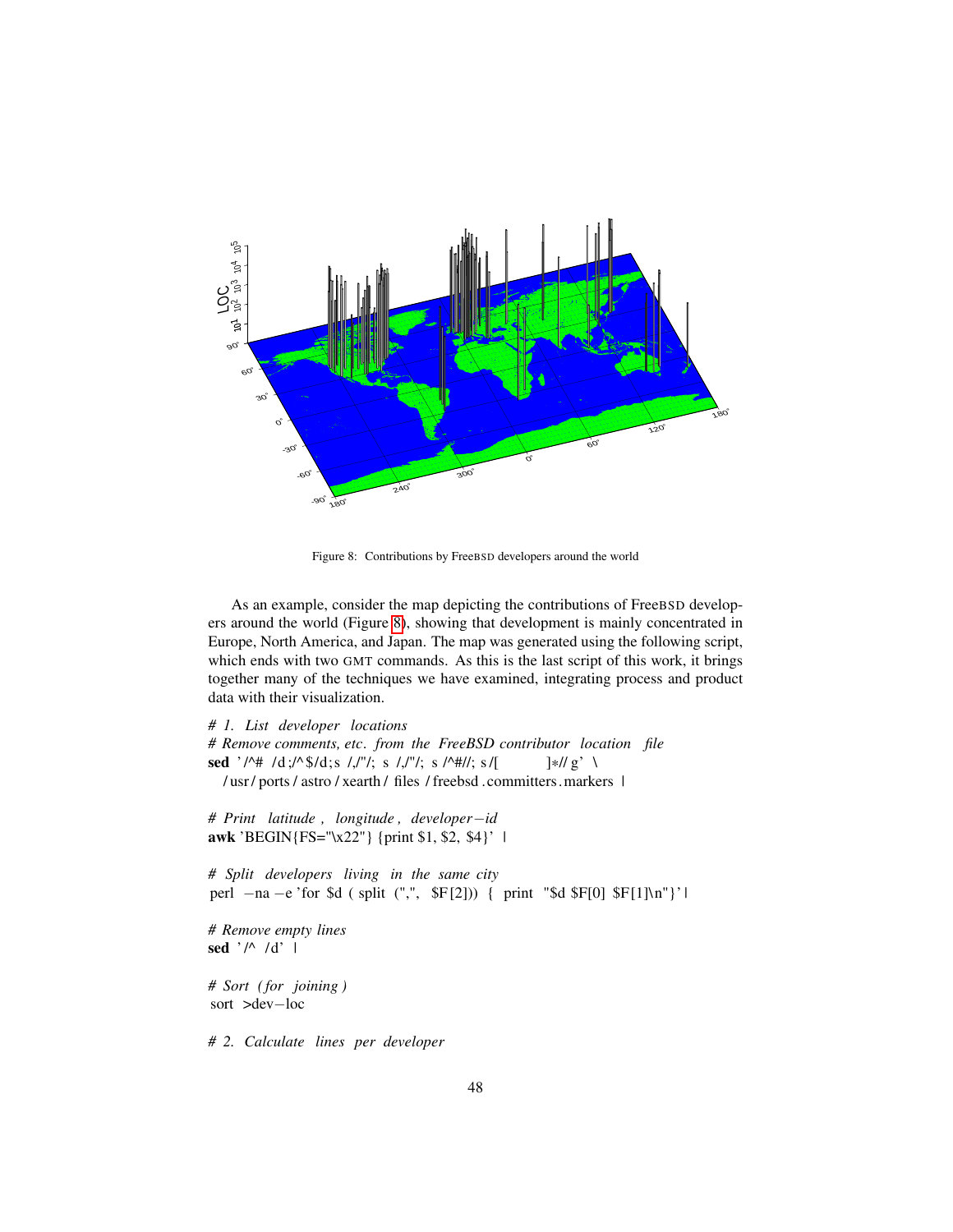```
# Find files in the FreeBSD checked−out repository
find . −type f |
# Remove version control files
grep −−invert−match CVS |
# Create a log
xargs cvs −d /home/ncvs log −SN 2>/dev/null |
# Total lines each developer has contributed
awk '
  /\land date/{ lines [$5 " " hour] += $9}
 END {
    for (i in lines )print i, lines [i]}
  ' |
# Remove ;
sed 's /;// g' |
# Sort ( for joining )
sort >dev−lines
# 3. Plot the map
# Join developer lines with their locations
join dev−lines dev−loc |
# Round location positions to integer degrees
sed 's \wedge.[0−9]*// g' |
# Total lines for each location
awk '
  {\text{lines [}}$4" " $2] += $2}END {
    for (i in lines)
      print i, lines [i]
  }' |
# Draw the map
{
 # Draw the coastlines
  pscoast −R−180/180/−90/90 −JX8i/5id −Dc −G0 −E200/40 \
    −K W0.25p/255/255/255 −G0/255/0 −S0/0/255 −Di −P
  # Plot the data
 psxyz −P −R−180/180/−90/90/1/100000 −JX −JZ2.5il \
    −So0.02ib1 −G140 −W0.5p −O −E200/40 −B60g60/30g30/a1p:LOC:WSneZ
```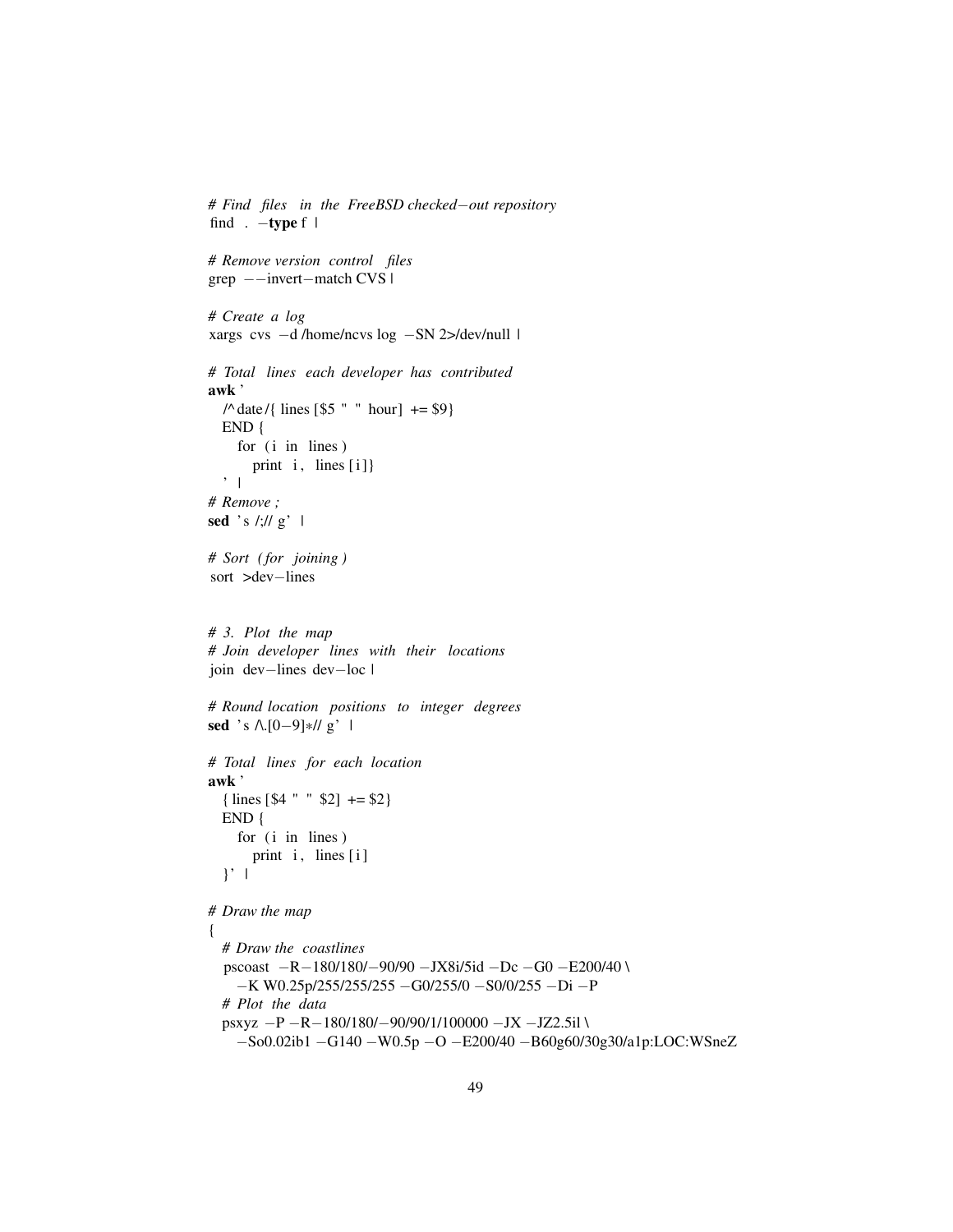# } >map.eps

Another alternative involves generating KML, the Google Earth XML-based file format, which we can then readily display through Google Earth and Maps. The limited display options we get are offset by the ease of creating KML files and the resulting display's interactivity.

If none of the tools we have seen fits our purpose, we can dive into lower-level graphics languages such as PostScript and SVG (Scalable Vector Graphics). This approach has been used to annotate program code [\[52\]](#page-54-5) and to illustrate memory fragmentation [\[57,](#page-55-4) p. 251]. Finally, we can always use *ImageMagick*[17](#page-49-0) to automate an image's low-level manipulation.

The tools described in this section offer a bewildering variety of output formats. Nevertheless, the choice is easy. If we are striving for professional-looking output, we must create vector-based formats such as PostScript, PDF, and SVG; we should choose the format our software best supports. The resulting diagrams will use nice-looking fonts and appear crisp, no matter how much we magnify them. On the other hand, bitmap formats, such as PNG, can be easier to display in a presentation, memo, or Web page. Often the best way to get a professional-looking bitmap image is to first generate it in vector form and then rasterize it through Ghostscript or a PDF viewer. Finally, if we want to polish a diagram for a one-off job, the clever route is to generate SVG and manipulate it using the *Inkscape*[18](#page-49-1) vector-graphics editor.

# 7. Concluding Remarks

The software product and process analysis methods we have examined in this work offer a number of advantages.

- Flexibility and Extensibility The scripts we have seen can be easily modified and adapted to suit a variety of needs. New tools can be easily added to our collection. These can be existing tools, or tools developed to suit our own unique needs.
- Scalability The underlying tools have few if any inherent limits. Arbitrary amounts of data can flow through pipelines, allowing the processing of gigantic amounts of data. In our group we have used these approaches to process many hundreds of gigabytes of data.
- Efficiency The workhorses of many pipelines, *git*, *sort*, and *grep*, have been engineered to be as efficient as possible. Other tools, such as *join*, *uniq*, and *comm*, are designed to run in linear time. When the tools run together in pipelines, the load is automatically divided among multiple processor cores.

Some may counter that the lack of a graphical user interface for using these analysis methods results in a steep learning curve, which hinders their use. This however can be

<span id="page-49-0"></span><sup>17</sup><http://www.imagemagick.org/>

<span id="page-49-1"></span><sup>18</sup><http://www.inkscape.org/>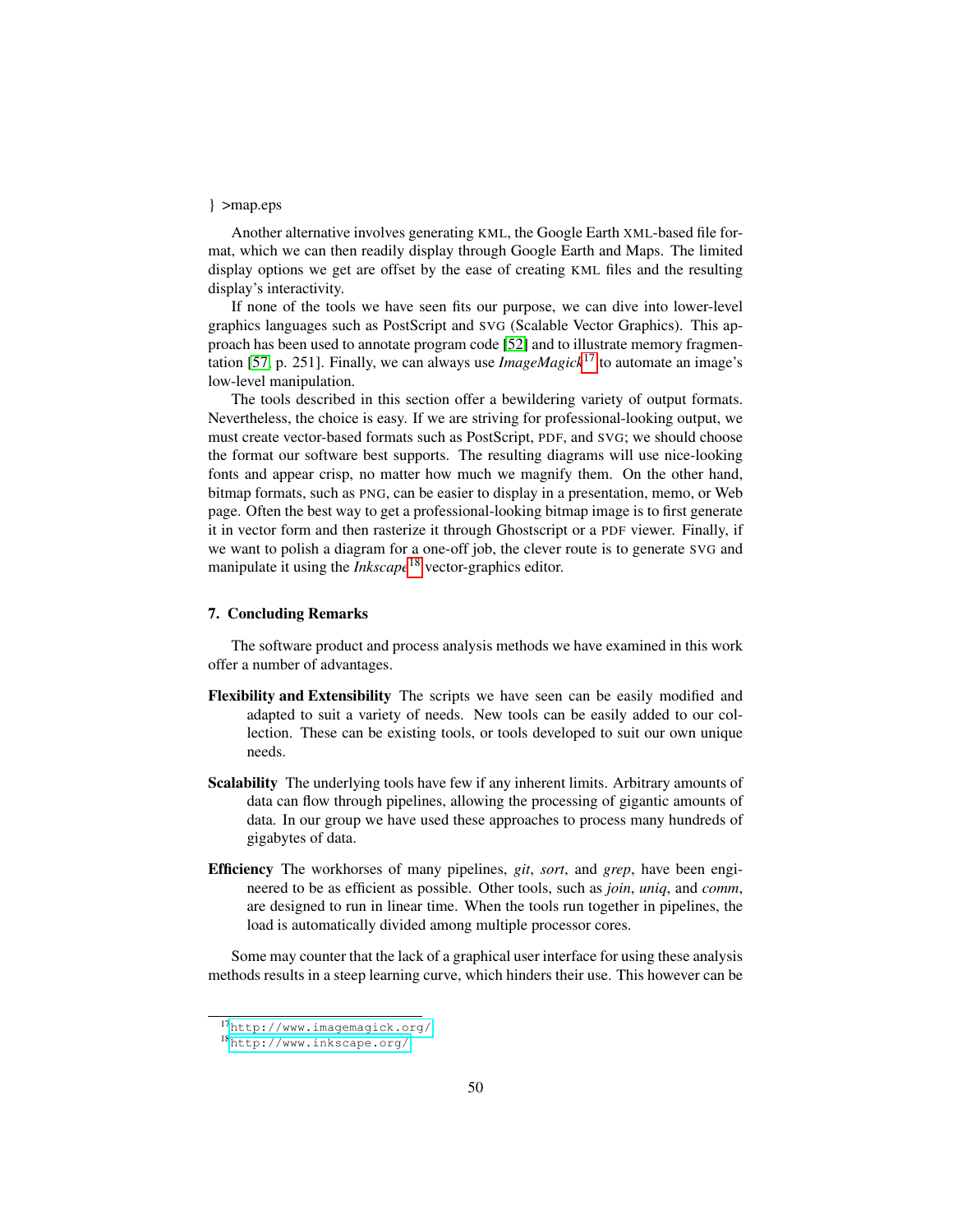mitigated in two ways. First, the use of each command can be easily learned by referring to its online manual page available through the *man* command, or by invoking the command with the  $-\text{help}$  argument. In addition, the creation of analysis scripts can be simplified by configuring, learning, and utilizing the shell's command-line editing and completion mechanisms.

Once the tools and techniques we examined are mastered, it is hard to find an alternative where one can be similarly productive.

# References

## References

- <span id="page-50-3"></span>[1] Aho, A. V., Lam, M. S., Sethi, R., Ullman, J. D., 2007. Compilers: Principles, Techniques, & Tools. Pearson/Addison Wesley.
- <span id="page-50-8"></span>[2] Bentley, J. L., Aug. 1986. Little languages. Communications of the ACM 29 (8), 711–721.
- <span id="page-50-1"></span>[3] Bevan, J., Whitehead, Jr., E. J., Kim, S., Godfrey, M., 2005. Facilitating software evolution research with Kenyon. In: ESEC/FSE-13: Proceedings of the 10th European software engineering conference held jointly with 13th ACM SIGSOFT international symposium on Foundations of software engineering. ACM, New York, NY, USA, pp. 177–186.
- <span id="page-50-7"></span>[4] Bird, C., Nagappan, N., June 2012. Who? where? what? examining distributed development in two large open source projects. In: Mining Software Repositories (MSR), 2012 9th IEEE Working Conference on. pp. 237–246.
- <span id="page-50-5"></span>[5] Capiluppi, A., Serebrenik, A., Youssef, A., June 2012. Developing an h-index for oss developers. In: Mining Software Repositories (MSR), 2012 9th IEEE Working Conference on. pp. 251–254.
- <span id="page-50-4"></span>[6] Chidamber, S. R., Kemerer, C. F., 1994. A metrics suite for object oriented design. IEEE Transactions on Software Engineering 20 (6), 476–493.
- <span id="page-50-0"></span>[7] Cubranic, D., Murphy, G., Singer, J., Booth, K., June 2005. Hipikat: a project memory for software development. Software Engineering, IEEE Transactions on 31 (6), 446–465.
- <span id="page-50-2"></span>[8] D'Ambros, M., Lanza, M., apr 2010. Distributed and collaborative software evolution analysis with Churrasco. Science of Computer Programming 75 (4), 276– 287.
- <span id="page-50-6"></span>[9] Eyolfson, J., Tan, L., Lam, P., 2011. Do time of day and developer experience affect commit bugginess? In: Proceedings of the 8th Working Conference on Mining Software Repositories. MSR '11. ACM, New York, NY, USA, pp. 153– 162.

URL <http://doi.acm.org/10.1145/1985441.1985464>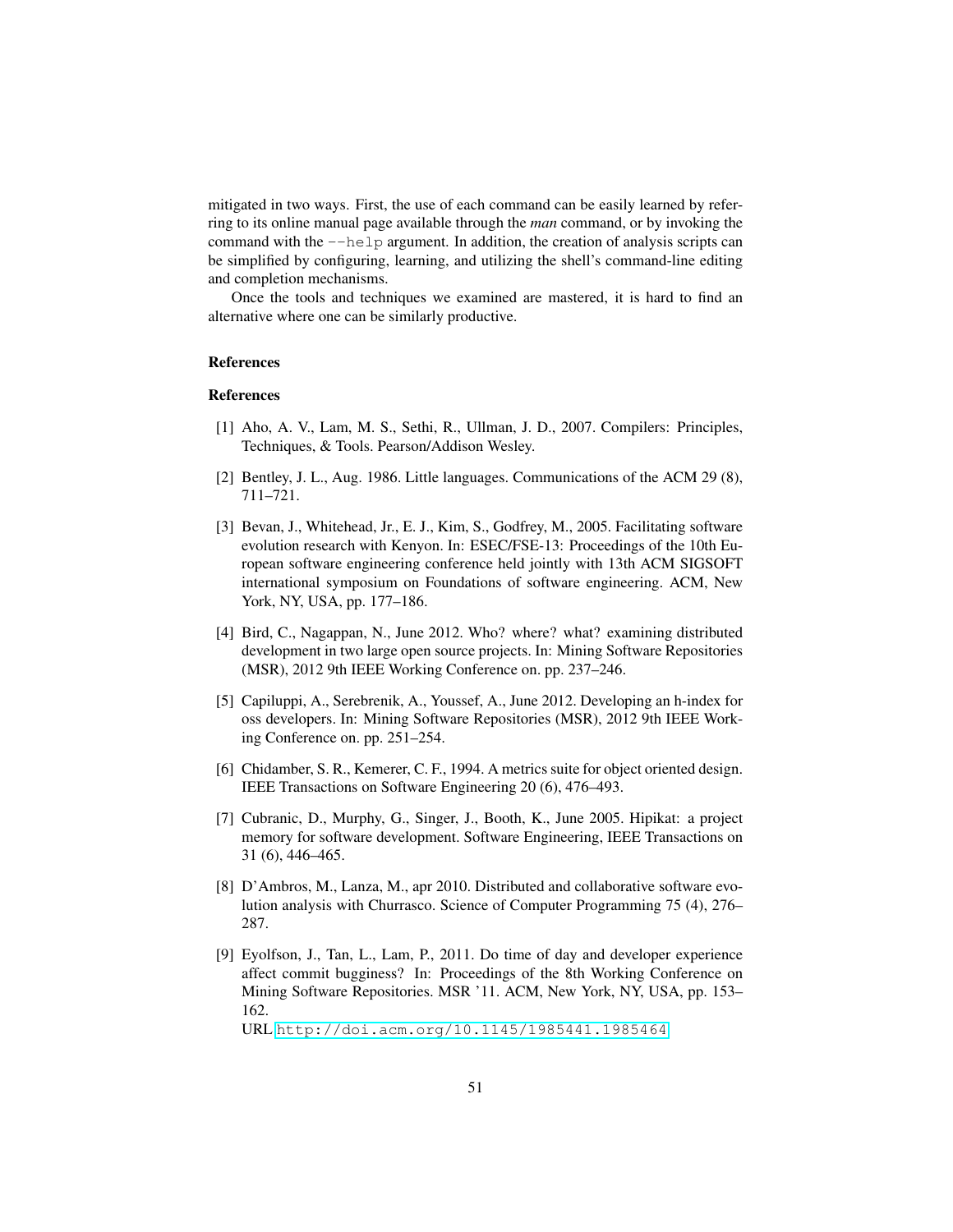- <span id="page-51-4"></span>[10] Friedl, J. E., 2006. Mastering Regular Expressions: Powerful Techniques for Perl and Other Tools, 3rd Edition. O'Reilly Media, Sebastopol, CA.
- <span id="page-51-7"></span>[11] Gala-Pérez, S., Robles, G., González-Barahona, J. M., Herraiz, I., 2013. Intensive metrics for the study of the evolution of open source projects: Case studies from apache software foundation projects. In: Proceedings of the 10th Working Conference on Mining Software Repositories. MSR '13. IEEE Press, Piscataway, NJ, USA, pp. 159–168. URL <http://dl.acm.org/citation.cfm?id=2487085.2487119>
- <span id="page-51-0"></span>[12] Gall, H., Fluri, B., Pinzger, M. ., Jan-Feb 2009. Change analysis with Evolizer and ChangeDistiller. IEEE Software 26 (1), 26 – 33.
- <span id="page-51-5"></span>[13] Gansner, E. R., North, S. C., 2000. An open graph visualization system and its applications to software engineering. Software: Practice & Experience 30 (11), 1203–1233.
- <span id="page-51-8"></span>[14] Giaglis, G. M., Spinellis, D., Nov. 2012. Division of effort, productivity, quality, and relationships in FLOSS virtual teams: Evidence from the FreeBSD project. Journal of Universal Computer Science 18 (19), 2625–2645. URL [http://www.dmst.aueb.gr/dds/pubs/jrnl/](http://www.dmst.aueb.gr/dds/pubs/jrnl/2012-JUCS-GSD/html/GS12b.html) [2012-JUCS-GSD/html/GS12b.html](http://www.dmst.aueb.gr/dds/pubs/jrnl/2012-JUCS-GSD/html/GS12b.html)
- <span id="page-51-3"></span>[15] Gousios, G., 2013. The ghtorrent dataset and tool suite. In: Proceedings of the 10th Working Conference on Mining Software Repositories. MSR '13. IEEE Press, Piscataway, NJ, USA, pp. 233–236.
- <span id="page-51-1"></span>[16] Gousios, G., Spinellis, D., May 2009. A platform for software engineering research. In: Godfrey, M. W., Whitehead, J. (Eds.), MSR '09: Proceedings of the 6th Working Conference on Mining Software Repositories. IEEE, pp. 31–40. URL [http://www.dmst.aueb.gr/dds/pubs/conf/](http://www.dmst.aueb.gr/dds/pubs/conf/2009-MSR-Alitheia/html/GS09b.html) [2009-MSR-Alitheia/html/GS09b.html](http://www.dmst.aueb.gr/dds/pubs/conf/2009-MSR-Alitheia/html/GS09b.html)
- <span id="page-51-10"></span>[17] Gousios, G., Spinellis, D., Jun. 2012. GHTorrent: Github's data from a firehose. In: Lanza, M., Penta, M. D., Xie, T. (Eds.), 9th IEEE Working Conference on Mining Software Repositories (MSR). IEEE, pp. 12–21. URL [http://www.dmst.aueb.gr/dds/pubs/conf/](http://www.dmst.aueb.gr/dds/pubs/conf/2012-MSR-GitHub/html/github-mirror.html) [2012-MSR-GitHub/html/github-mirror.html](http://www.dmst.aueb.gr/dds/pubs/conf/2012-MSR-GitHub/html/github-mirror.html)
- <span id="page-51-2"></span>[18] Gousios, G., Spinellis, D., 2014. Conducting quantitative software engineering studies with Alitheia Core. Empirical Software Engineering 19 (4), 885–925.
- <span id="page-51-6"></span>[19] Grune, D., 1986. Concurrent versions system, a method for independent cooperation. Report IR-114, Vrije University, Amsterdam, NL.
- <span id="page-51-9"></span>[20] Gyerik, J., 2013. Bazaar Version Control. Packt Publishing Ltd, Birmingham, UK, iSBN 978-1849513562.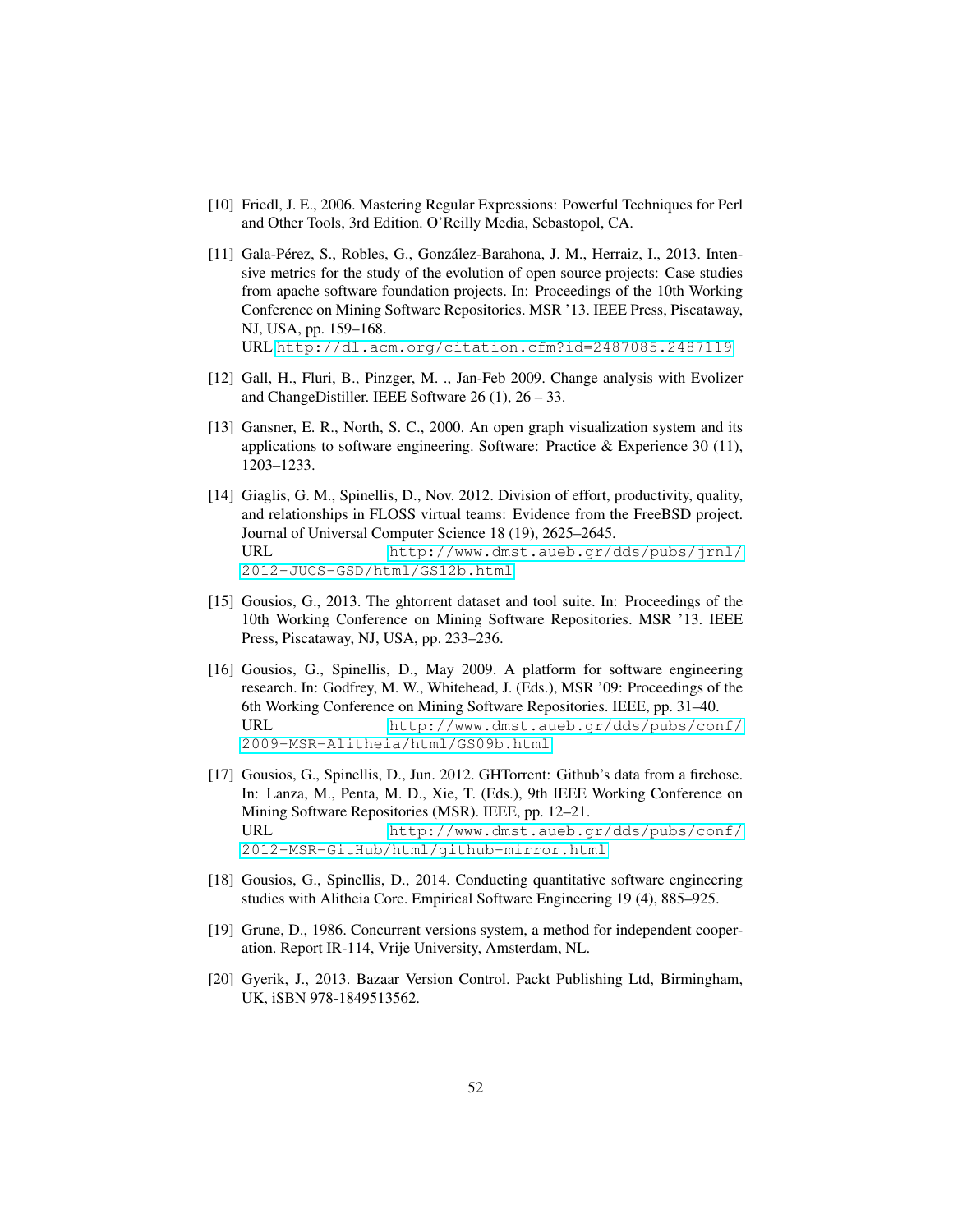- <span id="page-52-0"></span>[21] Hemmati, H., Nadi, S., Baysal, O., Kononenko, O., Wang, W., Holmes, R., Godfrey, M. W., 2013. The MSR cookbook: Mining a decade of research. In: Proceedings of the 10th Working Conference on Mining Software Repositories. MSR '13. IEEE Press, Piscataway, NJ, USA, pp. 343–352.
- <span id="page-52-3"></span>[22] Herraiz, I., Izquierdo-Cortazar, D., Rivas-Hernandez, F., González-Barahona, J., Robles, G., Dueñas Dominguez, S., Garcia-Campos, C., Gato, J., Tovar, L., march 2009. Flossmetrics: Free/libre/open source software metrics. In: CSMR '09: 13th European Conference on Software Maintenance and Reengineering. pp. 281–284.
- <span id="page-52-7"></span>[23] Hovemeyer, D., Pugh, W., Dec. 2004. Finding bugs is easy. ACM SIGPLAN Notices 39 (12), 92–106, oOPSLA 2004 Onward! Track.
- <span id="page-52-2"></span>[24] Howison, J., Conklin, M., Crowston, K., 2006. Flossmole: A collaborative repository for FLOSS research data and analyses. International Journal of Information Technology and Web Engineering 1 (3), 17–26.
- <span id="page-52-12"></span>[25] Janert, P. K., 2009. Gnuplot in Action: Understanding Data with Graphs. Manning Publications.
- <span id="page-52-1"></span>[26] Johnson, P., Kou, H., Paulding, M., Zhang, Q., Kagawa, A., Yamashita, T., July-Aug. 2005. Improving software development management through software project telemetry. Software, IEEE 22 (4), 76–85.
- <span id="page-52-8"></span>[27] Kagdi, H., Collard, M. L., Maletic, J. I., Mar. 2007. A survey and taxonomy of approaches for mining software repositories in the context of software evolution. Journal of Software Maintenance and Evolution: Research and Practice 19 (2), 77–131.
- <span id="page-52-6"></span>[28] Kamiya, T., Kusumoto, S., Inoue, K., Jul. 2002. CCFinder: A multilinguistic token-based code clone detection system for large scale source code. IEEE Transactions on Software Engineering 28 (7), 654–670.
- <span id="page-52-4"></span>[29] Kechagia, M., Spinellis, D., 2014. Undocumented and unchecked: Exceptions that spell trouble. In: MSR '14: Proceedings of the 11th Working Conference on Mining Software Repositories. ACM, pp. 312–315.
- <span id="page-52-10"></span>[30] Kernighan, B., Lesk, M., Ossanna, J. J., July-August 1978. UNIX time-sharing system: Document preparation. Bell System Technical Journal 56 (6), 2115– 2135.
- <span id="page-52-11"></span>[31] Kernighan, B. W., July/August 1989. The UNIX system document preparation tools: A retrospective. AT&T Technical Journal 68 (4), 5–20.
- <span id="page-52-9"></span>[32] Knuth, D. E., 1986. TeX: The Program. Addison-Wesley, Reading, MA.
- <span id="page-52-5"></span>[33] Lattner, C., Adve, V., 2004. LLVM: A compilation framework for lifelong program analysis & transformation. In: CGO 2004: International Symposium on Code Generation and Optimization. IEEE, pp. 75–86.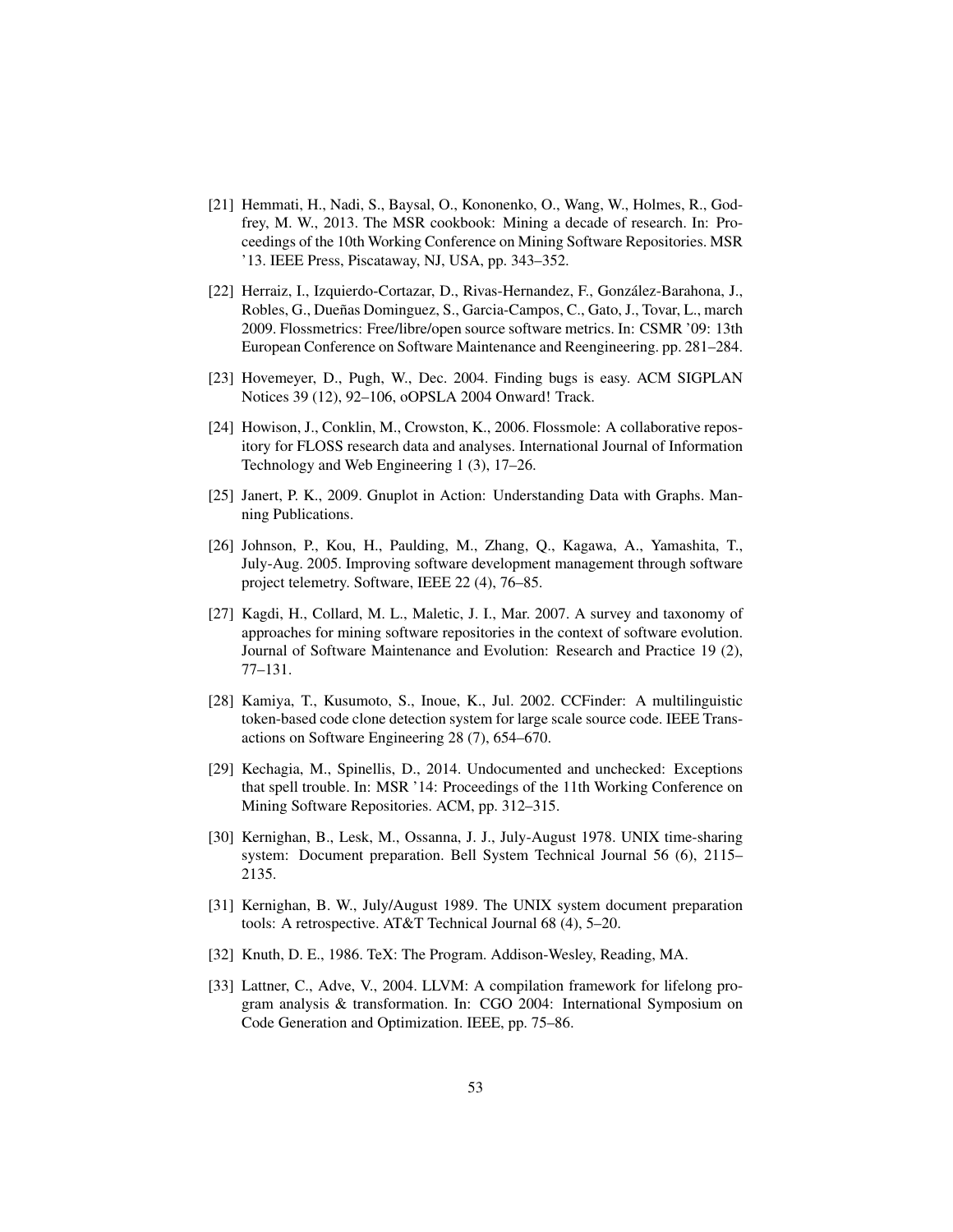- <span id="page-53-4"></span>[34] Lesk, M. E., Oct. 1975. Lex—a lexical analyzer generator. Computer Science Technical Report 39, Bell Laboratories, Murray Hill, NJ.
- <span id="page-53-0"></span>[35] Linstead, E., Bajracharya, S., Ngo, T., Rigor, P., Lopes, C., Baldi, P., 2009. Sourcerer: mining and searching internet-scale software repositories. Data Mining and Knowledge Discovery 18, 300–336, 10.1007/s10618-008-0118-x.
- <span id="page-53-7"></span>[36] Lippert, M., Roock, S., 2006. Refactoring in Large Software Projects. John Wiley & Sons, Chichester, England Hoboken, NJ.
- <span id="page-53-6"></span>[37] Liu, K., Tan, H. B. K., Chen, X., August 2013. Binary code analysis. Computer 46 (8), 60–68.
- <span id="page-53-8"></span>[38] Loeliger, J., McCullough, M., 2012. Version Control with Git: Powerful tools and techniques for collaborative software development. O'Reilly Media, Inc., Sebastopol, CA, iSBN 978-1449316389.
- <span id="page-53-5"></span>[39] Mitropoulos, D., Karakoidas, V., Louridas, P., Gousios, G., Spinellis, D., 2014. The bug catalog of the Maven ecosystem. In: MSR '14: Proceedings of the 2014 International Working Conference on Mining Software Repositories. ACM, pp. 372–365.
- <span id="page-53-9"></span>[40] Mockus, A., 2009. Amassing and indexing a large sample of version control systems: Towards the census of public source code history. In: Proceedings of the 2009 6th IEEE International Working Conference on Mining Software Repositories. MSR '09. IEEE Computer Society, Washington, DC, USA, pp. 11–20.
- <span id="page-53-3"></span>[41] Mulazzani, F., Rossi, B., Russo, B., Steff, M., Oct 2011. Building knowledge in open source software research in six years of conferences. In: Hissam, S., Russo, B., de Mendonça Neto, M., Kon, F. (Eds.), Proceedings of the 7th International Conference on Open Source Systems. IFIP, Springer, Salvador, Brazil, pp. 123– 141.
- <span id="page-53-2"></span>[42] Nierstrasz, O., Ducasse, S., Girba, T., 2005. The story of Moose: an agile reengineering environment. In: Proceedings of the 10th European software engineering conference held jointly with 13th ACM SIGSOFT international symposium on Foundations of software engineering. ESEC/FSE-13. ACM, New York, NY, USA, pp. 1–10.
- <span id="page-53-1"></span>[43] Ossher, J., Bajracharya, S., Linstead, E., Baldi, P., Lopes, C., 2009. SourcererDB: An aggregated repository of statically analyzed and cross-linked open source Java projects. In: Proceedings of the International Workshop on Mining Software Repositories. IEEE Computer Society, Vancouver, Canada, pp. 183–186.
- <span id="page-53-10"></span>[44] O'Sullivan, B., Sep. 2009. Making sense of revision-control systems. Communications of the ACM 52 (9), 56–62.
- <span id="page-53-11"></span>[45] O'Sullivan, B., 2009. Mercurial: The definitive guide. O'Reilly Media, Inc., Sebastopol, CA, iSBN 978-0596800673.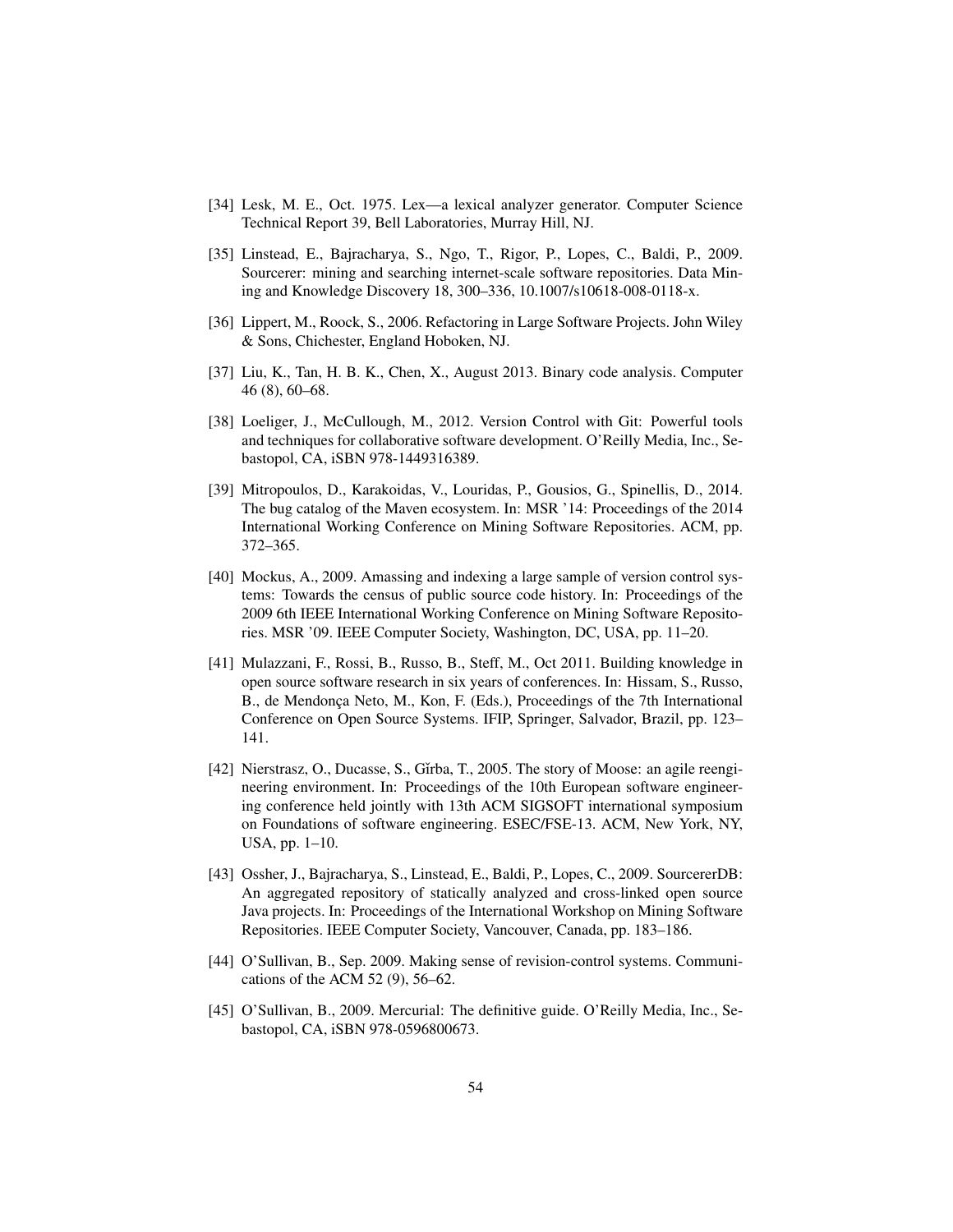- <span id="page-54-9"></span>[46] Pilato, C. M., Collins-Sussman, B., Fitzpatrick, B. W., 2009. Version control with Subversion. O'Reilly Media, Inc., Sebastopol, CA, iSBN 978-0-596-51033-6.
- <span id="page-54-2"></span>[47] R Core Team, 2012. R: A language and environment for statistical computing.
- <span id="page-54-10"></span>[48] Rochkind, M. J., 1975. The source code control system. IEEE Transactions on Software Engineering SE-1 (4), 255–265.
- <span id="page-54-7"></span>[49] Rosenberg, L. H., Stapko, R., Gallo, A., Nov. 1999. Applying object-oriented metrics. In: Sixth International Symposium on Software Metrics—Measurement for Object-Oriented Software Projects Workshop. Presentation available online <http://www.software.org/metrics99/rosenberg.ppt> (January 2006).

URL <http://www.software.org/metrics99/rosenberg.ppt>

- <span id="page-54-0"></span>[50] Sarma, A., Maccherone, L., Wagstrom, P., Herbsleb, J., 2009. Tesseract: Interactive visual exploration of socio-technical relationships in software development. In: Proceedings of the 31st International Conference on Software Engineering. ICSE '09. IEEE Computer Society, Washington, DC, USA, pp. 23–33.
- <span id="page-54-3"></span>[51] Spinellis, D., Jun. 2000. Outwit: Unix tool-based programming meets the Windows world. In: Small, C. (Ed.), USENIX 2000 Technical Conference Proceedings. USENIX Association, Berkeley, CA, pp. 149–158. URL [http://www.dmst.aueb.gr/dds/pubs/conf/](http://www.dmst.aueb.gr/dds/pubs/conf/2000-Usenix-outwit/html/utool.html) [2000-Usenix-outwit/html/utool.html](http://www.dmst.aueb.gr/dds/pubs/conf/2000-Usenix-outwit/html/utool.html)
- <span id="page-54-5"></span>[52] Spinellis, D., 2003. Code Reading: The Open Source Perspective. Addison-Wesley, Boston, MA. URL <http://www.spinellis.gr/codereading>
- <span id="page-54-4"></span>[53] Spinellis, D., March/April 2003. On the declarative specification of models. IEEE Software 20 (2), 94–96. URL [http://www.dmst.aueb.gr/dds/pubs/jrnl/](http://www.dmst.aueb.gr/dds/pubs/jrnl/2003-IEEESW-umlgraph/html/article.html) [2003-IEEESW-umlgraph/html/article.html](http://www.dmst.aueb.gr/dds/pubs/jrnl/2003-IEEESW-umlgraph/html/article.html)
- <span id="page-54-6"></span>[54] Spinellis, D., July/August 2005. Tool writing: A forgotten art? IEEE Software 22 (4), 9–11. URL [http://www.dmst.aueb.gr/dds/pubs/jrnl/](http://www.dmst.aueb.gr/dds/pubs/jrnl/2005-IEEESW-TotT/html/v22n4.html) [2005-IEEESW-TotT/html/v22n4.html](http://www.dmst.aueb.gr/dds/pubs/jrnl/2005-IEEESW-TotT/html/v22n4.html)
- <span id="page-54-8"></span>[55] Spinellis, D., September/October 2005. Version control systems. IEEE Software 22 (5), 108–109. URL [http://www.dmst.aueb.gr/dds/pubs/jrnl/](http://www.dmst.aueb.gr/dds/pubs/jrnl/2005-IEEESW-TotT/html/v22n5.html) [2005-IEEESW-TotT/html/v22n5.html](http://www.dmst.aueb.gr/dds/pubs/jrnl/2005-IEEESW-TotT/html/v22n5.html)
- <span id="page-54-1"></span>[56] Spinellis, D., November/December 2005. Working with Unix tools. IEEE Software 22 (6), 9–11. URL [http://www.dmst.aueb.gr/dds/pubs/jrnl/](http://www.dmst.aueb.gr/dds/pubs/jrnl/2005-IEEESW-TotT/html/v22n6.html) [2005-IEEESW-TotT/html/v22n6.html](http://www.dmst.aueb.gr/dds/pubs/jrnl/2005-IEEESW-TotT/html/v22n6.html)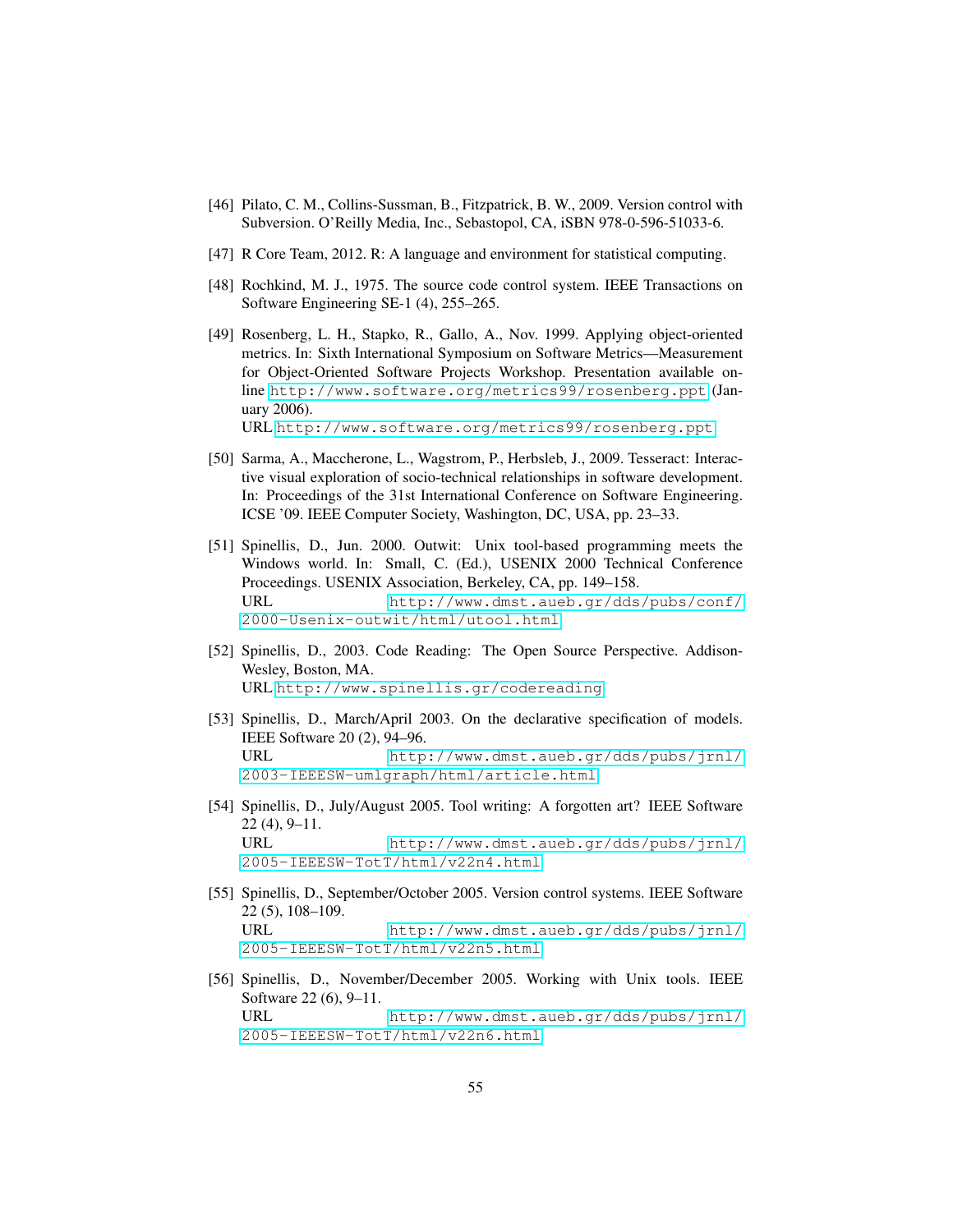- <span id="page-55-4"></span>[57] Spinellis, D., 2006. Code Quality: The Open Source Perspective. Addison-Wesley, Boston, MA. URL <http://www.spinellis.gr/codequality>
- <span id="page-55-2"></span>[58] Spinellis, D., May 2008. A tale of four kernels. In: Schäfer, W., Dwyer, M. B., Gruhn, V. (Eds.), ICSE '08: Proceedings of the 30th International Conference on Software Engineering. Association for Computing Machinery, New York, pp. 381–390. URL [http://www.dmst.aueb.gr/dds/pubs/conf/](http://www.dmst.aueb.gr/dds/pubs/conf/2008-ICSE-4kernel/html/Spi08b.html) [2008-ICSE-4kernel/html/Spi08b.html](http://www.dmst.aueb.gr/dds/pubs/conf/2008-ICSE-4kernel/html/Spi08b.html)
- <span id="page-55-1"></span>[59] Spinellis, D., Apr. 2010. CScout: A refactoring browser for C. Science of Computer Programming 75 (4), 216–231. URL [http://www.dmst.aueb.gr/dds/pubs/jrnl/](http://www.dmst.aueb.gr/dds/pubs/jrnl/2010-SCP-CScout/html/cscout.html) [2010-SCP-CScout/html/cscout.html](http://www.dmst.aueb.gr/dds/pubs/jrnl/2010-SCP-CScout/html/cscout.html)
- <span id="page-55-0"></span>[60] Spinellis, D., 2010. The Unix tools are your friends. In: Henney, K. (Ed.), 97 Things Every Programmer Should Know. O'Reilly, Sebastopol, CA, pp. 176– 177. URL [http://programmer.97things.oreilly.com/wiki/index.](http://programmer.97things.oreilly.com/wiki/index.php/The_Unix_Tools_Are_Your_Friends) [php/The\\_Unix\\_Tools\\_Are\\_Your\\_Friends](http://programmer.97things.oreilly.com/wiki/index.php/The_Unix_Tools_Are_Your_Friends)
- <span id="page-55-5"></span>[61] Spinellis, D., May/June 2012. Git. IEEE Software 29 (3), 100–101. URL [http://www.dmst.aueb.gr/dds/pubs/jrnl/](http://www.dmst.aueb.gr/dds/pubs/jrnl/2005-IEEESW-TotT/html/v29n3.html) [2005-IEEESW-TotT/html/v29n3.html](http://www.dmst.aueb.gr/dds/pubs/jrnl/2005-IEEESW-TotT/html/v29n3.html)
- <span id="page-55-3"></span>[62] Spinellis, D., Louridas, P., Jul. 2007. A framework for the static verification of API calls. Journal of Systems and Software 80 (7), 1156–1168. URL [http://www.dmst.aueb.gr/dds/pubs/jrnl/](http://www.dmst.aueb.gr/dds/pubs/jrnl/2007-JSS-api-verify/html/SL07b.html) [2007-JSS-api-verify/html/SL07b.html](http://www.dmst.aueb.gr/dds/pubs/jrnl/2007-JSS-api-verify/html/SL07b.html)
- <span id="page-55-7"></span>[63] Steff, M., Russo, B., June 2012. Co-evolution of logical couplings and commits for defect estimation. In: Mining Software Repositories (MSR), 2012 9th IEEE Working Conference on. pp. 213–216.
- <span id="page-55-8"></span>[64] Tantau, T., 2013. Graph drawing in TikZ. In: Proceedings of the 20th International Conference on Graph Drawing. GD'12. Springer-Verlag, Berlin, Heidelberg, pp. 517–528.
- <span id="page-55-9"></span>[65] The R Development Core Team, 2010. R: A language and environment for statistical computing. R Foundation for Statistical Computing, 2nd Edition. URL [http://www.lsw.uni-heidelberg.de/users/christlieb/](http://www.lsw.uni-heidelberg.de/users/christlieb/teaching/UKStaSS10/R-refman.pdf) [teaching/UKStaSS10/R-refman.pdf](http://www.lsw.uni-heidelberg.de/users/christlieb/teaching/UKStaSS10/R-refman.pdf)
- <span id="page-55-6"></span>[66] Thomas, S. W., Adams, B., Hassan, A. E., Blostein, D., 2011. Modeling the evolution of topics in source code histories. In: Proceedings of the 8th Working Conference on Mining Software Repositories. MSR '11. ACM, New York, NY, USA, pp. 173–182.

URL <http://doi.acm.org/10.1145/1985441.1985467>